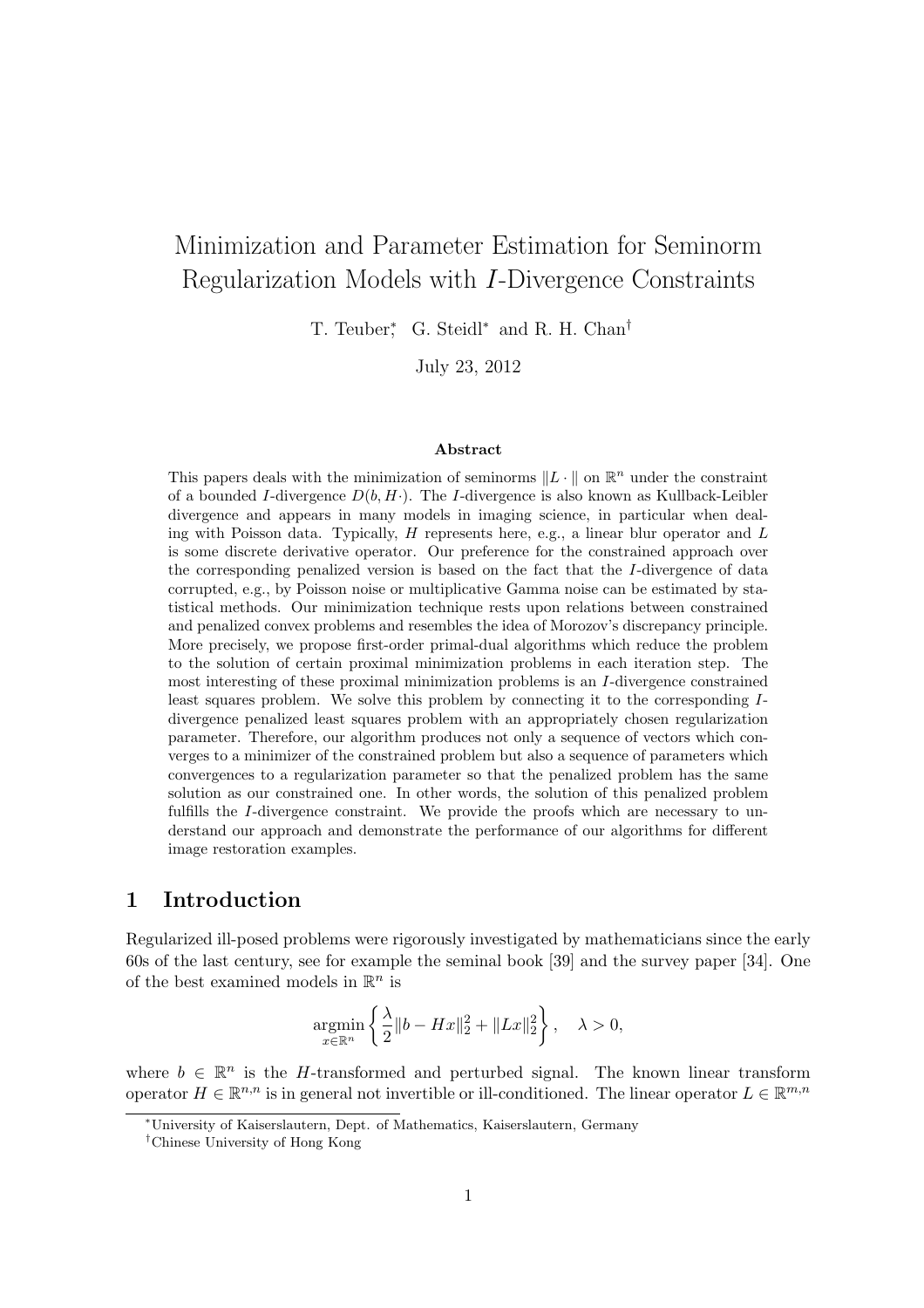in the regularization term enforces some regularity of the minimizer. Examples are discrete derivative operators or nonlocal operators as considered in [31, 55]. A key issue of this model is the determination of a suitable regularization parameter  $\lambda$ , which balances the data fidelity with the regularity of the solution. Several techniques were developed to address this topic, e.g., Morozov's discrepancy principle [44], the L-curve criterion [41], the generalized cross-validation [59], normalized cumulative or residual periodogram approaches [35, 51] and variational Bayes' approaches [2, 46]. In this paper, we will adapt the simple idea of the discrepancy principle, which chooses the regularization parameter such that the norm of the defect  $||b - Hx||_2$  equals some known error.

When dealing with image processing applications the above model is often replaced by

$$
\underset{x \in \mathbb{R}^n}{\text{argmin}} \left\{ \frac{\lambda}{2} \|Hx - b\|_2^2 + \|Lx\| \right\} \tag{1}
$$

with certain norms  $\|\cdot\|$  on  $\mathbb{R}^m$  to get an edge-preserving restoration model. Note that any seminorm on  $\mathbb{R}^n$  can be written in the form  $\|L \cdot\|$  with an appropriate linear operator  $L \in \mathbb{R}^{m,n}$ . The frequently applied approach of Rudin, Osher and Fatemi [50] involves for example  $TV(x) := ||\nabla x||_1$  as regularization term, where  $L = \nabla$  denotes a discrete gradient operator and  $\|\cdot\|_1$  the mixed  $\ell_1$ -norm. Recently, also the constrained model

$$
\underset{x \in \mathbb{R}^n}{\text{argmin}} \left\{ TV(x) \quad \text{subject to} \quad \|Hx - b\|_2^2 \le \tau \right\} \tag{2}
$$

was handled in [45], which has the advantage that some knowledge on the noise allows to estimate the parameter  $\tau$  rather than the regularization parameter  $\lambda$ . Similarly, in [15], the authors consider the problem from the point of view of the penalized problem (1). They propose a primal-dual algorithm with a predictor-corrector scheme [18] which resembles in some way the method in [30]. Rather than fixing  $\lambda$  in all iterations, they tune  $\lambda$  in each iteration step such that the corresponding parameter sequence converges to some optimal  $\lambda$ with the property that the minimizer  $\hat{x}$  of the corresponding penalized problem which is also computed by the algorithm fulfills  $||H\hat{x} - b||_2 \leq \tau$ . However, independently of the point of view of the authors, a common ingredient of all these algorithms is the fact that the solution  $\hat{t}(\lambda)$  of the least squares problem with penalized  $||H \cdot -b||_2^2$  term

$$
\underset{t \in \mathbb{R}^n}{\text{argmin}} \left\{ \frac{\lambda}{2} \|Ht - b\|_2^2 + \|a - t\|_2^2 \right\}, \quad \lambda > 0
$$

is given analytically and that moreover  $f(\lambda) := ||H \hat{t}(\lambda) - b||_2^2 = \tau^2$  has a unique solution  $\lambda$ , which can be computed by certain methods, see [15, 32].

Note that other constrained models and corresponding efficient algorithms were recently proposed for image processing and sparsity promoting tasks, see e.g., [19, 21, 27, 57, 60].

In this paper, we are interested in the I-divergence  $D(b, H)$  instead of the squared  $\ell_2$ -norm  $||H \cdot -b||_2^2$  as data fidelity term, which is more appropriate if the data is corrupted, e.g., by Poisson noise or multiplicative noise, cf. [3, 40, 42, 55, 62]. Poisson data typically occurs in imaging processes where the images are obtained by counting particles, e.g., photons, that hit the image domain, see [6]. Multiplicative noise often appears as speckle in applications like laser, ultrasonic [14, 58] or synthetic aperture radar (SAR) imaging [12, 43]. In the following, we want to solve the I-divergence constrained problem

$$
\underset{x\geq 0}{\text{argmin}} \left\{ \|Lx\| \quad \text{subject to} \quad D(b, Hx) \leq \tau \right\},\tag{3}
$$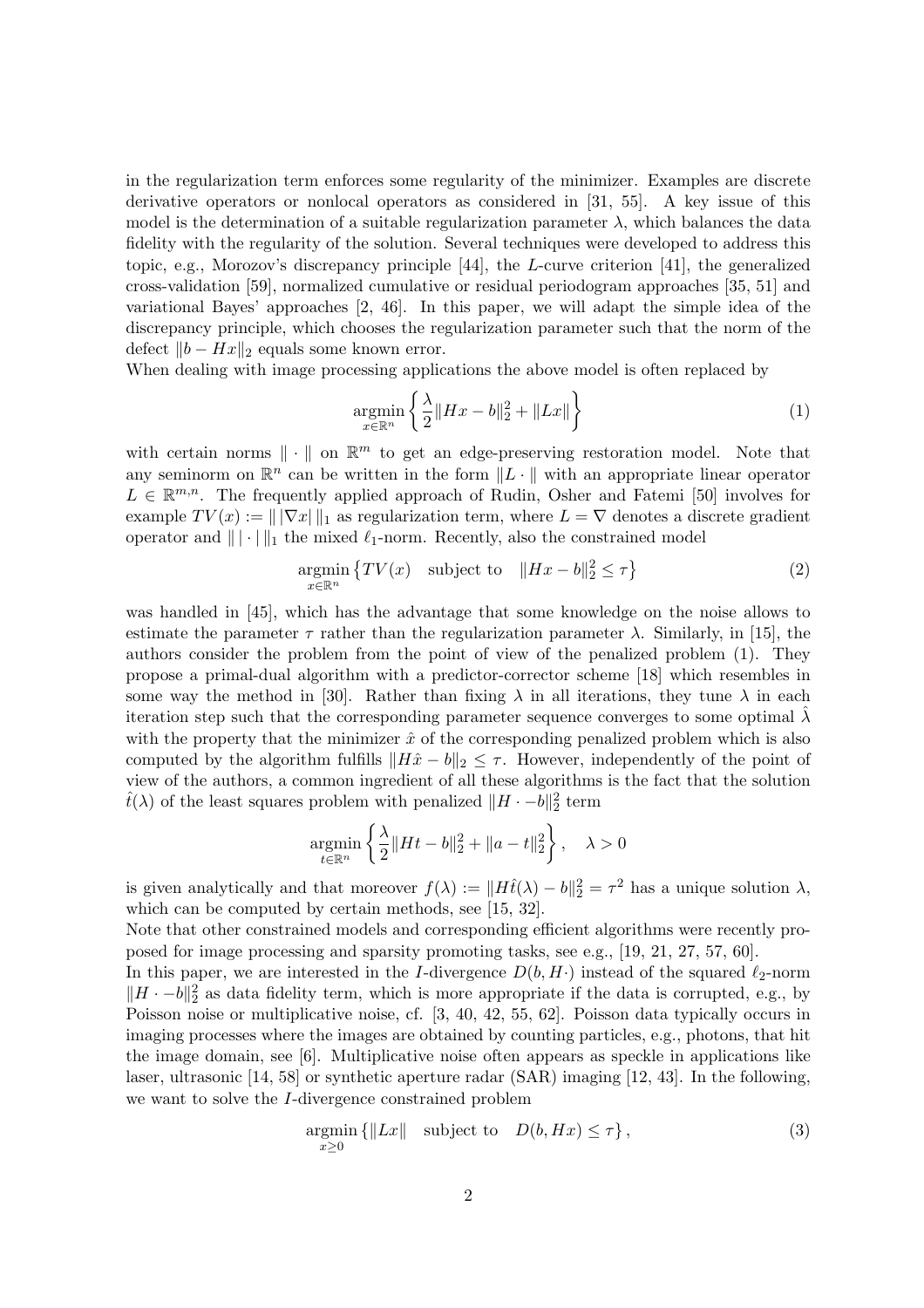where we also have to cope with a non-negativity constraint which is inherent in most applications. As for the above least squares - TV problems we propose primal-dual algorithms. Again these algorithms will relate the constrained problem to the penalized one

$$
\underset{x\geq 0}{\operatorname{argmin}} \left\{ \|Lx\| + \lambda D(b, Hx) \right\} \tag{4}
$$

with an appropriate regularization parameter via the discrepancy principle. Note that the penalized I-divergence - TV problem was also approached by Bregman-EM-TV methods [13]. Our primal-dual algorithms restrict the problem to the iterative solution of certain proximal minimization problems, see [4]. All these simpler proximal minimization problems can be solved by meanwhile standard methods except the I-divergence least squares problem

$$
\underset{t \in \mathbb{R}^n}{\text{argmin}} \left\{ \frac{1}{2} \|t - a\|_2^2 \quad \text{subject to} \quad D(b, t) \le \tau \right\}. \tag{5}
$$

Here, we use that there exists an analytical expression for the minimizer  $\hat{t}(\lambda)$  of the penalized least squares problem

$$
\underset{t\in\mathbb{R}^n}{\text{argmin}}\left\{\frac{1}{2}\|t-a\|_2^2+\lambda D(b,t)\right\},\quad\lambda>0
$$

and that moreover,

$$
f(\lambda) := D(b, \hat{t}(\lambda)) = \tau
$$

has a unique solution  $\lambda$  which can be computed, e.g., by Newton's method. Once we have found this  $\lambda$ , we can compute  $\hat{t}(\lambda)$  using the analytical expression. Of course, this  $\hat{t}(\lambda)$  solves our constrained problem (5). As end product our algorithm computes the minimizer  $\hat{x}$  of (3) and as a by-product the regularization parameter  $\lambda$  such that  $\hat{x}$  is also a solution of the penalized problem (4) with this regularization parameter.

The structure of this paper is as follows: In Section 2 we provide the basic notation and a theorem on the general relation between constrained and penalized convex problems. Since an important step of our minimization algorithms consists in the solution of least squares problems with constrained I-divergence we study these problems in Section 3. Section 4 analyzes the penalized problem (4) and the constrained problem (3). We will see that under mild assumptions both problems have solutions and that different solutions of the same problem leave  $||L \cdot ||$  and H· fixed. Moreover, we clarify the relation between the constrained and the penalized problem, which is central for understanding the convergence properties of the subsequent algorithms. In Section 5, we deal with the minimization of the constrained problem by primal-dual algorithms. First, we introduce the dual problems and consider their relations to the primal ones. Then, we apply an ADMM algorithm together with an algorithm proposed in Section 3 to solve the appearing inner least squares problems with I-divergence constraints. We prove that on the one hand this algorithm converges to a solution of  $(3)$  and on the other hand computes the regularization parameter  $\hat{\lambda}$  such that the penalized problem (4) has the same solution. Next, we discuss the application of other primal-dual algorithms. The main ingredient of all these algorithms is again the solution of inner least squares problems with I-divergence constraints. In Section 6, we show how to determine appropriate choices for the parameter  $\tau$  in the cases of Poisson noise and multiplicative Gamma-distributed noise. In contrast to the regularization parameter  $\lambda$  in (4) a reasonable value for  $\tau$  in (3) can usually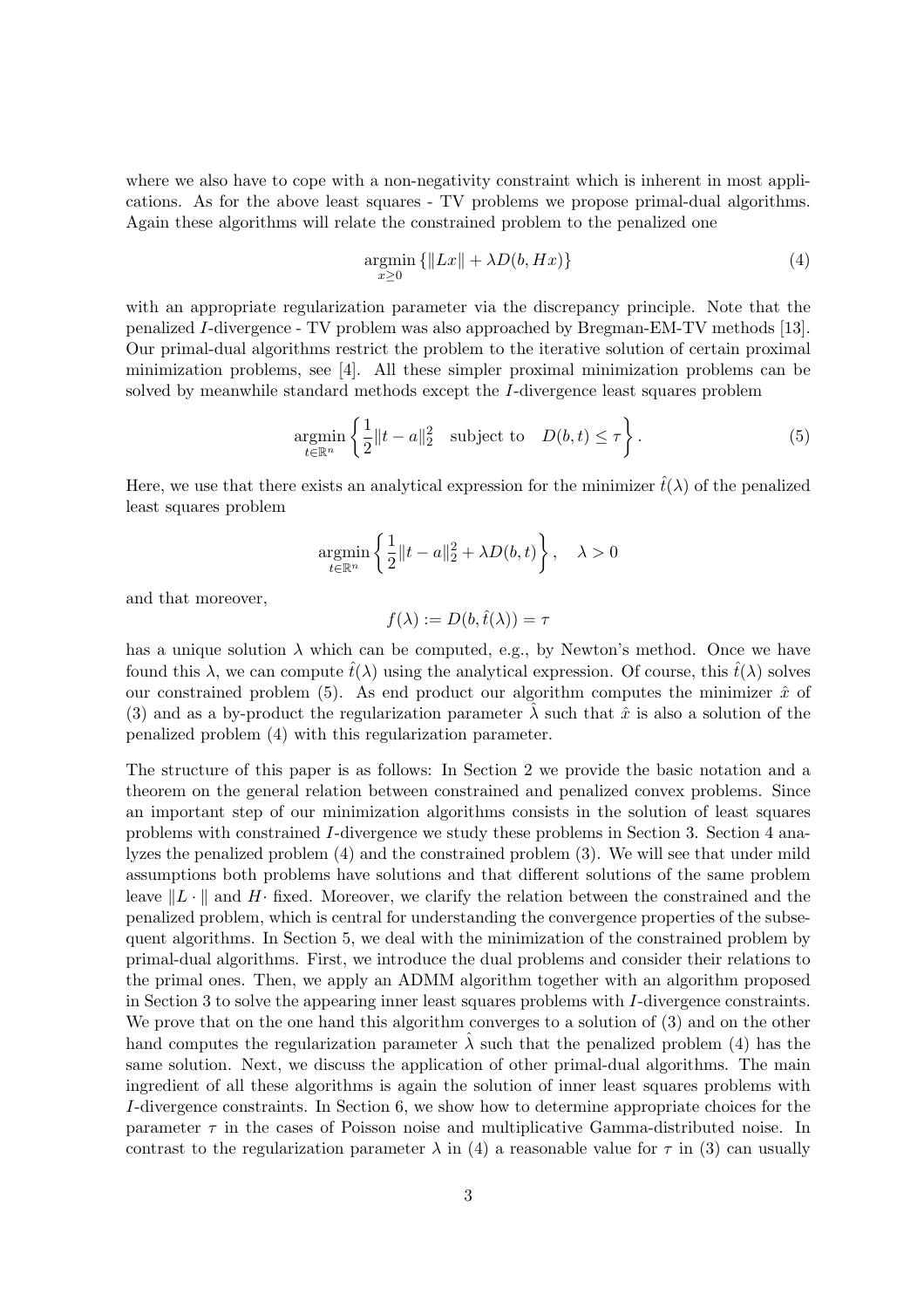be directly determined by statistical considerations if the type of noise corrupting the data is known. Section 7 demonstrates the performance of our algorithms both for the denoising of images containing multiplicative Gamma-distributed noise and for deblurring images corrupted by Poisson noise. We finish the paper with conclusions in Section 8. The Appendix contains some auxiliary lemmas and provides standard relations on dual problems.

## 2 Notation and Basic Relations

In this paper we deal with functions  $\Phi : \mathbb{R}^n \to \mathbb{R} \cup \{+\infty\}.$  By lev<sub> $\tau$ </sub> $\Phi := \{x : \Phi(x) \leq \tau\}$ we denote the (lower) level sets of  $\Phi$ . For  $x^* \in \mathbb{R}^n$ , where  $\Phi(x^*)$  is finite, the subdifferential  $\partial \Phi(x^*)$  of  $\Phi$  at  $x^*$  is the set

$$
\partial \Phi(x^*) := \{ p \in \mathbb{R}^n : \langle p, x - x^* \rangle \leq \Phi(x) - \Phi(x^*) \; \forall x \in \mathbb{R}^n \}.
$$

If  $\Phi$  is proper, convex and  $x^* \in \text{ri}(\text{dom}\Phi)$ , then  $\partial \Phi(x^*) \neq \emptyset$ . The Fenchel *conjugate function* of  $\Phi$  is defined by

$$
\Phi^*(p) := \sup_{x \in \mathbb{R}^n} \{ \langle p, x \rangle - \Phi(x) \}.
$$

Let  $\|\cdot\|$  be a norm on  $\mathbb{R}^n$  with dual norm  $\|\cdot\|_* := \max_{\|x\| \leq 1} \langle \cdot, x \rangle$ . By  $B_{\|\cdot\|}(r) := \{x \in \mathbb{R}^n :$  $||x|| \leq r$  we denote the ball with respect to  $|| \cdot ||$  with center 0 and radius r and by

$$
\iota_S(x) := \begin{cases} 0 & \text{if } x \in S, \\ +\infty & \text{otherwise} \end{cases}
$$

the *indicator function*  $\iota_S$  of a set  $S \neq \emptyset$ . For a norm we have

$$
\partial \|x\| = \begin{cases} B_{\|\cdot\|_*}(1) & \text{if } \|x\| = 0, \\ \{p \in \mathbb{R}^n : \langle p, x \rangle = \|x\|, \|p\|_* = 1\} & \text{otherwise} \end{cases}
$$
(6)

and

$$
||p||^* = \iota_{\text{lev}_1|| \cdot ||_*}(p).
$$

For the indicator function of a convex set  $S \neq \emptyset$  it holds for  $x \in S$  that  $\partial \iota_S(x) = N_S(x)$ , where  $N_S$  denotes the normal cone to S at  $x \in S$  and  $\iota_S^* = \sigma_S$  with the support function  $\sigma_S(x) := \sup_{y \in S} \langle x, y \rangle$ . Moreover,  $\sigma_S^* = \iota_S$  if S is in addition closed. For  $S := \mathbb{R}_{\geq 0}^n$  and  $x \geq 0$ , we have for example

$$
\partial_{\ell_{\mathbb{R}_{\geq 0}^n}}(x) = N_{\mathbb{R}_{\geq 0}^n}(x) = \mathcal{I}_1 \times \ldots \times \mathcal{I}_n, \quad \text{where} \quad \mathcal{I}_k := \begin{cases} (-\infty, 0] & \text{if } x_k = 0, \\ \{0\} & \text{if } x_k > 0 \end{cases} \tag{7}
$$

and  $\iota_{\mathbb{R}_{\geq 0}^n}^* = \sigma_{\mathbb{R}_{\geq 0}^n} = \iota_{\mathbb{R}_{\leq 0}^n}$ .

For given  $b \in \mathbb{R}_{>0}^n$  and  $1_n$  denoting a vector consisting of n ones, the discrete I-divergence also known as generalized Kullback-Leibler divergence is defined by

$$
D(b, t) := \begin{cases} \langle 1_n, b \log \frac{b}{t} - b + t \rangle & \text{if } t > 0, \\ +\infty & \text{otherwise,} \end{cases}
$$

cf. [20]. Note that

$$
D(b, t) = \langle 1_n, t - b \log t \rangle - \langle 1_n, b - b \log b \rangle \quad \text{for } t > 0.
$$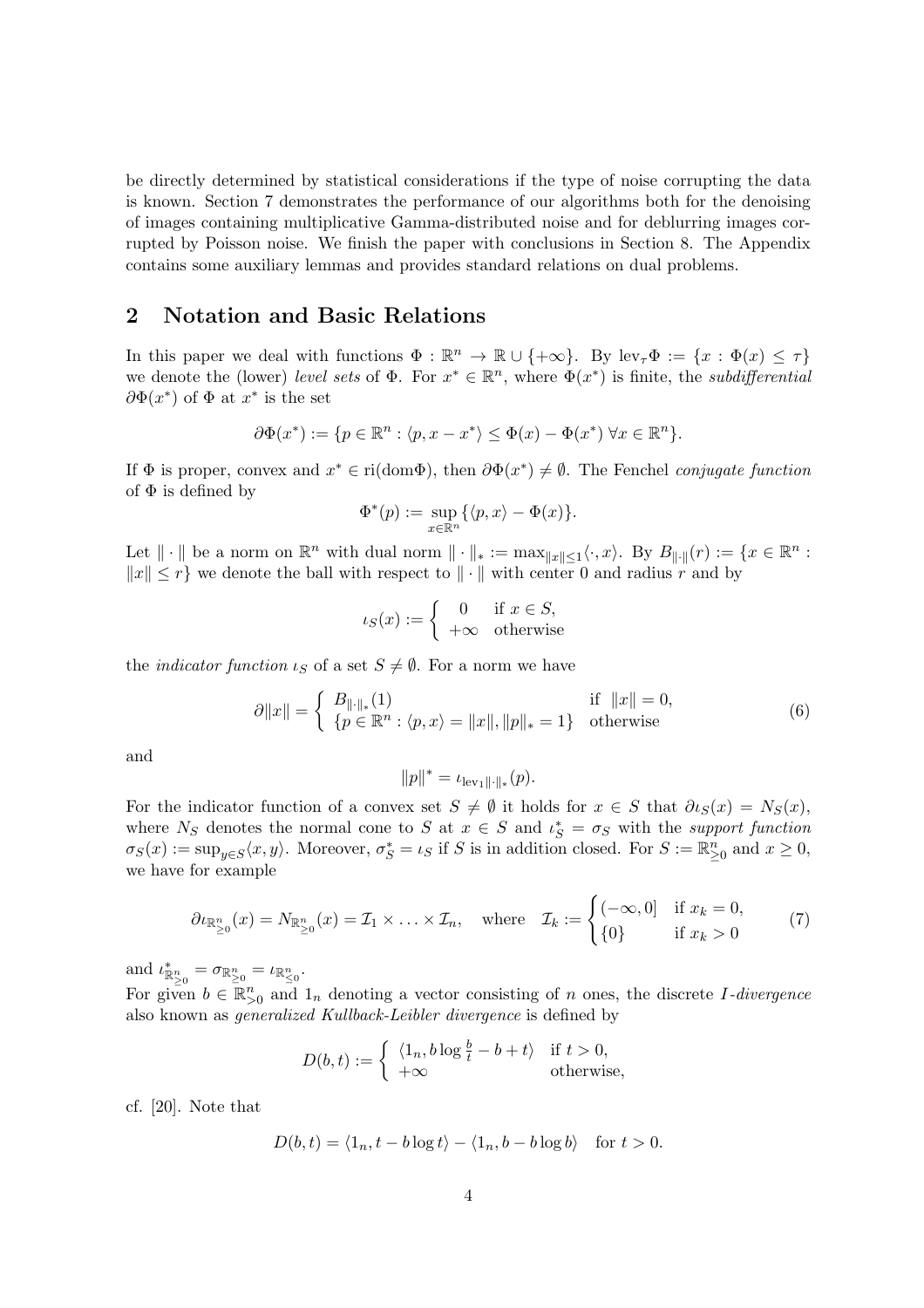The function  $D(b, \cdot)$  is strictly convex and has b as unique minimizer, where  $D(b, b) = 0$ . Since  $D(b, \cdot)$  is proper, convex and continuous, the level sets

$$
\mathrm{lev}_{\tau}D(b,\cdot) := \{ t \in \mathbb{R}^n : D(b,t) \leq \tau \}
$$

are convex and closed. Moreover,  $lev_{\tau}D(b, \cdot) \neq \emptyset$  if and only if  $\tau \geq 0$ . Using the agreement that  $0 \log 0 := 0$  it is possible to generalize the definition of the I-divergence to  $b \ge 0$ . In this paper we restrict our attention to  $b > 0$ . The conjugate function of  $D(b, \cdot)$  is given by

$$
D^*(b, p) := \begin{cases} -\langle b, \log(1_n - p) \rangle & \text{if } p < 1_n, \\ +\infty & \text{otherwise.} \end{cases}
$$

Finally, it will be useful to notice the following well-known relation between constrained and penalized convex problems, see, e.g., [38, 19].

**Theorem 2.1.** For proper, convex, lower semi-continuous functions  $F, G : \mathbb{R}^n \to \mathbb{R} \cup \{+\infty\},\$ where  $F$  is continuous, the problems

$$
\underset{x \in \mathbb{R}^n}{\operatorname{argmin}} \{ G(x) + \lambda F(x) \}, \qquad \lambda \ge 0 \tag{8}
$$

and

$$
\underset{x \in \mathbb{R}^n}{\text{argmin}} \left\{ G(x) \quad \text{subject to} \quad F(x) \le \tau \right\} \tag{9}
$$

are related as follows:

i) Assume that dom  $F \cap \text{dom } G \neq \emptyset$ . Let  $\hat{x}$  be a minimizer of (8). If  $\lambda = 0$ , then  $\hat{x}$  is also a minimizer of (9) if and only if  $\tau \geq F(\hat{x})$ . If  $\lambda > 0$ , then  $\hat{x}$  is also a minimizer of (9) for  $\tau := F(\hat{x})$ . Moreover, this  $\tau$  is unique if and only if  $\hat{x}$  is not a minimizer of G.

ii) Assume that  $\text{ri}(\text{lev}_{\tau}F)\cap\text{ri}(\text{dom }G)\neq\emptyset$ . Let  $\hat{x}$  be a minimizer of (9). If  $\hat{x}$  is not a minimizer of F, then there exists a parameter  $\lambda \geq 0$  such that  $\hat{x}$  is also a minimizer of (8). If  $\hat{x}$  is in addition not a minimizer of G, then  $\lambda > 0$ .

Concerning i) we mention that in case the minimizer of (8) is not unique, say  $\hat{x}_1 \neq \hat{x}_2$ , the relation  $F(\hat{x}_1) \neq F(\hat{x}_2)$  can appear. Concerning ii) note that there may exist in general various parameters  $\lambda$  corresponding to the same parameter  $\tau$ . For examples we refer to [19].

We will apply Theorem 2.1 with respect to the functions  $F := D(b, H\cdot)$  and  $G := ||L\cdot|| + \iota_{\mathbb{R}^n_{\geq 0}}$ . Then we will see that for appropriately chosen  $\tau$  and a solution  $\hat{x}$  of (9) there exists a unique  $\lambda$  such that  $\hat{x}$  is also a solution of (8).

## 3 Least Squares - I-Divergence Problems

The main part of our algorithms for solving (3) will consist in the solution of least squares problems with constrained I-divergence, i.e., in solving problems of the form

$$
\underset{t \in \mathbb{R}^n}{\operatorname{argmin}} \{ \frac{1}{2} \|t - a\|_2^2 \quad \text{subject to} \quad D(b, t) \le \tau \}, \quad \tau \ge 0 \tag{10}
$$

with  $a \in \mathbb{R}^n$ . Therefore, we deal with these simpler problems first. We will solve these constrained least squares problems by utilizing the corresponding penalized problems

$$
\underset{t \in \mathbb{R}^n}{\text{argmin}} \{ \frac{1}{2} \|t - a\|_2^2 + \lambda D(b, t) \}, \quad \lambda \ge 0. \tag{11}
$$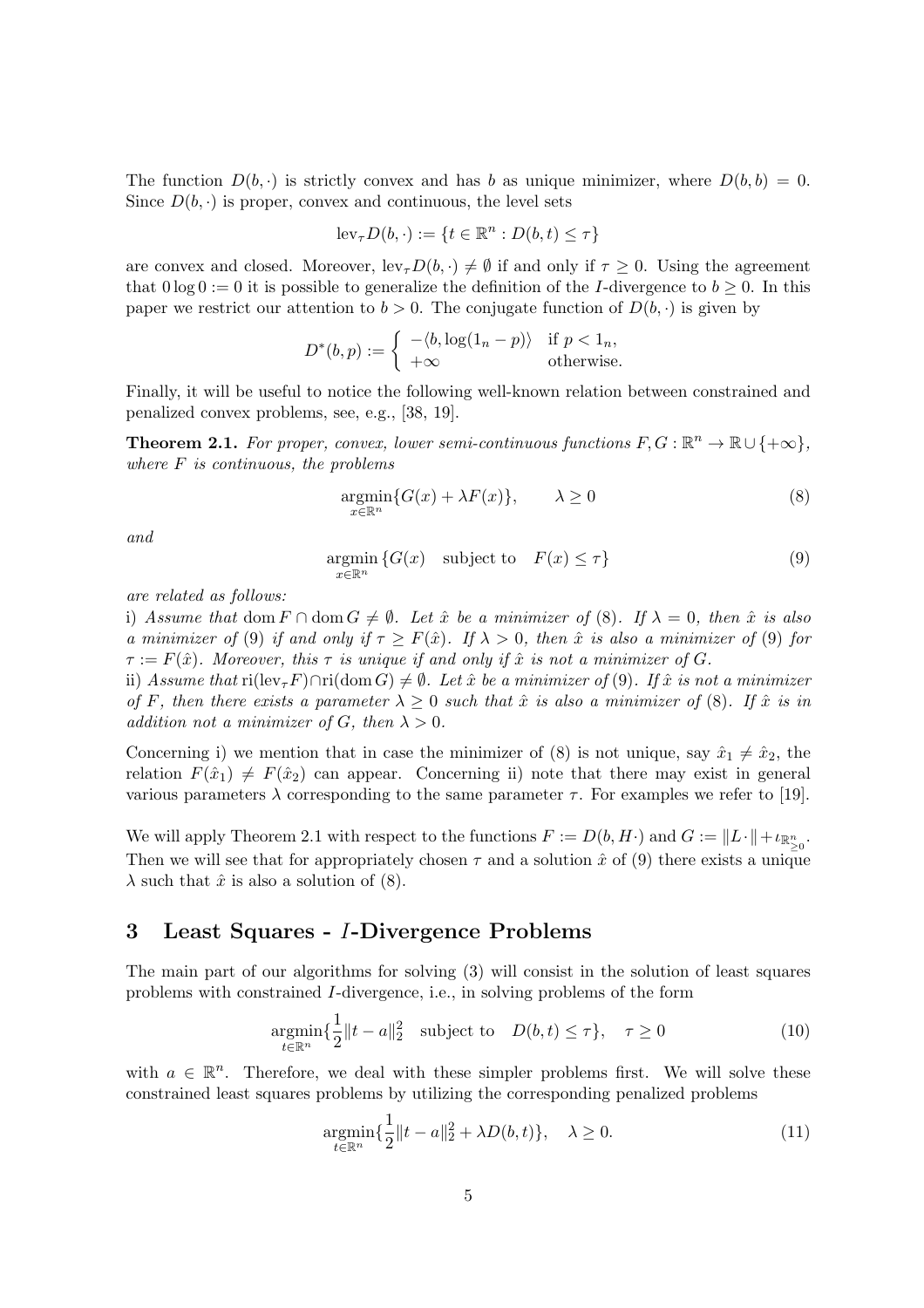Both problems have a solution which is moreover unique, since the functionals are coercive and strictly convex. If  $a = b > 0$ , then the solution is given by  $\hat{t} = a$  for all  $\tau, \lambda \geq 0$ . If  $a \neq b$ , we obtain the solution by the following theorem.

**Theorem 3.1.** Let  $a, b \in \mathbb{R}^n$  with  $b > 0$  and  $a \neq b$  be given.

i) Let  $\lambda = 0$ . Then problem (11) has the solution  $\hat{t} = a$ . This is also a solution of (10) if and only if  $a > 0$  and  $\tau \ge D(b, a)$ . For  $\lambda > 0$  problem (11) has the solution

$$
\hat{t} = g(a,\lambda) = \frac{1}{2} \left( a - \lambda + \sqrt{(a-\lambda)^2 + 4\lambda b} \right),\tag{12}
$$

where the notation has to be understood componentwise. In particular,  $\hat{t} \notin \{a, b\}$ . The function

$$
f(\lambda) \, := \, D(b,g(a,\lambda)) \, = \, \langle 1_n, g(a,\lambda) \rangle - \langle b, \log g(a,\lambda) \rangle - \langle 1_n, b - b \log b \rangle \rangle
$$

is strictly decreasing and  $\hat{t}$  is also the solution of (10) exactly for  $\tau = D(b, g(a, \lambda))$ .

ii) Let  $\tau = 0$ . Then problem (10) has the solution  $\hat{t} = b$  and there does not exist  $\lambda \geq 0$  such that  $\hat{t} = b$  is the solution of (11). Let  $\tau > 0$ . Then the unique solution  $\hat{t} > 0$  of problem (10) has the following properties: If  $a > 0$  and  $D(b, a) \leq \tau$ , then  $\hat{t} = a$  and this is also the solution of (11) exactly for  $\lambda = 0$ . Otherwise  $\hat{t} \notin \{a, b\}$  and there exists a unique  $\lambda > 0$  such that  $\hat{t}$  is also the solution of  $(11)$ .

**Proof.** i) Let  $\lambda = 0$ . Then problem (11) has obviously the solution  $\hat{t} = a$ , which can only be a solution of (10) if and only if  $a > 0$  and  $D(b, a) \leq \tau$ .

Let  $\lambda > 0$ . Then the minimizer of (11) can be computed separately for each component with index  $i = 1, \ldots, n$ . Setting the gradient of

$$
\frac{1}{2}(a_i - t_i)^2 + \lambda D(b_i, t_i) = \frac{1}{2}(a_i - t_i)^2 + \lambda (t_i - b_i \log t_i) - b_i + b_i \log b_i
$$

to zero, we obtain the quadratic equation

$$
t_i^2 - t_i(a_i - \lambda) - b_i\lambda = 0,
$$

which has the positive solution

$$
\hat{t}_i = \frac{1}{2} \left( a_i - \lambda + \sqrt{(a_i - \lambda)^2 + 4\lambda b_i} \right).
$$

This proves (12). Since  $a \neq b$ ,  $b > 0$  and  $\lambda > 0$ , we see that  $\hat{t} \notin \{a, b\}$ .

Let  $\hat{t} = \hat{t}(\lambda) = g(a, \lambda)$ . Next, we prove that  $f(\lambda) = D(b, \hat{t}(\lambda))$  is strictly decreasing. Since f is up to a constant the sum of the functions  $\hat{t}_i(\lambda) - b_i \log \hat{t}_i(\lambda), i = 1, \ldots, n$ , it is sufficient to show that the monotonicity relation holds true in one dimension, i.e., for  $n = 1$ . Thus, it remains to prove that

$$
f'(\lambda) = \hat{t}'(\lambda) - \hat{t}'(\lambda)\frac{b}{\hat{t}(\lambda)} < 0,
$$

where

$$
\hat{t}'(\lambda) = \frac{1}{2} \left( -1 + \frac{\lambda - a + 2b}{\sqrt{(a - \lambda)^2 + 4\lambda b}} \right) = \frac{-\hat{t}(\lambda) + b}{\sqrt{(a - \lambda)^2 + 4\lambda b}}.\tag{13}
$$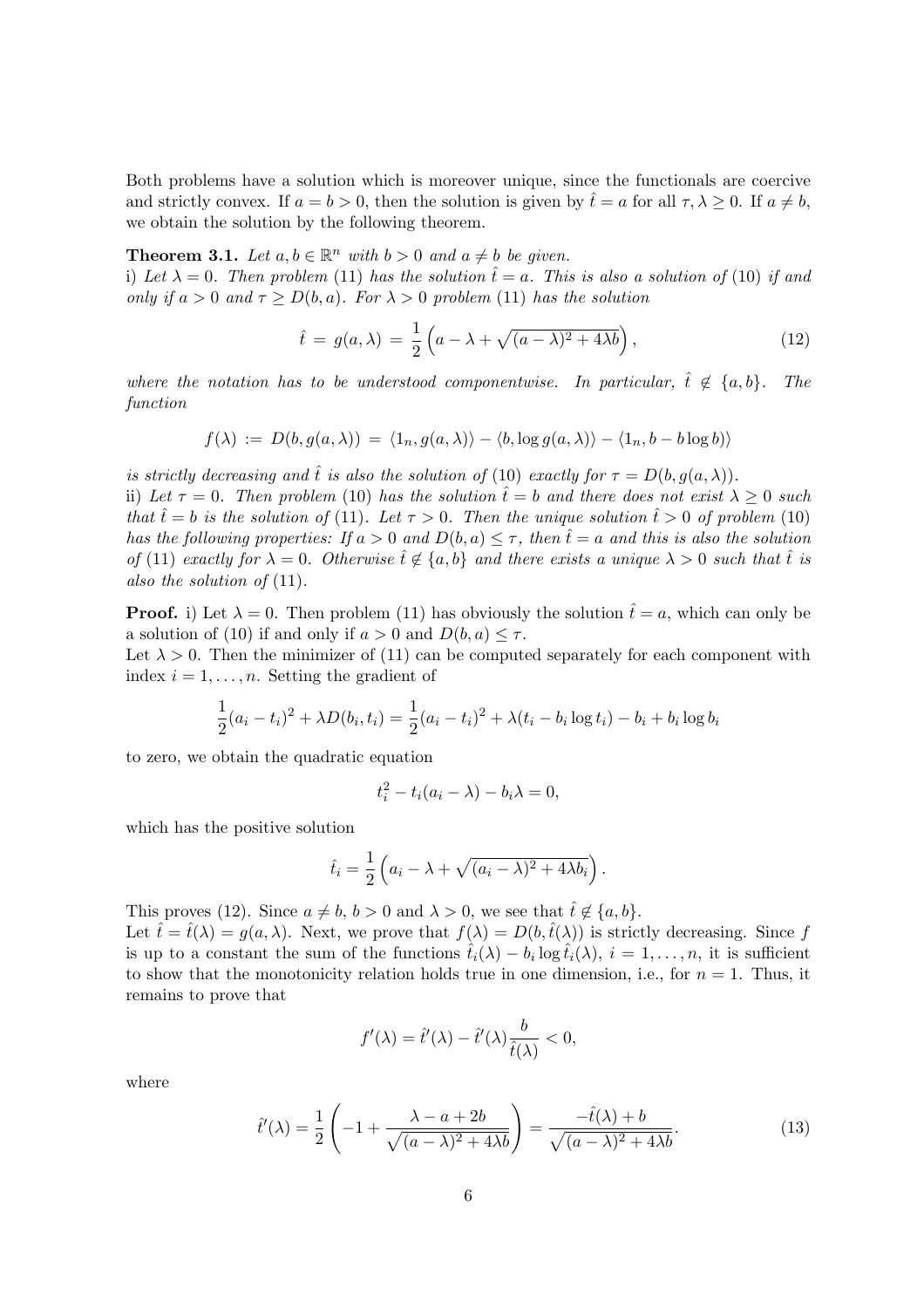We see that  $\hat{t}'(\lambda) = 0$  if and only if  $a = b$ , which is not possible by assumption. Further, we have

$$
f'(\lambda) = \frac{\hat{t}'(\lambda)}{\hat{t}(\lambda)}(\hat{t}(\lambda) - b) = \frac{\hat{t}'(\lambda)}{\hat{t}(\lambda)}(-\hat{t}'(\lambda))\sqrt{(a-\lambda)^2 + 4\lambda b}
$$

$$
= -\frac{(\hat{t}'(\lambda))^2}{\hat{t}(\lambda)}\sqrt{(a-\lambda)^2 + 4\lambda b} < 0.
$$
(14)

Finally, we obtain the rest of the assertion i) by applying Theorem 2.1i).

ii) Let  $\tau = 0$ . Then, problem (10) has obviously the solution  $\hat{t} = b$ . By part i) it follows immediately that  $\hat{t} = b$  is not a solution of (11) for any  $\lambda \geq 0$ .

Let  $\tau > 0$  and let  $\hat{t} > 0$  be the unique solution of (10). If  $a > 0$  and  $D(b, a) \leq \tau$ , then obviously  $\hat{t} = a$  and this is also the solution of (11) for  $\lambda = 0$ . By i) we see that  $\hat{t} = a$  cannot be a solution of (11) for  $\lambda > 0$ . If a is not componentwise positive or  $\tau < D(b, a)$ , then  $\hat{t} = a$ is not the solution of (10). Moreover,  $\hat{t} = b$  is also not the solution of (10) by the following argument: Since  $\tau > 0$  and  $D(b, \cdot)$  is continuous there exists a neighborhood of b such that  $D(b, t) \leq \tau$  for all t in this neighborhood, in particular for  $t = b - \mu(b-a)$  and  $\mu$  small enough. Then  $\frac{1}{2} ||b - \mu(b - a) - a||_2^2 = \frac{(1 - \mu)^2}{2}$  $\frac{1-\mu^2}{2} \|a-b\|_2^2$  is smaller than  $\frac{1}{2} \|a-b\|_2^2$  for  $\mu > 0$ .

Now we can apply Theorem 2.1 ii) and conclude that there exists a unique  $\lambda > 0$  such that  $\hat{t}$ is also a solution of (11). This completes the proof.  $\Box$ 

Note that it was proved in [7] that for strictly convex, coercive and differentiable functions  $\lambda D(b, \cdot) + \Psi$ ,  $\lambda > 0$ , the minimizer  $\hat{t}(\lambda)$  has the property that  $D(b, \hat{t}(\lambda))$  and  $\Psi(\hat{t}(\lambda))$  are, respectively, a decreasing and an increasing function of  $\lambda$ . Of course our least squares -I-divergence model fits into this setting. However, Theorem 3.1 describes  $D(b,\hat{t}(\lambda))$  more detailed in our special case.

Based on Theorem 3.1 we can use the following algorithm to find the solution  $\hat{t}$  of the least squares problem with  $I$ -divergence constraint  $(10)$ :

#### Algorithm I (Solution of (10))

Input:  $a, b \in \mathbb{R}^n$ ,  $b > 0$  and  $\tau > 0$ . Find  $\hat{\lambda}$  as the unique solution of

 $f(\lambda) = \tau$ 

by Newton's method. Set

$$
\hat{t} := g(a,\hat{\lambda}) = \frac{1}{2} \left( a - \hat{\lambda} + \sqrt{(a - \hat{\lambda})^2 + 4\hat{\lambda}b} \right).
$$

Using (13) and (14) we obtain for the derivative required in the Newton method

$$
f'(\lambda) = -\sum_{i=1}^n \frac{(-g_i(a_i, \lambda) + b_i)^2}{g_i(a_i, \lambda)\sqrt{(a_i - \lambda)^2 + 4\lambda b_i}}.
$$

#### 4 Seminorm - I-Divergence Problems

In the following, let  $H \in \mathbb{R}^{n,n}$  be such that  $\{Hx : x \geq 0\} \cap \mathbb{R}_{>0}^n \neq \emptyset$ , i.e., we have for the cone  $\mathcal{K} := \{x \in \mathbb{R}^n_{\geq 0} : Hx > 0\} \neq \emptyset.$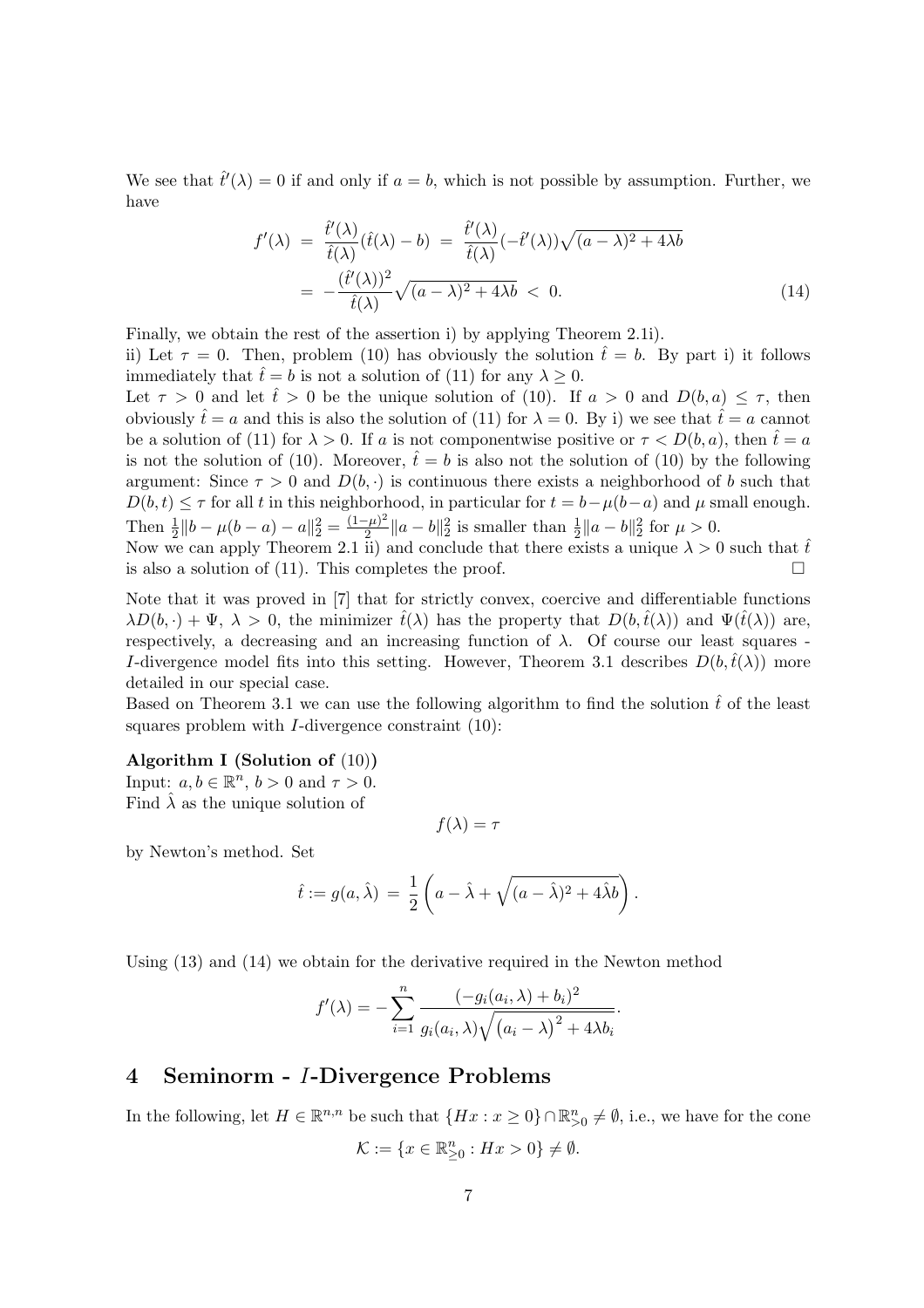This is for example fulfilled if H has only nonnegative entries and contains no zero row. It guarantees that

$$
\tau_0 := \min_{x \ge 0} D(b, Hx) \tag{15}
$$

is finite. Note that  $\inf_{x\geq 0} D(b, Hx)$  is indeed attained, i.e.,  $\operatorname{argmin}_{x\geq 0} D(b, Hx) \neq \emptyset$  as shown in Lemma A.1 in the appendix. If  $b \in \{Hx : x \ge 0\}$ , we obtain  $\tau_0 = 0$ . Otherwise, we have  $\tau_0 > 0$ . Besides,  $\text{lev}_{\tau}D(b, H) \neq \emptyset$  for  $\tau \geq \tau_0$ .

For  $L \in \mathbb{R}^{m,n}$  we are now interested in solving the constrained minimization problem

$$
(P_{1,\tau}) \quad \underset{x\geq 0}{\text{argmin}} \left\{ \|Lx\| \quad \text{subject to} \quad D(b, Hx) \leq \tau \right\}, \quad \tau \geq \tau_0,\tag{16}
$$

which is closely related to the penalized problem

$$
(P_{2,\lambda}) \quad \underset{x\geq 0}{\text{argmin}} \left\{ \|Lx\| + \lambda D(b, Hx) \right\}, \quad \lambda \geq 0. \tag{17}
$$

Setting

$$
\tau_L := \min_{x \in \mathcal{N}(L), x \ge 0} D(b, Hx) \tag{18}
$$

it holds that  $\tau_L = +\infty$  if L is for example invertible. In the following, we will assume that  $\tau_0 < \tau_L$ , i.e.,

$$
\operatorname*{argmin}_{x \ge 0} D(b, Hx) \cap \mathcal{N}(L) = \emptyset.
$$

**Example 4.1.** In image restoration the minimizers of functions involving the TV seminorm and the I-divergence often lead to good results. In this case,  $L = \nabla$  is a discrete gradient operator as (30) with  $\mathcal{N}(L) = \{\alpha 1_n : \alpha \in \mathbb{R}\}\$ . Moreover, H is often a blur operator which has usually nonnegative entries, contains no zero row and fulfills the condition  $H^*1_n = 1_n$ . In this case, we automatically have  $\mathcal{K} \neq \emptyset$ .

The bound  $\tau_L$  can here be obtained as follows: With (18) and the structure of  $\mathcal{N}(L)$  we have to find the minimizer of the function  $\alpha \mapsto D(b, \alpha h)$ ,  $\alpha > 0$ , where  $h := H1_n$ . Due to the condition  $H^*1_n = 1_n$ , it holds that  $\langle 1_n, h \rangle = n$ . Setting the derivative with respect to  $\alpha$  of the function

$$
D(b, \alpha h) = \langle 1_n, \alpha h - b \log(\alpha h) \rangle - \langle 1_n, b - b \log b \rangle
$$
  
=  $\alpha n - \langle 1_n, b \log(\alpha h) \rangle - \langle 1_n, b - b \log b \rangle$ 

to zero we obtain

$$
0 = n - \frac{\langle 1_n, b \rangle}{\alpha} \quad \Leftrightarrow \quad \alpha = \frac{\langle 1_n, b \rangle}{n}.
$$

This is minimizer of the function  $D(b, h)$ , since its second derivative is larger than zero for  $\alpha > 0$ . Thus, we have

$$
\alpha 1_n = \operatorname*{argmin}_{x \in \mathcal{N}(L), x \ge 0} D(b, Hx) \quad \text{with} \quad \alpha = \frac{\langle 1_n, b \rangle}{n}
$$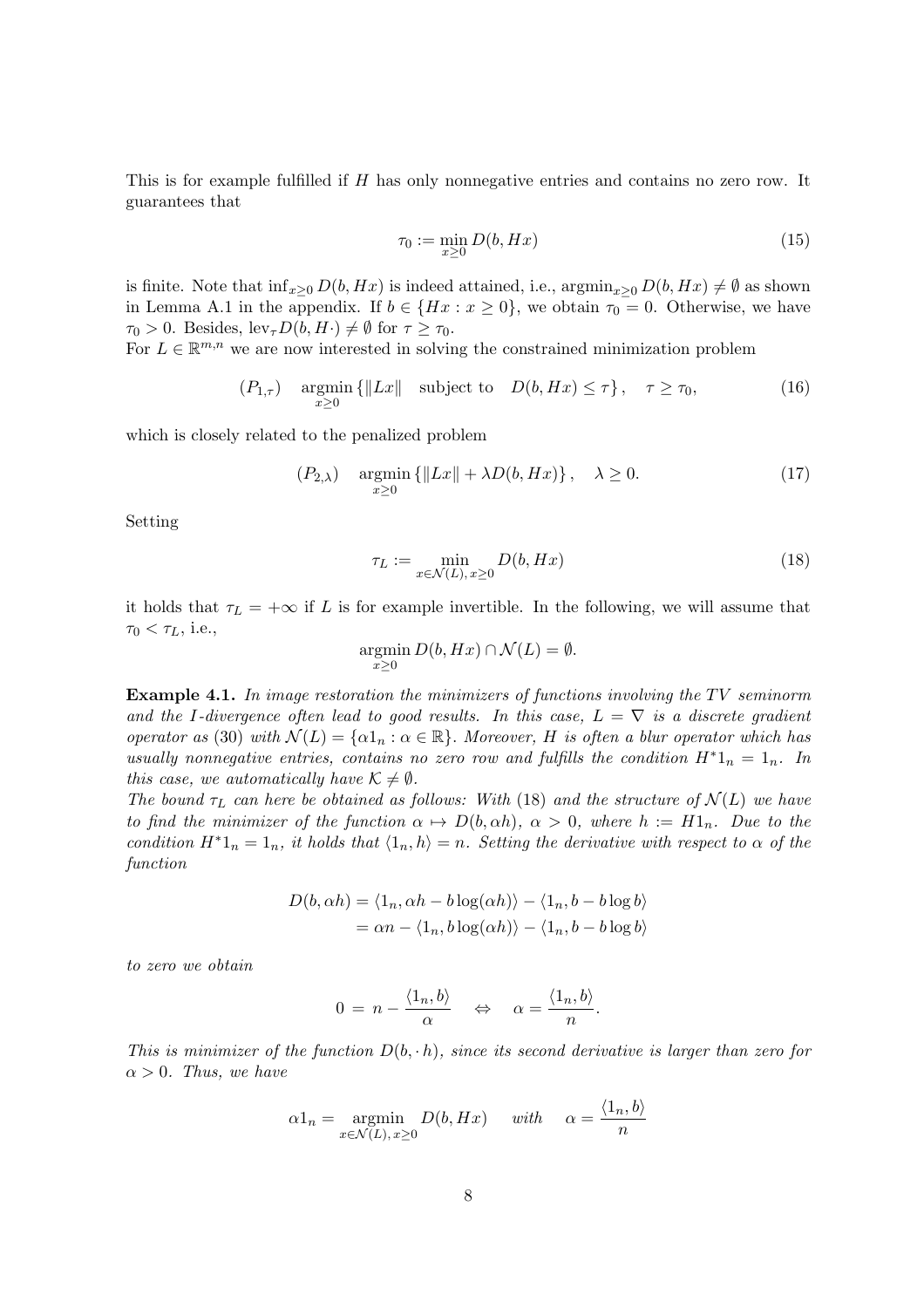and

$$
\tau_L = D(b, \alpha h) = \alpha n - \langle 1_n, b \log(\alpha h) \rangle - \langle 1_n, b - b \log b \rangle
$$
  
= -\langle b, \log(\alpha h) \rangle + \langle b, \log b \rangle  
= \langle b, \log \left( \frac{n}{\langle 1\_n, b \rangle} \frac{b}{h} \right) \rangle.

Next, let us see under which conditions it holds that  $\tau_0 = \tau_L$ . Since  $\mathcal{K} \neq \emptyset$  and  $D(b, H \cdot)$  is continuous on its domain, we know by Fermat's rule that  $\hat{x} \in \operatorname{argmin}_{x>0} D(b, Hx)$  if and only if  $\hat{x} \geq 0$  and

$$
0 \in \nabla D(b, H \cdot)(\hat{x}) + \partial \iota_{\mathbb{R}^n_{\geq 0}}(\hat{x}) = H^* \left( 1_n - \frac{b}{H \hat{x}} \right) + N_{\mathbb{R}^n_{\geq 0}}(\hat{x}) \iff H^* \frac{b}{H \hat{x}} - 1_n \in N_{\mathbb{R}^n_{\geq 0}}(\hat{x}).
$$

Since  $N_{\mathbb{R}_{\geq 0}^n}(x) = \{0\}$  for all  $x > 0$ , we can conclude with  $\hat{x} = \alpha 1_n > 0$  that

$$
\tau_0 = \tau_L \quad \Leftrightarrow \quad H^* \frac{b}{h} = \alpha \mathbb{1}_n.
$$

If H is invertible, this is only possible if  $b = \alpha h$ .

The following theorem clarifies the existence of a minimizer of the above problems and some of its properties.

**Theorem 4.2.** Let  $H \in \mathbb{R}^{n,n}$  be such that  $K \neq \emptyset$  and  $L \in \mathbb{R}^{m,n}$  fulfill  $\mathcal{N}(H) \cap \mathcal{N}(L) = \{0\}.$ Then the following relations are valid:

- i) The problems  $(P_{1,\tau})$  and  $(P_{2,\lambda})$  have a solution.
- ii) If  $\hat{x}, \tilde{x}$  are solutions of  $(P_{2,\lambda})$  for  $\lambda > 0$ , then

$$
||L\hat{x}|| = ||L\tilde{x}|| \quad \text{and} \quad H\hat{x} = H\tilde{x}.\tag{19}
$$

iii) Let in addition  $\operatorname{argmin}_{x>0} D(b, Hx) \cap \mathcal{N}(L) = \emptyset$  and  $\tau_0 < \tau < \tau_L$ . If  $\hat{x}, \tilde{x}$  are solutions of  $(P_{1,\tau})$ , then (19) holds true with  $D(b, H\hat{x}) = \tau$ .

Note that (19) implies

$$
D(b, H\hat{x}) = D(b, H\tilde{x}).
$$

**Proof.** i) The assertion is a consequence of Lemma A.2 applied to the setting

$$
\mathbb{R}^n = \mathcal{R}(H^*) \oplus \mathcal{N}(H) = \mathcal{R}(L^*) \oplus \mathcal{N}(L)
$$

with  $\mathcal{N}(H) \cap \mathcal{N}(L) = \{0\}$  and  $G := ||L \cdot ||$ ,  $g := G|_{\mathcal{R}(L^*)}$ ,  $J := \iota_{\mathbb{R}^n_{\geq 0}}$  and F defined problem dependent below. Note that dom  $G = \mathbb{R}^n$  and g has nonempty and bounded level sets  $\text{lev}_\beta g$ for  $\beta \geq 0$ .

In case of problem  $(P_{1,\tau})$  we use  $F := \iota_{\text{lev}_{\tau}D(b,H\cdot)}$  and  $f := F|_{\mathcal{R}(H^*)}$ . Since  $\tau \geq \tau_0$ , we have that dom  $F \cap \text{dom } G \cap \text{dom } J \neq \emptyset$ . Clearly, lev<sub> $\alpha$ </sub> f is nonempty and bounded for  $\alpha \geq 0$ .

In case of problem  $(P_{2,\lambda})$  with  $\lambda = 0$  any  $\hat{x} \in \mathcal{N}(L)$  with  $x \geq 0$  is a solution. For  $\lambda > 0$  we use  $F := \lambda D(b, H)$  and  $f := F|_{\mathcal{R}(H^*)}$ . Since  $\mathcal{K} \neq \emptyset$ , we have that  $\text{dom } F \cap \text{dom } G \cap \text{dom } J \neq \emptyset$ . Clearly,  $lev_{\alpha} f$  is nonempty and bounded for  $\alpha \geq \tau_0$ .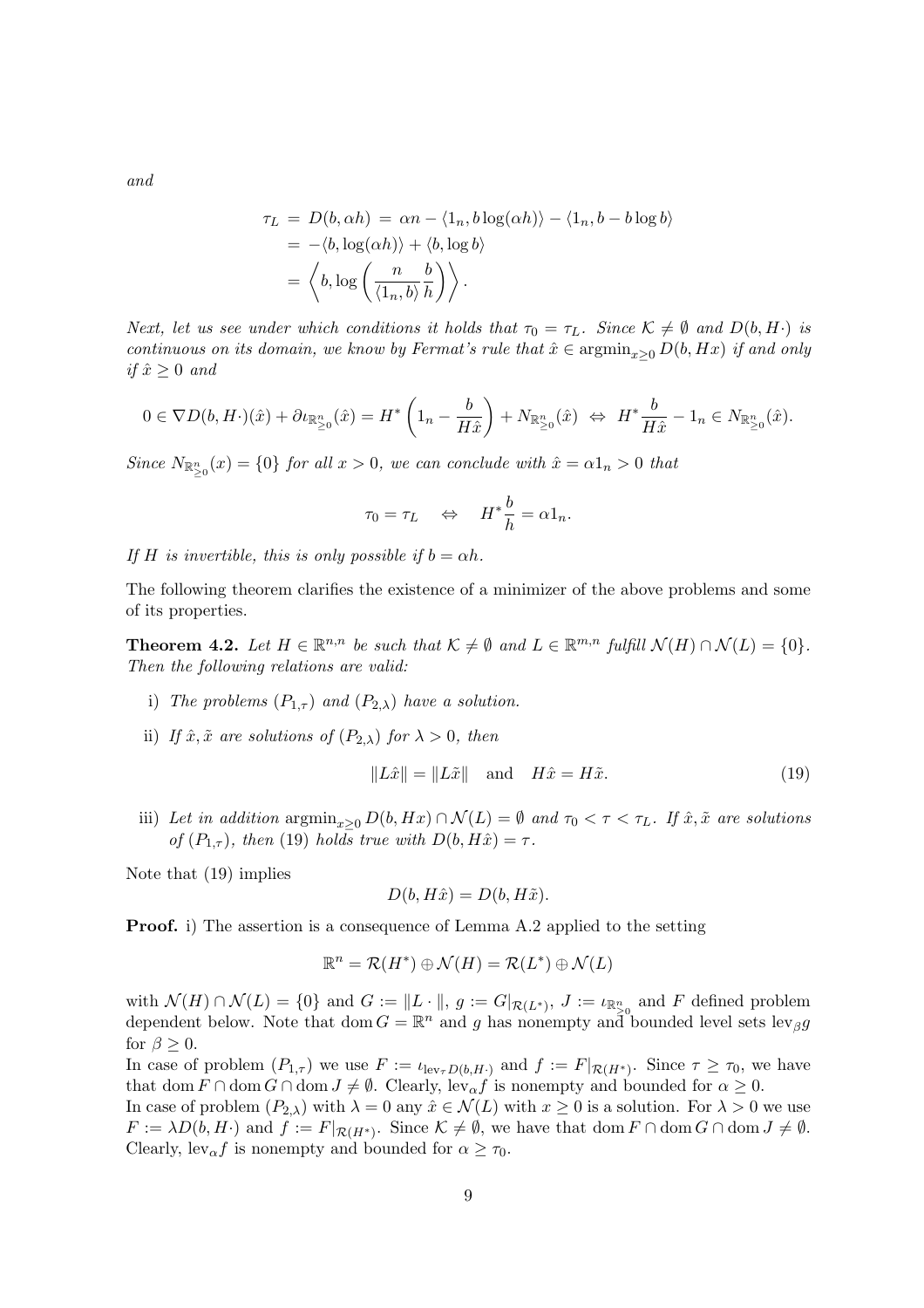ii) This assertion is a direct consequence of Lemma A.3 with  $F := D(b, H\cdot), G := \|L\cdot\| + \iota_{\mathbb{R}^n_{\geq 0}}$ and  $\mathbb{R}^n = \mathcal{R}(H^*) \oplus \mathcal{N}(H)$ .

iii) For problem  $(P_{1,\tau})$  the first relation in (19) is straightforward. Next, we prove that  $D(b, H\hat{x}) = \tau$  for any solution  $\hat{x}$  of  $(P_{1,\tau})$ . We know by [8, Proposition 4.7.2] that since  $\text{lev}_{\tau}D(b, H \cdot) \cap \mathbb{R}_{\geq 0}^n \neq \emptyset$  and  $||L \cdot ||$  is continuous on its domain  $\mathbb{R}^n$ , there exists  $v \in \partial ||L \cdot ||(\hat{x})$ such that

$$
\langle x - \hat{x}, v \rangle \ge 0 \quad \forall x \in \text{lev}_{\tau} D(b, H) \quad \text{with} \quad x \ge 0. \tag{20}
$$

We have that  $v = L^* \partial ||L\hat{x}||$ . Since  $\tau < \tau_L$ , we know that  $\hat{x} \notin \mathcal{N}(L)$ . Thus, by (6),  $v = L^* \hat{p}$ for some  $\hat{p} \in \mathbb{R}^m$  with  $\|\hat{p}\|_* = 1$  and  $\langle \hat{p}, L\hat{x} \rangle = \langle v, \hat{x} \rangle = ||L\hat{x}|| > 0$ . Hence, there exists at least one index  $i_0 \in \{1, ..., n\}$  such that  $v_{i_0} > 0$  and  $\hat{x}_{i_0} > 0$ .

If  $D(b, H\hat{x}) < \tau$ , then we conclude by the continuity of  $D(b, H\cdot)$  that there exists a neighborhood of  $\hat{x}$  such that  $D(b, Hx) < \tau$  for all x in this neighborhood. Since  $\hat{x} \geq 0$ , we obtain that for small enough  $\eta > 0$  the vector  $x = (x_1, \ldots, x_n)$ <sup>T</sup> with  $x_i := \hat{x}_i - \eta v_i$  if  $\hat{x}_i > 0$  and  $x_i := 0$  otherwise, lies in this neighborhood and fulfills  $x \geq 0$ . Using this x in (20) we obtain  $-\eta \sum_{i \in \mathcal{I}} v_i^2 \geq 0$ , where  $\mathcal{I} \subset \{1, \ldots, n\}$  denotes the set of indices with  $\hat{x}_i > 0$ . Since  $i_0$  belongs to *I*, this is a contradiction and consequently  $D(b, H\hat{x}) = \tau$ .

To see the second relation in (19) assume that there exist two solutions  $\hat{x} = \hat{x}_1 + \hat{x}_0 \ge 0$ and  $\tilde{x} = \tilde{x}_1 + \tilde{x}_0 \geq 0$  of  $(P_{1,\tau})$  with  $\tilde{x}_1, \tilde{x}_1 \in \mathcal{R}(H^*)$ ,  $\tilde{x}_1 \neq \tilde{x}_1$  and  $\tilde{x}_0, \tilde{x}_0 \in \mathcal{N}(H)$ . Let  $x = \mu \hat{x} + (1 - \mu)\tilde{x}, \mu \in (0, 1)$ , so that  $x \ge 0$ . Since  $D(b, H)$  is strictly convex on  $\mathcal{R}(H^*)$ , we have  $D(b, Hx) < \tau$ . On the other hand, we obtain

$$
||Lx|| \le \mu ||L\hat{x}|| + (1 - \mu)||L\tilde{x}|| = ||L\hat{x}||
$$

so that x is also a minimizer of  $(P_{1,\tau})$ , which is impossible, since we know from the previous part of the proof that any minimizer has to fulfill  $D(b, Hx) = \tau$ . This completes the proof.

 $\Box$ 

**Lemma 4.3.** Let  $H \in \mathbb{R}^{n,n}$  be such that  $K \neq \emptyset$ ,  $L \in \mathbb{R}^{m,n}$  fulfill  $\mathcal{N}(H) \cap \mathcal{N}(L) = \{0\}$  and  $\operatorname{argmin}_{x>0} D(b, Hx) \cap \mathcal{N}(L) = \emptyset$ . Let  $\hat{x}$  be a solution of  $(P_{2,\lambda})$  with  $D(b, H\hat{x}) \neq \tau_L$ . Then  $\hat{x} \notin \mathcal{N}(L)$  and

$$
\lambda = \frac{\|L\hat{x}\|}{\langle 1_n, b - H\hat{x}\rangle}.
$$

**Proof.** Since  $\mathcal{K} \neq \emptyset$ , we obtain by Fermat's rule that  $\hat{x} \in \operatorname{argmin}_{x>0} {\{\Vert Lx \Vert + \lambda D(b, Hx) \}}$  if and only if  $\hat{x} \geq 0$  and

$$
0 \in \partial \left( \|L \cdot \| + \lambda D(b, H \cdot) + \iota_{\mathbb{R}^n_{\geq 0}} \right)(\hat{x}),
$$
  
\n
$$
0 \in L^* \partial \|L\hat{x}\| + \lambda H^* \nabla D(b, H\hat{x}) + \partial \iota_{\mathbb{R}^n_{\geq 0}}(\hat{x}),
$$
  
\n
$$
0 \in L^* \partial \|L\hat{x}\| + \lambda H^* \left(1_n - \frac{b}{H\hat{x}}\right) + N_{\mathbb{R}^n_{\geq 0}}(\hat{x}),
$$
  
\n
$$
\lambda H^* \left(\frac{b}{H\hat{x}} - 1_n\right) \in L^* \partial \|L\hat{x}\| + N_{\mathbb{R}^n_{\geq 0}}(\hat{x}).
$$

By (6) this is fulfilled if and only if

$$
\lambda H^* \left( \frac{b}{H\hat{x}} - 1_n \right) = L^* \hat{p}_2 + \hat{p}_3
$$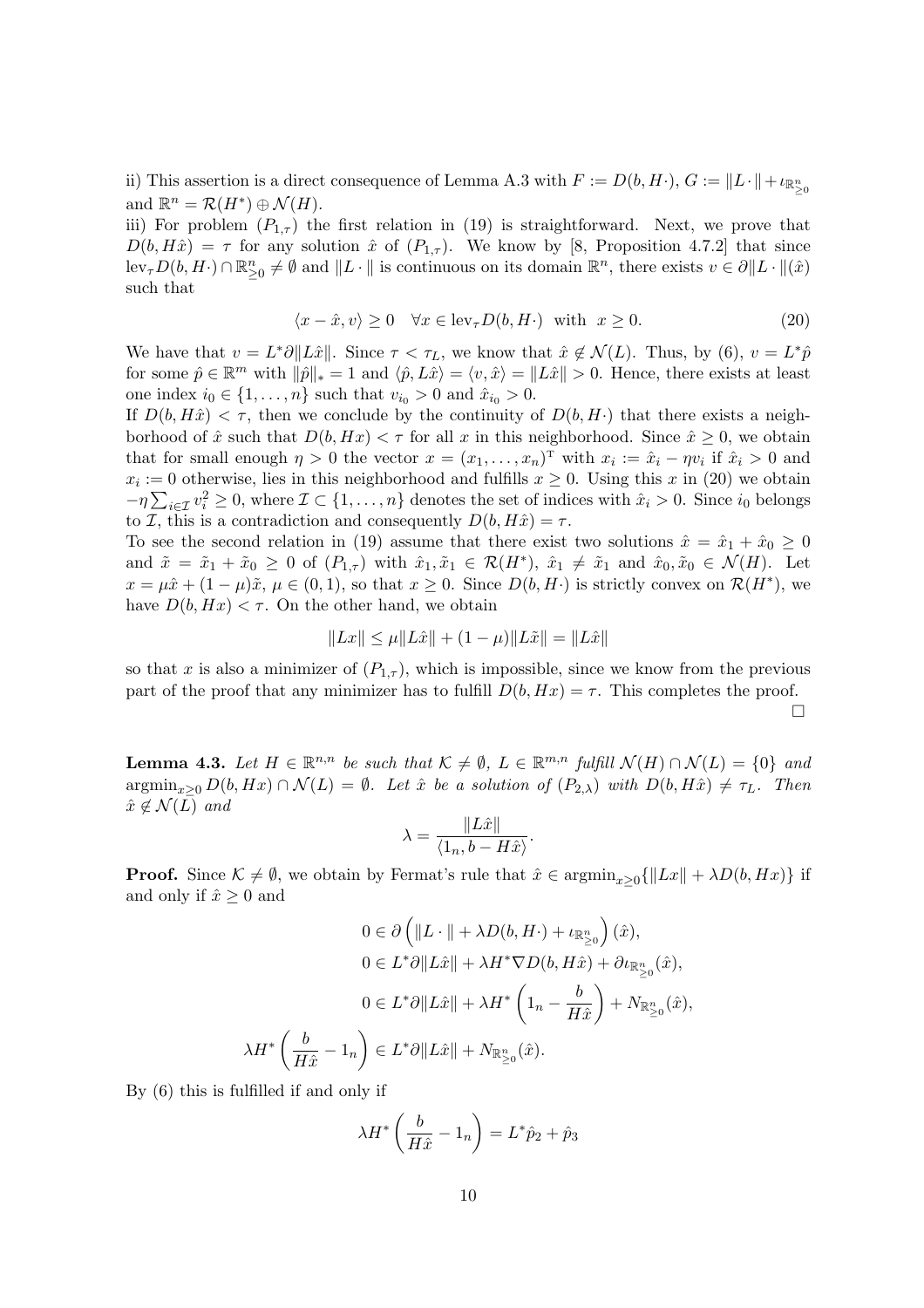for some  $\hat{p}_3 \in N_{\mathbb{R}_{\geq 0}^n}(\hat{x})$  and  $\hat{p}_2 \in \mathbb{R}^m$  with  $\|\hat{p}_2\|_* = 1$ ,  $\langle \hat{p}_2, L\hat{x}\rangle = \|L\hat{x}\| > 0$  if  $L\hat{x} \neq 0$  and  $\|\hat{p}_2\|_* \leq 1$  otherwise. This implies

$$
\lambda \left\langle \frac{b - H\hat{x}}{H\hat{x}}, H\hat{x} \right\rangle = \lambda \left\langle b - H\hat{x}, 1_n \right\rangle = \left\langle L^*\hat{p}_2 + \hat{p}_3, \hat{x} \right\rangle = \left\langle \hat{p}_2, L\hat{x} \right\rangle + \left\langle \hat{p}_3, \hat{x} \right\rangle.
$$

Since  $\hat{p}_3 \in N_{\mathbb{R}^n_{\geq 0}}(\hat{x})$ , it holds by (7) that  $\langle \hat{p}_3, \hat{x} \rangle = 0$ . If  $\hat{x} \notin \mathcal{N}(L)$ , we thus obtain  $\lambda =$  $\Vert L\hat{x}\Vert$  $\frac{\|Lx\|}{\langle 1_n,b-H\hat{x}\rangle}$ . If  $\hat{x}\in\mathcal{N}(L)$ , then  $\hat{x}$  can only be a solution of  $(P_{2,\lambda})$  if  $\hat{x}\in\mathop{\rm argmin}_{x\in\mathcal{N}(L), x\geq 0} D(b,Hx)$ . But then we have the contradiction  $D(b, H\hat{x}) = \tau_L$ .

Using the previous considerations we can prove the following theorem on the relation between solutions of  $(P_{1,\tau})$  and  $(P_{2,\lambda})$ .

**Theorem 4.4.** Let  $H \in \mathbb{R}^{n,n}$  be such that  $\mathcal{K} \neq \emptyset$ ,  $L \in \mathbb{R}^{m,n}$  fulfill  $\mathcal{N}(H) \cap \mathcal{N}(L) = \{0\}$  and  $\mathcal{N}(L) \cap \operatorname{argmin}_{x>0} D(b, H) = \emptyset$ . If  $\hat{x}$  is a solution of  $(P_{1,\tau})$  with  $\tau_0 < \tau < \tau_L$ , then there exists a unique  $\overline{\lambda} > 0$  such that  $\hat{x}$  is also a solution of  $(P_{2,\lambda})$ . Moreover,  $\lambda$  does not depend on the chosen solution of  $(P_{1,\tau})$ .

**Proof.** Let  $\hat{x}$  be a solution of  $(P_{1,\tau})$  for  $\tau_0 < \tau < \tau_L$ . We want to apply Theorem 2.1ii) with  $F := D(b, H)$  and  $G := ||L \cdot || + \iota_{\mathbb{R}^n_{\geq 0}}$ . Since  $\tau > \tau_0$ , we have that  $\text{ri}(\text{lev}_{\tau} F) \cap \text{dom } G \neq \emptyset$ , which replaces the regularity assumption in the theorem, since  $\iota_{\mathbb{R}^n>0}$  is a polyhedral function. Since  $\tau < \tau_L$ , we have that  $\hat{x} \geq 0$  is not a minimizer of G, i.e.,  $\hat{x} \notin \mathcal{N}(L)$ . Further,  $\hat{x}$ is not a minimizer of F by the following argument: Assume that  $\hat{x} \geq 0$  is a minimizer of  $D(b, H)$ . Since  $D(b, H)$  is continuous and  $\tau > \tau_0$ , we obtain that  $x = (x_1, \ldots, x_n)^T$  with  $x_i = \hat{x}_i + \eta(0 - \hat{x}_i) = (1 - \eta)\hat{x}_i$  if  $\hat{x}_i > 0$  and  $x_i = 0$  otherwise also fulfills  $D(b, Hx) \leq \tau$  for sufficiently small  $\eta > 0$ . But then we get the contradiction

$$
G(x) = \|Lx\| + \iota_{R_{\geq 0}^n}(x) = (1 - \eta) \|L\hat{x}\| < \|L\hat{x}\| + \iota_{R_{\geq 0}^n}(\hat{x}) = G(\hat{x}).
$$

Thus, by Theorem 2.1ii) there exists  $\lambda > 0$  such that  $\hat{x}$  is also a solution of  $(P_{2,\lambda})$ . By Lemma 4.3 this  $\lambda$  is uniquely determined and by Theorem 4.2iii) it does not depend on the chosen solution of  $(P_{1,\tau})$ .

### 5 Minimization of Seminorms with Constrained I-Divergence

In this section, we compute a solution of  $(P_{1,\tau})$  for  $\tau_0 < \tau < \tau_L$ . First, we will apply an ADMM algorithm together with Algorithm I to solve the appearing inner least squares problems with I-divergence constraints. We prove that on the one hand this algorithm converges to a solution of  $(P_{1,\tau})$  and on the other hand computes the regularization parameter  $\lambda$  such that the penalized problem  $(P_{2, \hat{\lambda}})$  has the same solution. Then, we discuss the application of other primal-dual algorithms. The main ingredient of all these algorithms is again the solution of inner least squares problems with I-divergence constraints.

To understand the structure of the algorithms we have to involve the dual problems of  $(P_{1,\tau})$ and  $(P_{2,\lambda})$ , which will be done in the next subsection.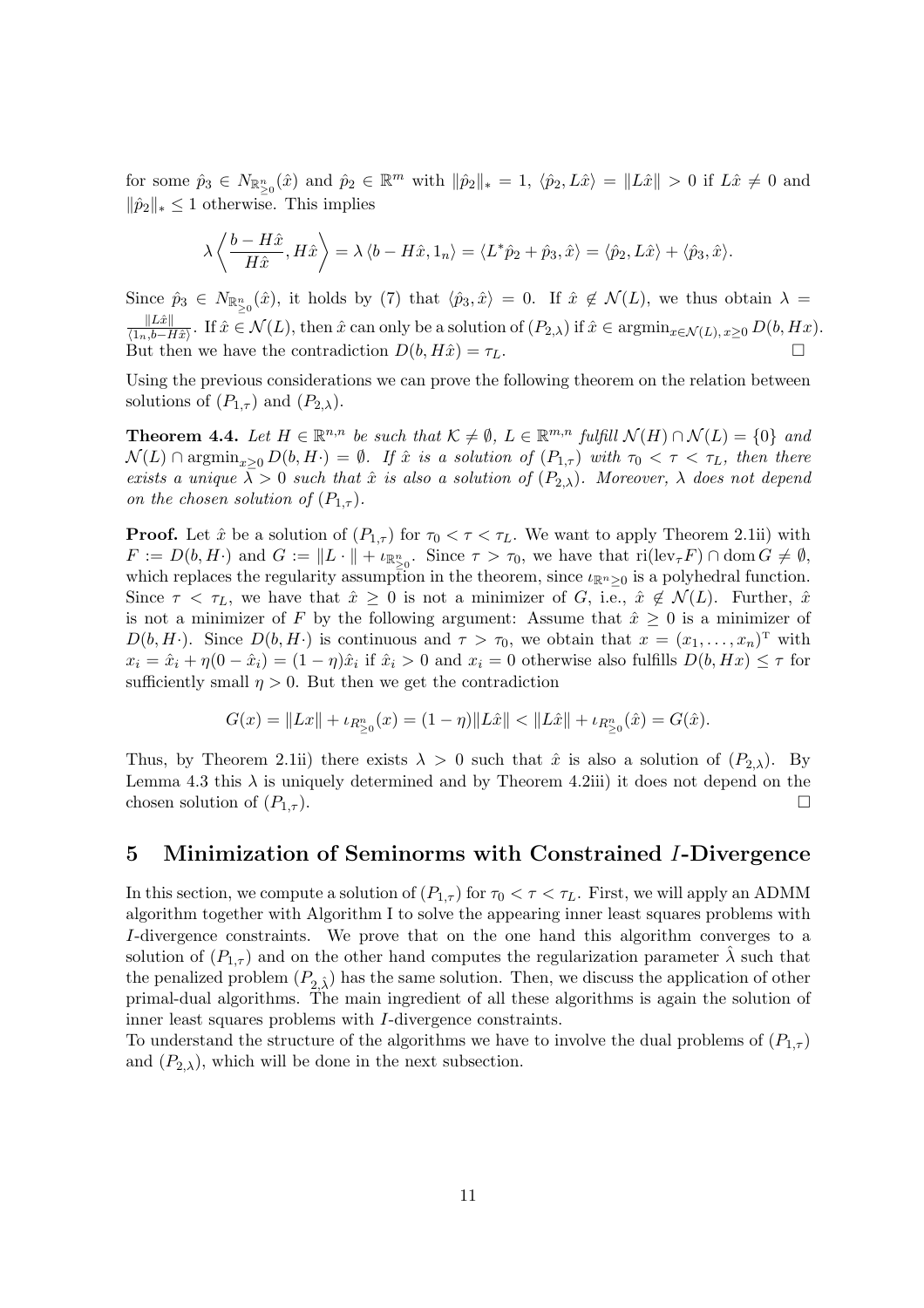#### 5.1 Primal and Dual Problems

To understand the structure of the algorithms we have to involve the dual problems of  $(P_{1\tau})$ and  $(P_{2,\lambda})$ . The problems  $(P_{1,\tau})$  and  $(P_{2,\lambda})$ ,  $\lambda > 0$  can be rewritten as

$$
(P_{1,\tau}) \quad \underset{\substack{x \in \mathbb{R}^n \\ y \in \mathbb{R}^{2n+m}}}{\operatorname{argmin}} \left\{ \underbrace{\langle 0, x \rangle}_{=:f_1(x)} + \underbrace{\iota_{\text{lev}_{\tau}D(b,\cdot)}(y_1) + \|y_2\|}_{:=f_2(y_1, y_2, y_3)} + \iota_{y_3 \ge 0}(y_3)}_{:=f_2(y_1, y_2, y_3)} \text{ s.t. } \left(\frac{L}{L}\right)x = \begin{pmatrix} y_1 \\ y_2 \\ y_3 \end{pmatrix} \right\}, \tag{21}
$$
\n
$$
(P_{2,\lambda}) \quad \underset{\substack{x \in \mathbb{R}^n \\ y \in \mathbb{R}^{2n+m}}}{\operatorname{argmin}} \left\{ \langle 0, x \rangle + \lambda D(b, y_1) + \|y_2\| + \iota_{y_3 \ge 0}(y_3) \text{ s.t. } \left(\frac{L}{L}\right)x = \begin{pmatrix} y_1 \\ y_2 \\ y_3 \end{pmatrix} \right\}.
$$

Using the duality relations in Appendix A.2, in particular (32), and the fact that  $f_1^*(p) = 0$ for  $p = 0$  and  $f_1^*(p) = +\infty$  otherwise, we obtain that the dual problems of  $(P_{1,\tau})$  and  $(P_{2,\lambda})$ ,  $\lambda > 0$ , are given by

$$
(D_{1,\tau}) \underset{p=(p_1^{\mathrm{T}},p_2^{\mathrm{T}},p_3^{\mathrm{T}})^{\mathrm{T}}} {\mathrm{argmin}} \left\{ \sigma_{\text{lev}_{\tau}D(b,\cdot)}(p_1) + \iota_{\text{lev}_1 \|\cdot\|_{*}}(p_2) + \iota_{\mathbb{R}_{\leq 0}^n}(p_3) \text{ s.t. } H^*p_1 + L^*p_2 + p_3 = 0 \right\},
$$
  

$$
(D_{2,\lambda}) \underset{p=(p_1^{\mathrm{T}},p_2^{\mathrm{T}},p_3^{\mathrm{T}})^{\mathrm{T}}} {\mathrm{argmin}} \left\{ \lambda D^* \left( b, \frac{p_1}{\lambda} \right) + \iota_{\text{lev}_1 \|\cdot\|_{*}}(p_2) + \iota_{\mathbb{R}_{\leq 0}^n}(p_3) \text{ s.t. } H^*p_1 + L^*p_2 + p_3 = 0 \right\}.
$$

Note that  $\iota_{\text{lev}_{\tau}D(b,\cdot)}(Hx) = \iota_{\text{lev}_{\tau}D(b,H\cdot)}(x)$  and  $H^*N_{\text{lev}_{\tau}D(b,\cdot)} = N_{\text{lev}_{\tau}D(b,H\cdot)}$ .

The following theorem provides the Karush-Kuhn-Tucker optimality conditions and relates the solutions of the dual and primal problems. In the following, let  $SOL(X)$  denote the solution set of problem  $(X)$ .

**Lemma 5.1.** Let  $H \in \mathbb{R}^{n,n}$  be such that  $K \neq \emptyset$  and  $L \in \mathbb{R}^{m,n}$  such that  $\mathcal{N}(H) \cap \mathcal{N}(L) = \{0\}.$ Let  $\tau > \tau_0$  and  $\lambda > 0$ . Then the following relations hold true:

$$
\hat{x} \in \text{SOL}(P_{1,\tau}) \quad \Longleftrightarrow \quad \left\{ \begin{array}{c} \hat{p}_1 \in N_{\text{lev}_{\tau}D(b,\cdot)}(H\hat{x}), \ \hat{p}_2 \in \partial \|L\hat{x}\|, \ \hat{p}_3 \in N_{\mathbb{R}^n_{\geq 0}}(\hat{x}) \\ such that \quad H^*\hat{p}_1 + L^*\hat{p}_2 + \hat{p}_3 = 0, \end{array} \right. \tag{22}
$$

and

$$
\hat{x} \in \text{SOL}(P_{2,\lambda}) \}
$$
\n
$$
\hat{p} \in \text{SOL}(D_{2,\lambda}) \}
$$
\n
$$
\Leftrightarrow \begin{cases}\n\hat{p}_1 = \lambda(1_n - \frac{b}{H\hat{x}}), \ \hat{p}_2 \in \partial \|L\hat{x}\|, \ \hat{p}_3 \in N_{\mathbb{R}^n_{\geq 0}}(\hat{x}) \\
\text{such that} \quad H^*\hat{p}_1 + L^*\hat{p}_2 + \hat{p}_3 = 0.\n\end{cases}
$$
\n(23)

Since  $SOL(P_{1,\tau})$  and  $SOL(P_{2,\lambda})$  are nonempty, the proof follows by standard arguments from the duality theory of convex functions, cf. [10].

The following subsections describe algorithms to solve  $(P_{1,\tau})$ .

### 5.2 ADMM Involving Least Squares Problems with I-Divergence Constraints

We apply the ADMM algorithm for solving  $(P_{1,\tau})$  as in the PIDSplit+ algorithm in [53], see also [9, 28]. Considering  $(P_{1,\tau})$  in the form (21) we obtain the following algorithm: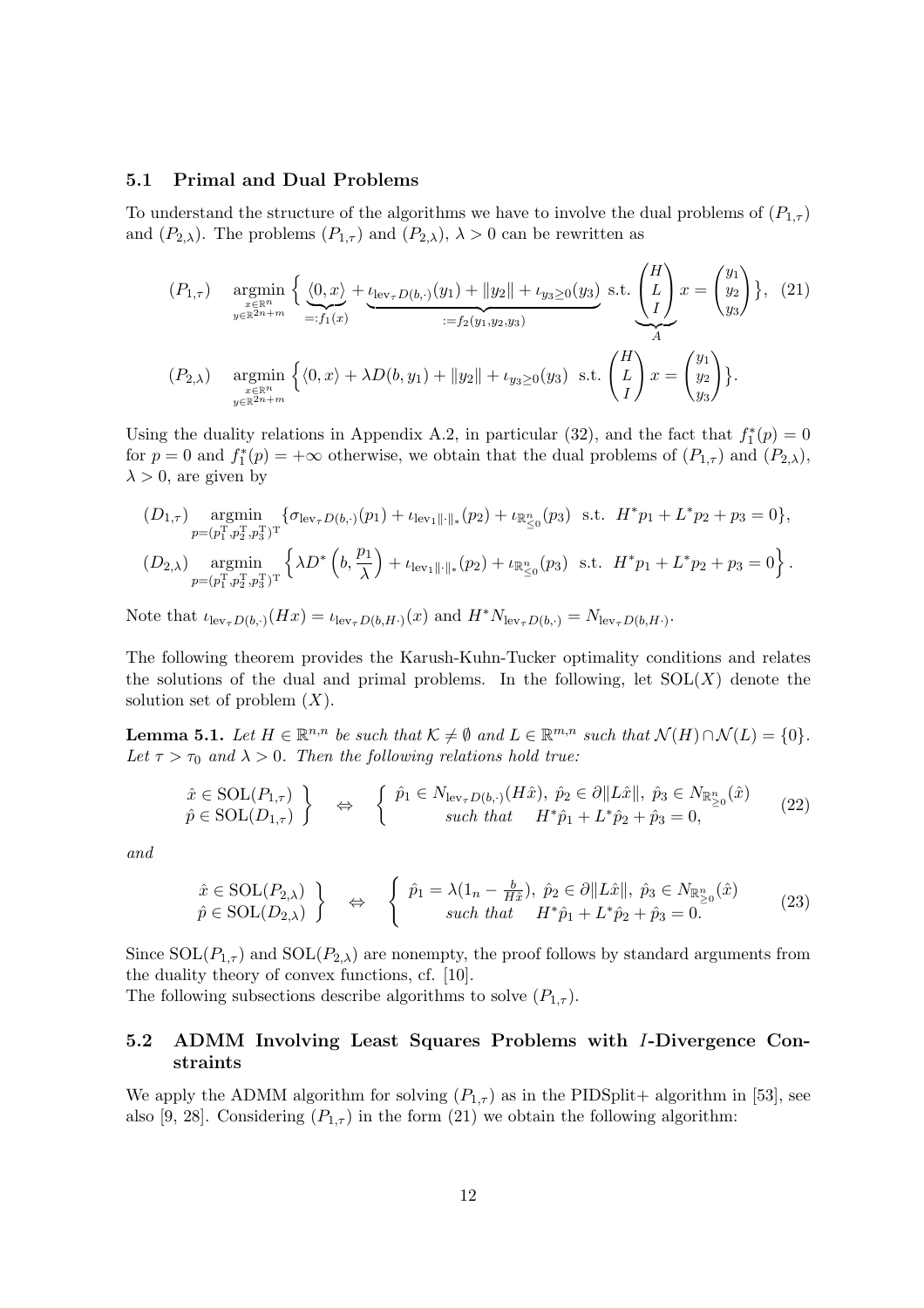Algorithm (ADMM for solving  $(P_{1,\tau}))$ Initialization:  $q_1^{(0)} = q_2^{(0)} = q_3^{(0)} = 0$ ,  $y_1^{(0)} = Hb$ ,  $y_2^{(0)} = Lb$ ,  $y_3^{(0)} = b$  and  $\gamma > 0$ . For  $k = 0, 1, \ldots$  repeat until a stopping criterion is reached:

$$
x^{(k+1)} = \underset{x \in \mathbb{R}^n}{\operatorname{argmin}} \left\{ \|q_1^{(k)} + Hx - y_1^{(k)}\|_2^2 + \|q_2^{(k)} + Lx - y_2^{(k)}\|_2^2 + \|q_3^{(k)} + x - y_3^{(k)}\|_2^2 \right\},
$$
  
\n
$$
y_1^{(k+1)} = \underset{y_1 \in \mathbb{R}^n}{\operatorname{argmin}} \left\{ \iota_{\text{lev}_\tau D(b, \cdot)}(y_1) + \frac{\gamma}{2} \|q_1^{(k)} + Hx^{(k+1)} - y_1\|_2^2 \right\},
$$
  
\n
$$
y_2^{(k+1)} = \underset{y_3 \in \mathbb{R}^m}{\operatorname{argmin}} \left\{ \|y_2\| + \frac{\gamma}{2} \|q_2^{(k)} + Lx^{(k+1)} - y_2\|_2^2 \right\},
$$
  
\n
$$
y_3^{(k+1)} = \underset{y_3 \in \mathbb{R}^n}{\operatorname{argmin}} \left\{ \iota_{y_3 \ge 0}(y_3) + \frac{\gamma}{2} \|q_3^{(k)} + x^{(k+1)} - y_3\|_2^2 \right\},
$$
  
\n
$$
q_1^{(k+1)} = q_1^{(k)} + Hx^{(k+1)} - y_1^{(k+1)},
$$
  
\n
$$
q_2^{(k+1)} = q_2^{(k)} + Lx^{(k+1)} - y_2^{(k+1)},
$$
  
\n
$$
q_3^{(k+1)} = q_3^{(k)} + x^{(k+1)} - y_3^{(k+1)}.
$$
  
\n(24)

Note that this is a so-called *scaled ADMM algorithm* where  $q = p/\gamma$  replaces the dual variable p. The above minimization problems are strictly convex problems, which have a unique solution.

The first minimization problem in the algorithm is a least squares problem whose unique solution is given by the solution of a linear system of equations:

$$
x^{(k+1)} = (H^{\mathrm{T}}H + L^{\mathrm{T}}L + I)^{-1} \left( H^{\mathrm{T}}(y_1^{(k)} - q_1^{(k)}) + L^{\mathrm{T}}(y_2^{(k)} - q_2^{(k)}) + (y_3^{(k)} - q_3^{(k)}) \right). \tag{25}
$$

This linear system of equations can often be efficiently solved by a conjugate gradient (CG) method. Sometimes, when the orthogonal decomposition of  $H<sup>T</sup>H + L<sup>T</sup>L + I$  is known, it is even possible to solve it explicitly. This is in particular the case for Gaussian blur matrices H and the discrete gradient  $L = \nabla$  with reflecting boundary conditions. In this case, the matrix  $H^{T}H + L^{T}L + I$  can be diagonalized by the discrete cosine II transform. Denoting by  $P_C$  the *orthogonal projection* onto a set  $C$  we obtain further

$$
y_2^{(k+1)} = (I - P_{B_{\|\cdot\|_{*}}(1/\gamma)})(q_2^{(k)} + Lx^{(k+1)}),
$$
  

$$
y_3^{(k+1)} = P_{\mathbb{R}_{\geq 0}}(q_3^{(k)} + x^{(k+1)}).
$$

The orthogonal projection onto  $B_{\|\cdot\|_*}(1/\gamma)$  can be easily computed for the  $\ell_p$ -norms with  $p = 1, \infty$  and their mixed versions, see, e.g., [24, 54, 63].

The interesting part is the computation of  $y_1^{(k+1)}$  $j_1^{(k+1)}$  in (24). Setting  $a^{(k+1)} := q_1^{(k)} + Hx^{(k+1)}$  we see that

$$
y_1^{(k+1)} = \underset{t \in \mathbb{R}^n}{\text{argmin}} \{ \frac{\gamma}{2} \|t - a^{(k+1)}\|_2^2 \text{ subject to } D(b, t) \le \tau \}.
$$

By Theorem 3.1ii) we have the following: If  $a^{(k+1)} > 0$  and  $D(b, a^{(k+1)}) \leq \tau$ , then

$$
y_1^{(k+1)} = a^{(k+1)}
$$
 and  $\lambda_{k+1} = 0$ .

Otherwise, there exists a unique  $\lambda_{k+1} > 0$  such that

$$
y_1^{(k+1)} = \underset{t \in \mathbb{R}^n}{\text{argmin}} \{ \frac{\gamma}{2} \| t - a^{(k+1)} \|_2^2 + \lambda_{k+1} D(b, t) \}.
$$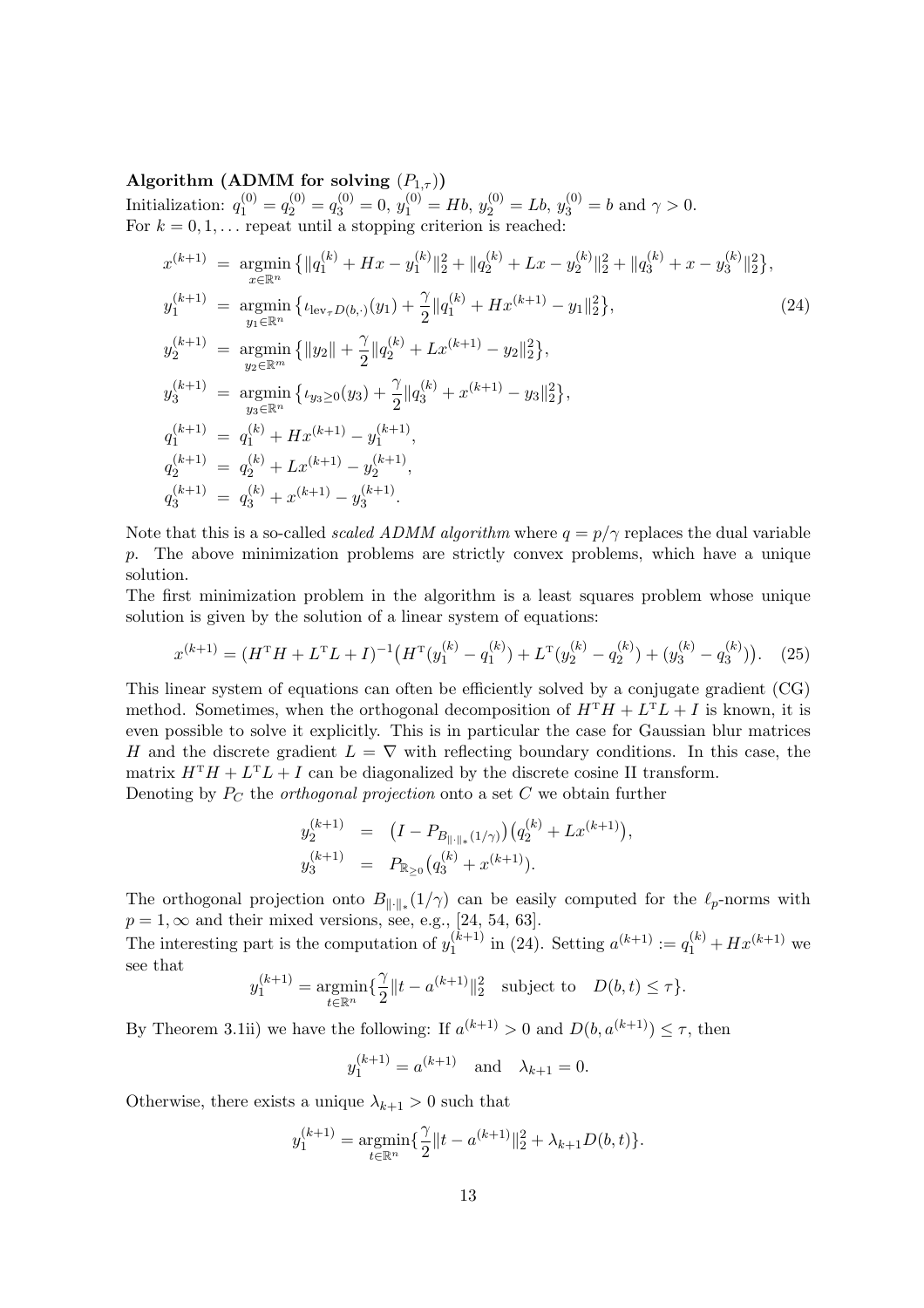By Theorem 3.1i) we obtain that

$$
y_1^{(k+1)} = \frac{1}{2} \left( a^{(k+1)} - \frac{1}{\gamma} \lambda_{k+1} + \sqrt{\left( a^{(k+1)} - \frac{1}{\gamma} \lambda_{k+1} \right)^2 + 4 \frac{1}{\gamma} \lambda_{k+1} b} \right),
$$

where  $\lambda_{k+1}$  is the unique solution of

$$
f(\lambda)=D\left(b,g\left(a^{(k+1)},\frac{\lambda}{\gamma}\right)\right)=\tau
$$

and  $g: \mathbb{R}^n \times \mathbb{R}_{>0} \to \mathbb{R}^n$  is defined by (12). This solution can be computed, e.g., by Newton's method with initial value  $\lambda_k$ . In summary we have:

#### Algorithm II (ADMM with inner Newton iterations)

Initialization:  $q_1^{(0)} = q_2^{(0)} = q_3^{(0)} = 0$ ,  $y_1^{(0)} = Hb$ ,  $y_2^{(0)} = Lb$ ,  $y_3^{(0)} = b$ ,  $\lambda_0 = 0$  and  $\gamma > 0$ . For  $k = 0, 1, \ldots$  repeat until a stopping criterion is reached:

$$
x^{(k+1)} = (H^{\mathrm{T}}H + L^{\mathrm{T}}L + I)^{-1}(H^{\mathrm{T}}(y_1^{(k)} - q_1^{(k)}) + L^{\mathrm{T}}(y_2^{(k)} - q_2^{(k)}) + (y_3^{(k)} - q_3^{(k)})),
$$
  
\n
$$
a^{(k+1)} = q_1^{(k)} + Hx^{(k+1)},
$$
  
\nIf  $a^{(k+1)} > 0$  and  $D(b, a^{(k+1)}) \le \tau$ , then  
\n
$$
\lambda_{k+1} = 0,
$$

$$
y_1^{(k+1)} = a^{(k+1)},
$$

**Otherwise** 

Find  $\lambda_{k+1}$  as solution of D  $\int b, g\int a^{(k+1)}, \frac{\lambda}{a}$  $\left(\frac{\lambda}{\gamma}\right)$  =  $\tau$  by Newton's method initialized by  $\lambda_k$ ,  $y_1^{(k+1)} = g$  $\sqrt{2}$  $a^{(k+1)}, \frac{\lambda_{k+1}}{k}$  $\gamma$  $\setminus$ ,  $y_{2}^{(k+1)} = (I-P_{B_{\|\cdot\|_{*}}(1/\gamma)})\big(q_{2}^{(k)} + Lx^{(k+1)}\big),$  $y_3^{(k+1)} = P_{\mathbb{R}_{\geq 0}}(q_3^{(k)} + x^{(k+1)}),$  $q_1^{(k+1)} = a^{(k+1)} - y_1^{(k+1)}$  $\frac{(k+1)}{1},$  $q_2^{(k+1)} = q_2^{(k)} + Lx^{(k+1)} - y_2^{(k+1)}$  $\frac{(k+1)}{2},$  $q_3^{(k+1)} = q_3^{(k)} + x^{(k+1)} - y_3^{(k+1)}$  $3^{(k+1)}$ .

The convergence of the algorithm is ensured by the following theorem. In particular, we obtain that the sequence  $\{\lambda_k\}_k$  converges to the regularization parameter  $\hat{\lambda} > 0$  such that  $\hat{x} = \lim_{k \to \infty} x^{(k)}$  is both a solution of  $(P_{1,\tau})$  and of  $(P_{2,\hat{\lambda}})$ .

**Theorem 5.2.** Let  $b \in \mathbb{R}^n$ ,  $b > 0$  and  $L \in \mathbb{R}^{m,n}$ ,  $H \in \mathbb{R}^{n,n}$  such that  $\mathcal{N}(L) \cap \mathcal{N}(H) = \{0\}$  and  $\operatorname{argmin}_{x\geq 0} D(b, Hx) \cap \mathcal{N}(L) = \emptyset$ . Let  $\tau_0 < \tau < \tau_L$ . Then the sequence  $\{(x^{(k)}, y^{(k)}, q^{(k)}, \lambda_k)\}_k$ generated by the ADMM Algorithm II converges to  $(\hat{x}, \hat{y}, \hat{q}, \hat{\lambda})$ , where  $\hat{x}$  is a solution of  $(P_{1,\tau})$ and  $(P_{2, \hat{\lambda}}), \hat{\lambda} > 0$  and  $\hat{p} = \gamma \hat{q}$  is a solution of the dual problems  $(D_{1,\tau})$  and  $(D_{2, \hat{\lambda}})$ . Further,  $\hat{y} = (H^T L^T I)^T \hat{x}$  holds true.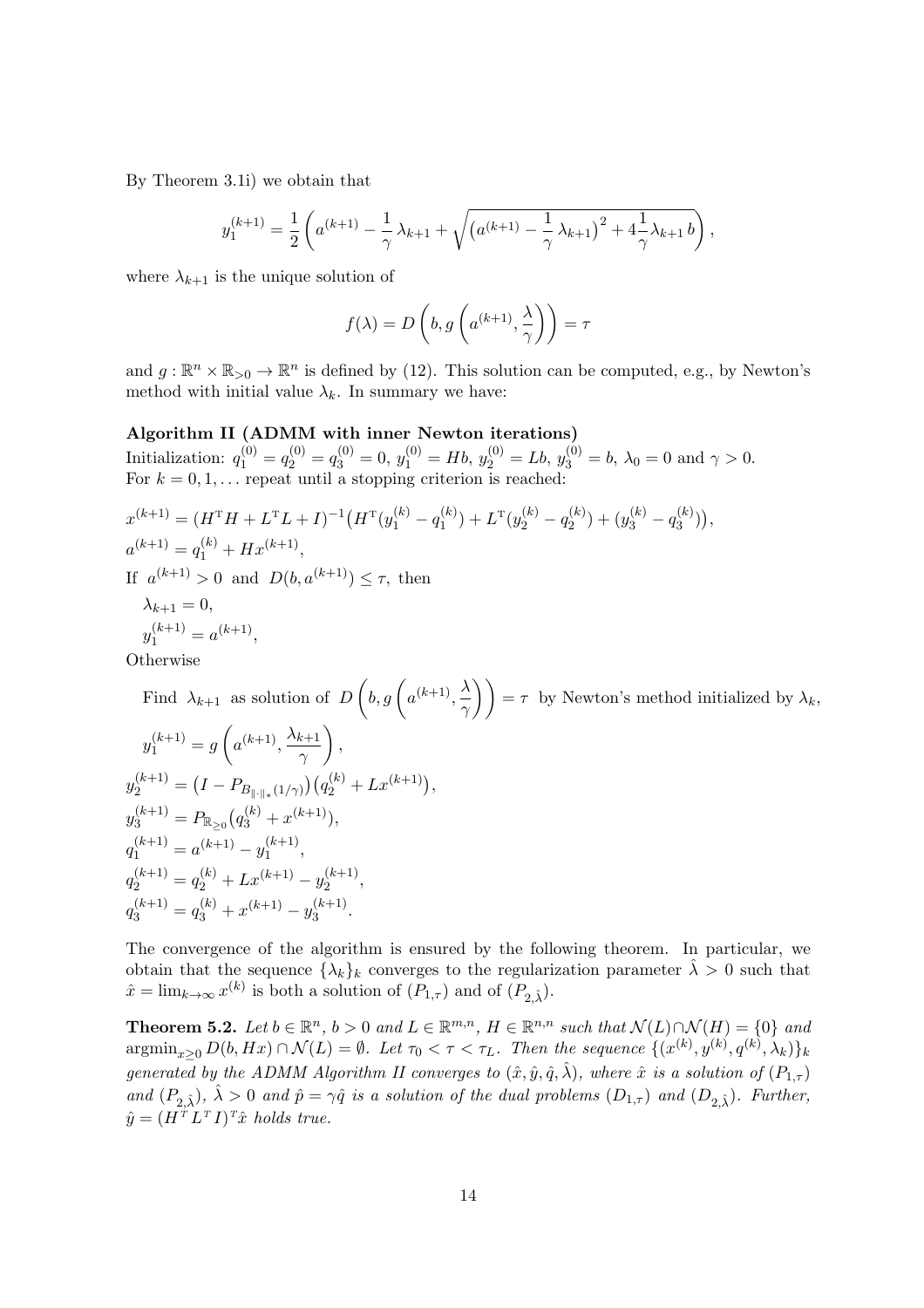**Proof.** 1. The convergence of  $\{(x^{(k)}, y^{(k)}, q^{(k)})\}_k$  to  $(\hat{x}, \hat{y}, \hat{q})$ , where  $\hat{x} \in \text{SOL}(P_{1,\tau})$ ,  $\hat{p} = \gamma \hat{q} \in$  $SOL(D_{1,\tau})$  and  $\hat{y} = (H^{T} L^{T} I)^{T} \hat{x}$  follows from general convergence results of the ADMM, see, e.g., [26, 29, 52].

2. It remains to prove the convergence of  $\{\lambda_k\}_k$ . By part 1 of the proof we have that  $a^{(k)} =$  $Hx^{(k)} + q_1^{(k-1)}$  $j_1^{(k-1)}$  converges to  $\hat{a} = \hat{y}_1 + \hat{q}_1$  and that  $g(a^{(k)}, \frac{\lambda_k}{\gamma})$  converges to  $\hat{y}_1$ . Furthermore, it follows by componentwise computation that

$$
g\left(a^{(k)}, \frac{\lambda_k}{\gamma}\right) = \frac{1}{2}\left(a^{(k)} - \frac{1}{\gamma}\lambda_k + \sqrt{(a^{(k)} - \frac{1}{\gamma}\lambda_k)^2 + 4\frac{1}{\gamma}b\lambda_k}\right) = y_1^{(k)},
$$
  
\n
$$
\Leftrightarrow \sqrt{(a^{(k)} - \frac{1}{\gamma}\lambda_k)^2 + 4\frac{1}{\gamma}b\lambda_k} = 2y_1^{(k)} - (a^{(k)} - \frac{1}{\gamma}\lambda_k),
$$
  
\n
$$
\Leftrightarrow \frac{1}{\gamma}\lambda_k(b - y_1^{(k)}) = y_1^{(k)}(y_1^{(k)} - a^{(k)}),
$$
  
\n
$$
\Leftrightarrow \lambda_k(b - y_1^{(k)}) = -y_1^{(k)}p_1^{(k)}, \quad p_1^{(k)} := \gamma q_1^{(k)}.
$$
\n(26)

Note that  $g(a^{(k)},0) = a^{(k)}, a^{(k)} > 0$  is also contained in this setting. By Theorem 4.2iii) we know that  $b - H\hat{x} = b - \hat{y}_1 \neq 0$ , i.e.,  $b_i - \hat{y}_{1,i} \neq 0$  at least for one index  $i \in \{1, ..., n\}$ . Thus, we see in the *i*th equation in (26) that  $\lambda_k \to \hat{\lambda} = -\hat{y}_{1,i} \hat{p}_{1,i}/(b_i - \hat{y}_{1,i})$  as  $k \to \infty$ . Now, (22) implies that  $\hat{p}_2 = \gamma \hat{q}_2 \in \partial \|L\hat{x}\|$  and  $\hat{p}_3 = \gamma \hat{q}_3 \in N_{\mathbb{R}^n_{\geq 0}}(\hat{x})$  with  $H^*\hat{p}_1 + L^*\hat{p}_2 + \hat{p}_3 = 0$ . Moreover, we have by (26) and since  $H\hat{x} > 0$  that

$$
\hat{\lambda} (b - H\hat{x}) = -(H\hat{x}) \hat{p}_1,
$$
  

$$
\hat{\lambda} (1_n - \frac{b}{H\hat{x}}) = \hat{p}_1.
$$

Since  $\tau < \tau_L$ , it holds that  $\hat{x} \notin \mathcal{N}(L)$ . Hence,  $\hat{\lambda} = 0$  would imply  $\hat{p}_1 = 0$  and thus further  $0 = L^* \hat{p}_2 + \hat{p}_3$  with  $\|\hat{p}_2\|_* = 1$ ,  $\langle \hat{p}_2, L\hat{x}\rangle = \|L\hat{x}\| > 0$ . But then  $0 = \langle \hat{x}, L^* \hat{p}_2 + \hat{p}_3 \rangle$  and with (7) we have  $0 = \langle L\hat{x}, \hat{p}_2 \rangle = ||L\hat{x}||$ , which yields a contradiction. Consequently,  $\hat{\lambda} > 0$  and  $\hat{x}$ ,  $\hat{p}$  fulfill the right-hand of (23). Therefore, they are also solutions of  $(P_{2,\hat{\lambda}})$  and  $(D_{2,\hat{\lambda}})$ , respectively.

#### 5.3 Other Primal-Dual Algorithms

Finally, we want to comment on other algorithms to solve  $(P_{1,\tau})$ . In particular, these algorithms avoid solving the linear system of equations (25) in the computation of  $x^{(k+1)}$ . We emphasize that the purpose of this paper is not to compare different algorithms, but to show that our idea can be incorporated into several existing techniques.

Let us start with the Arrow-Hurwitz method [1], which was first used in image processing (with some speedup suggestions) in [65] under the name primal-dual hybrid gradient algorithm (PDHG). In general this algorithm computes a solution of

$$
\underset{x \in \mathbb{R}^n, y \in \mathbb{R}^d}{\text{argmin}} \{ f_1(x) + f_2(y) \quad \text{subject to} \quad Ax = y \}
$$

as follows:

Algorithm (Arrow-Hurwitz Method, PDHG) Initialization:  $x^{(0)} = 0$ ,  $p^{(0)} = 0$  and  $s, t > 0$  with  $st < \frac{1}{\|A\|_2^2}$ .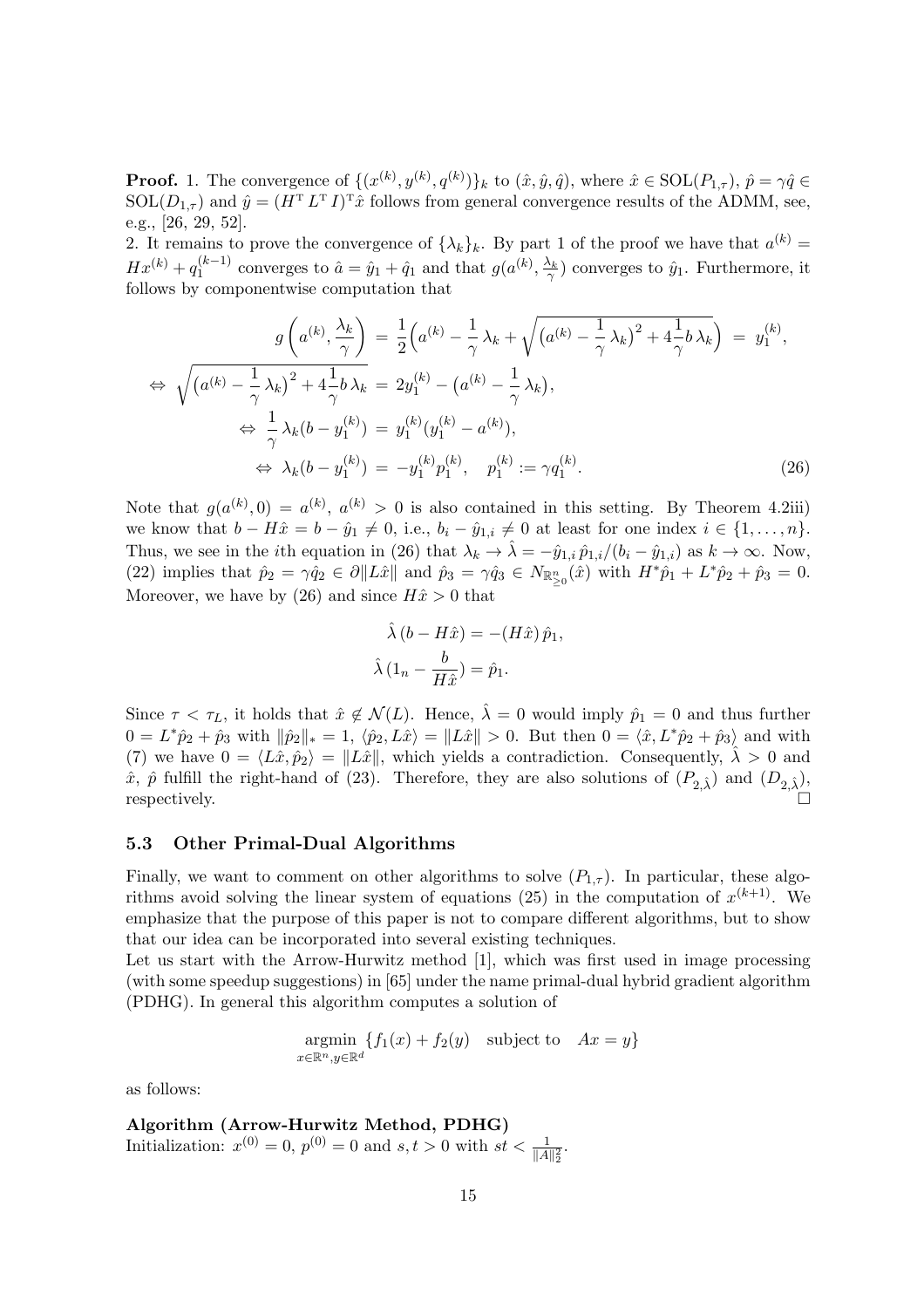For  $k = 0, 1, \ldots$  repeat until a stopping criterion is reached:

$$
x^{(k+1)} = \underset{x \in \mathbb{R}^n}{\operatorname{argmin}} \left\{ f_1(x) + \langle p^{(k)}, Ax \rangle + \frac{1}{2s} ||x - x^{(k)}||_2^2 \right\}
$$
  
\n
$$
= \underset{x \in \mathbb{R}^n}{\operatorname{argmin}} \left\{ \frac{1}{2} ||x - (x^{(k)} - sA^* p^{(k)})||_2^2 + s f_1(x) \right\},
$$
  
\n
$$
p^{(k+1)} = \underset{p \in \mathbb{R}^d}{\operatorname{argmin}} \left\{ f_2^*(p) - \langle p, Ax^{(k+1)} \rangle + \frac{1}{2t} ||p - p^{(k)}||_2^2 \right\}
$$
  
\n
$$
= \underset{p \in \mathbb{R}^d}{\operatorname{argmin}} \left\{ \frac{1}{2} ||p - (p^{(k)} + tAx^{(k+1)})||_2^2 + t f_2^*(p) \right\}.
$$

For our setting (21) with  $f_1 = 0$  the first step results in  $x^{(k+1)} = x^{(k)} - sA^*p^{(k)}$ . The second step of the algorithm can be decoupled into two parts, see [16, 65]:

$$
y^{(k+1)} = \underset{y \in \mathbb{R}^d}{\text{argmin}} \left\{ f_2(y) + \frac{t}{2} \left\| \frac{1}{t} p^{(k)} + Ax^{(k+1)} - y \right\|_2^2 \right\},\tag{27}
$$

$$
p^{(k+1)} = p^{(k)} + t(Ax^{(k+1)} - y^{(k+1)}).
$$
\n(28)

For  $f_2$  as in our setting (21) and  $q^{(k)} := p^{(k)}/t$  these two steps are exactly those of the ADMM algorithm for updating  $y = (y_1^T, y_2^T, y_3^T)^T$  and  $q = (q_1^T, q_2^T, q_3^T)^T$ , where we have to replace  $\gamma$ by t now. The Arrow-Hurwitz method was improved by involving an extrapolation step by Pock et al. in [47]. The convergence of the algorithm was proved in [16] (with some speedup suggestions). Using this extrapolation idea for the dual variable in its simplest form, the first step of the algorithm becomes

$$
x^{(k+1)} = \underset{x \in \mathbb{R}^n}{\text{argmin}} \left\{ \frac{1}{2} ||x - (x^{(k)} - sA^*(2p^{(k)} - p^{(k-1)}))||_2^2 + sf_1(x) \right\}.
$$

We summarize the algorithm which we call PDHGMp (PDHG with modified dual variable  $p$ ) for our special setting:

#### Algorithm III (PDHGMp with inner Newton iterations)

Initialization:  $(y^{(0)}) = (y_1^{(0)})$  $\left( \begin{smallmatrix} (0) \ 1 \end{smallmatrix} \right)^\mathrm{T}, (y_2^{(0)})$  $\left( \begin{smallmatrix} (0)\ 2 \end{smallmatrix} \right)^\mathrm{T},(y_3^{(0)}$  $\binom{(0)}{3}$ <sup>T</sup> with  $y_1^{(0)} = Hb, y_2^{(0)} = Lb, y_3^{(0)} = b$  and  $q^{(0)} = 0$  and  $s, t > 0$  with  $st < \frac{1}{\|(H^{\mathrm{T}} L^{\mathrm{T}} I)\|_2^2}$ . For  $k = 0, 1, \ldots$  repeat until a stopping criterion is reached:

$$
x^{(k+1)} = x^{(k)} - st(H^T L^T I)(2q^{(k)} - q^{(k-1)}),
$$
  

$$
y^{(k+1)}
$$
 as in Algorithm II with  $\gamma := t$ ,  

$$
q^{(k+1)}
$$
 as in Algorithm II.

Another algorithm which resembles in some way the dual method in [30] was proposed for solving problem  $(1)/(2)$  in [61]. The method in [30] uses a predictor-corrector scheme [18] in the alternating direction iterations for the dual variable. This algorithm can be adapted to our setting (21) as follows: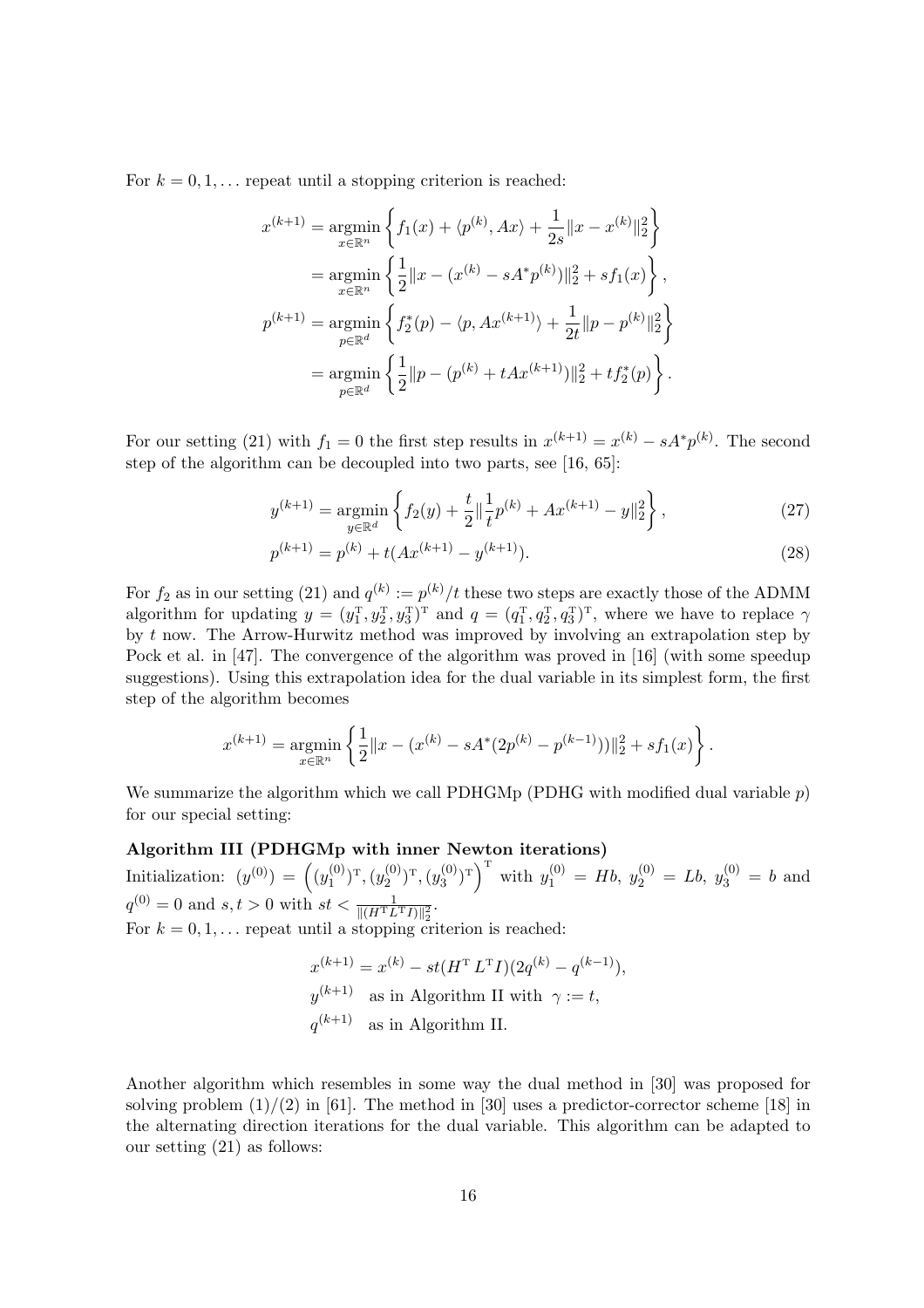#### Algorithm (PDHG with Predictor-Corrector Step)

Initialization:  $x^{(0)} = 0$ ,  $p^{(0)} = 0$  and  $s, t > 0$  with  $st < \frac{1}{2||A||_2^2}$ For  $k = 0, 1, \ldots$  repeat until a stopping criterion is reached:

$$
p^{(k+\frac{1}{2})} = \underset{p \in \mathbb{R}^d}{\text{argmin}} \left\{ \frac{1}{2} ||p - (p^{(k)} + tAx^{(k)})||_2^2 + tf_2^*(p) \right\}
$$
  

$$
x^{(k+1)} = \underset{x \in \mathbb{R}^n}{\text{argmin}} \left\{ \frac{1}{2} ||x - (x^{(k)} - sA^*p^{(k+\frac{1}{2})})||_2^2 + sf_1(x) \right\},
$$
  

$$
p^{(k+1)} = \underset{p \in \mathbb{R}^d}{\text{argmin}} \left\{ \frac{1}{2} ||p - (p^{(k)} + tAx^{(k+1)})||_2^2 + tf_2^*(p) \right\}.
$$

Note that the update steps for  $p$  can be splitted again as in  $(27)-(28)$ .

This algorithm is efficient in the special case when  $H = I$  is the identity matrix, e.g., for denoising problems in imaging. Instead of (21) the simpler constraint problem

$$
\underset{x \in \mathbb{R}^n}{\text{argmin}} \left\{ \|Lx\| \quad \text{subject to} \quad D(b, x) \le \tau \right\}, \quad \tau > 0 \tag{29}
$$

has to be solved, which can be rewritten as

$$
\underset{x \in \mathbb{R}^n}{\text{argmin}} \left\{ \underbrace{\iota_{\text{lev}_{\tau}D(b,\cdot)}(x)}_{f_1(x)} + \underbrace{\|y\|}_{f_2(y)} \quad \text{subject to} \quad Lx = y \right\}.
$$

Using that  $f_2^*(p) = \iota_{\text{lev}_1 \| \cdot \|_*}(p)$  the above algorithm becomes

Algorithm IV (ADM with predictor-corrector step for minimizing (29)) Initialization:  $x^{(0)} = b$ ,  $p^{(0)} = Lb$ ,  $\lambda_0 = 0$ ,  $s, t > 0$  with  $st < \frac{1}{2||L||_2^2}$ . For  $k = 0, 1, \ldots$  repeat until a stopping criterion is reached:

$$
\begin{split} &p^{(k+\frac{1}{2})}=P_{B_{\|\cdot\|_{*}}(1)}(p^{(k)}+t\,Lx^{(k)}),\\ &x^{(k+1)}=\mathop{\rm argmin}_{x\in\mathbb{R}^n}\left\{\frac{1}{2}\|x-(x^{(k)}-sL^{\mathrm{T}}p^{(k+\frac{1}{2})})\|_2^2\quad\text{subject to}\quad D(b,x)\leq\tau\right\},\\ &p^{(k+1)}=P_{B_{\|\cdot\|_{*}}(1)}(p^{(k)}+t\,Lx^{(k+1)}). \end{split}
$$

The update step for the primal variable  $x$  requires again the solution of a least squares problem with I-divergence constraints, which can be done by Algorithm I as follows:

$$
h^{(k+1)} = x^{(k)} - s L^{T} p^{(k+\frac{1}{2})},
$$
  
If  $h^{(k+1)} > 0$  and  $D(b, h^{(k+1)}) \le \tau$ , then  

$$
\lambda_{k+1} = 0,
$$

$$
x^{(k+1)} = h^{(k+1)},
$$

**Otherwise** 

Find  $\lambda_{k+1}$  as solution of  $D(b, g(h^{(k+1)}, s\lambda)) = \tau$  by Newton's method initialized by  $\lambda_k$ ,  $x^{(k+1)} = g(h^{(k+1)}, s\lambda_{k+1}).$ 

A convergence proof of the algorithms can be given similarly to [61].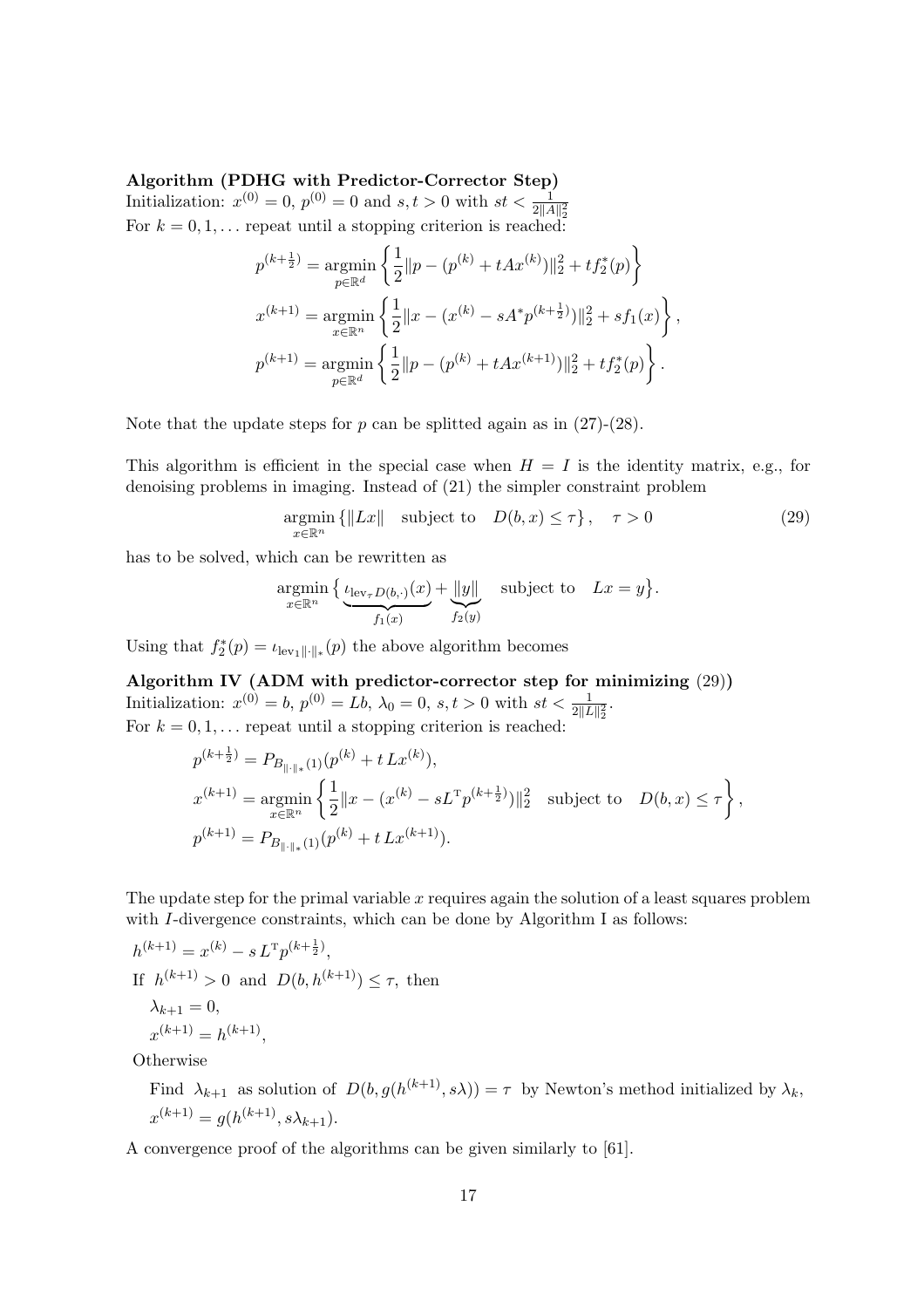## 6 Choosing a Suitable Value for  $\tau$

As already pointed out in the introduction problems of the form (16) or rather (17) have been studied in the literature for the removal of Poisson or multiplicative Gamma noise in images, respectively, cf., [3, 40, 42, 55]. Here, it is typically assumed that  $x \geq 0$  represents the original image vector and  $b$  is a corrupted version of  $x$ , which possibly underwent some linear transformation modeled by  $H$  and  $Hx$  is either corrupted by Poisson or multiplicative Gamma noise. To obtain a good reconstruction  $\hat{x}$  of the original, noise-free image vector by (16) or (17), respectively, suitable values for  $\lambda$  and  $\tau$  need to be chosen. In contrast to the regularization parameter  $\lambda$  in (17) a reasonable value for  $\tau$  in (16) can usually be directly determined by statistical considerations if the type of noise corrupting the data is known. To see this, let us first consider only one noisy pixel  $b<sub>i</sub> > 0$ . Since this pixel is supposed to be corrupted by noise, it can be viewed as one realization of a random variable  $B_t$  with the given noise statistics. To determine now a reasonable value  $\tau$  we may assume for a moment that the noise-free value  $t = (Hx)_i$  of  $b_i$  is known and we may ask what mean value we can expect for our *I*-divergence term  $D(b_i, t)$  for different noisy realizations  $b_i$  of  $B_t$ :

**Lemma 6.1.** i) Let  $B_t$  be a Poisson distributed random variable with expectation value  $\mathbb{E}(B_t) = t > 0$ . For t large enough it holds that

$$
\mathbb{E}\Big(B_t \log \frac{B_t}{t} - B_t + t\Big) = \frac{1}{2} + O\Big(\frac{1}{t}\Big).
$$

ii) Let V be a Gamma distributed random variable with density

$$
p_V(v) = \frac{K^K}{\Gamma(K)} v^{K-1} \exp(-K v) 1_{v \ge 0}(v), \qquad K \ge 1
$$

and set  $B_t := tV$ . Then, we have

$$
\mathbb{E}\Big(B_t \log \frac{B_t}{t} - B_t + t\Big) = t\big(\psi(K+1) - \log(K)\big),\
$$

where  $\psi(x) := \frac{\partial}{\partial x} \log \Gamma(x) = \frac{\Gamma'(x)}{\Gamma(x)}$  $\frac{\Gamma(x)}{\Gamma(x)}$  represents the digamma function and  $\Gamma(x) := \int_0^\infty \exp(-s) s^{x-1} ds$  denotes the gamma function.

**Proof.** The proof of i) can be found in [64]. To prove ii) we use the definition of  $B_t$  and the fact that  $\mathbb{E}(V) = 1$  so that

$$
\mathbb{E}\Big(B_t \log \frac{B_t}{t} - B_t + t\Big) = \mathbb{E}\Big(t \, V \log V - t \, V + t\Big) \n= t \left(\mathbb{E}(V \log V) - \mathbb{E}(V) + 1\right) \n= t \mathbb{E}(V \log V).
$$

Further, we obtain that

$$
\mathbb{E}(V \log V) = \frac{K^K}{\Gamma(K)} \int_0^\infty v^k \log v \exp(-Kv) dv
$$

$$
= \psi(K+1) - \log(K)
$$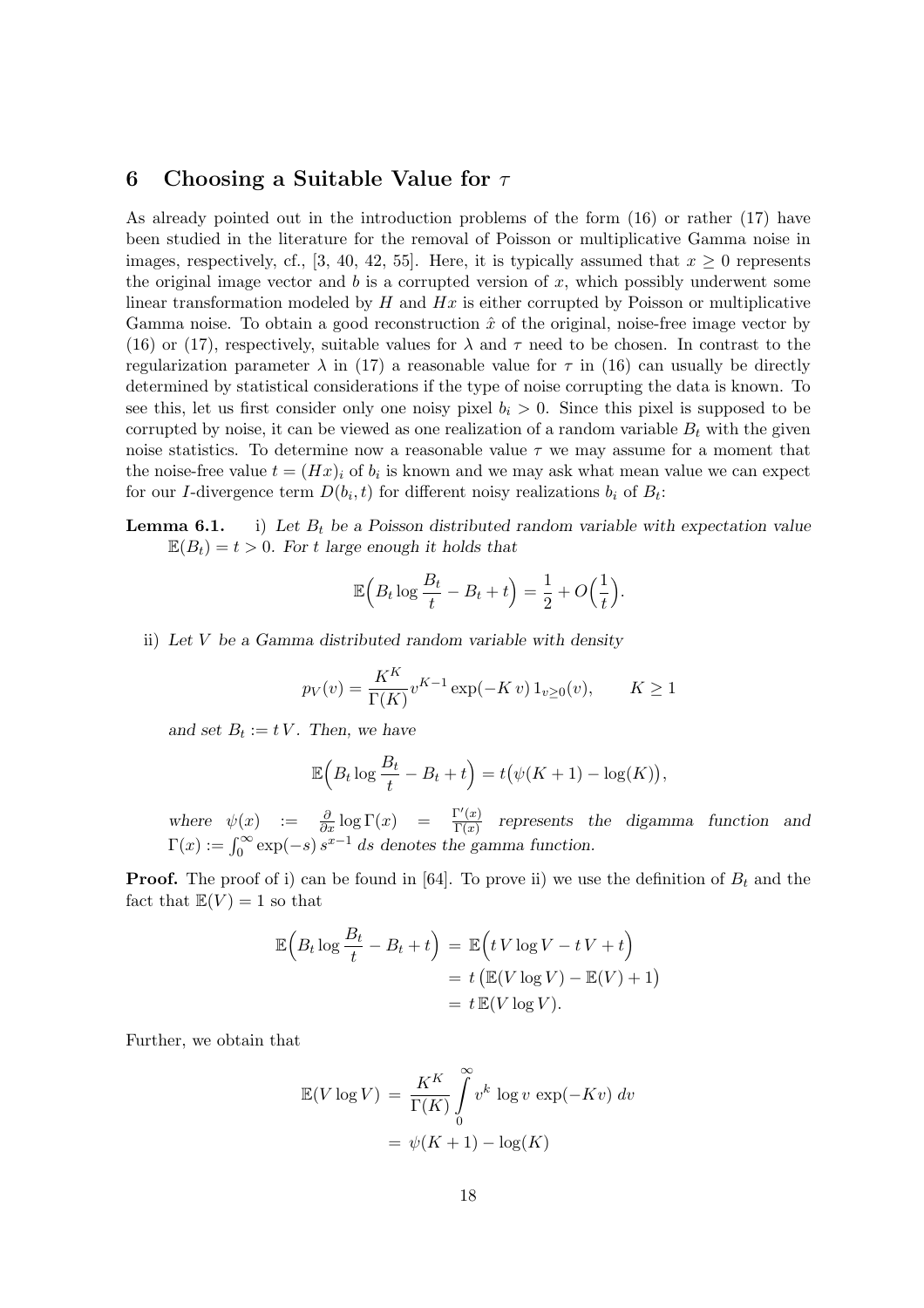$$
(\Psi(x) = \int_0^\infty \frac{\exp(-s)}{s} - \frac{\exp(-xs)}{1 - \exp(-s)} ds) \text{ so that finally,}
$$

$$
\mathbb{E}\left(B_t \log \frac{B_t}{t} - B_t + t\right) = t\left(\psi(K+1) - \log(K)\right).
$$

Summing these results up over the whole image vectors we immediately obtain the following theorem:

 $\Box$ 

**Theorem 6.2.** Let  $B = (B_1, \ldots, B_n)$  be a random vector and  $t = (t_1, \ldots, t_n) \in \mathbb{R}_{\geq 0}^n$ .

i) If each  $B_i$  is Poisson distributed with expectation value  $t_i$  for  $i = 1, \ldots, n$ , then it holds that

$$
\mathbb{E}(D(B,t)) = \frac{1}{2}n + \sum_{i=1}^{n} O\left(\frac{1}{t_i}\right).
$$

ii) If all  $V_i$  are Gamma distributed and  $B_i := t_i V_i$  for  $i = 1, ..., n$ , we have

$$
\mathbb{E}(D(B,t)) = \left(\sum_{i=1}^n t_i\right) \left(\psi(K+1) - \log(K)\right) = \left(\sum_{i=1}^n \mathbb{E}(B_i)\right) \left(\psi(K+1) - \log(K)\right).
$$

This result shows that in case of Poisson noise and pixels with high original intensities  $t_i$  the expectation value of  $D(B, t)$  is approximately  $\frac{1}{2}n$  and thus,  $\tau = \frac{1}{2}$  $\frac{1}{2}n$  is a good choice in (16). On the other hand, if the given image is corrupted by multiplicative Gamma noise, case ii) shows that

$$
\tau = \left(\sum_{i=1}^{n} \mathbb{E}(B_i)\right) \left(\psi(K+1) - \log(K)\right)
$$

is a reasonable choice, where  $\sum_{i=1}^{n} \mathbb{E}(B_i)$  can well be approximated by  $\sum_{i=1}^{n} b_i$ . The following remark outlines the range of values  $\tau$  we can expect for varying K:

**Remark 6.3.** Using standard results for the digamma function  $\psi$ , see, e.g., [33, Sec. 8.36], it is not hard to show for case ii) that

- $\mathbb{E}(D(B,t))$  is a strictly decreasing function in  $K$   $(K \geq 1)$ ,
- for  $K = 1$  we have

$$
\mathbb{E}(D(B,t)) = (1-c)\Big(\sum_{i=1}^n \mathbb{E}(B_i)\Big) \approx 0.423 \Big(\sum_{i=1}^n \mathbb{E}(B_i)\Big),
$$

where  $c = 0.577...$  denotes the Euler-Mascheroni constant,

•  $\mathbb{E}(D(B,t)) \to 0$  for  $K \to \infty$ .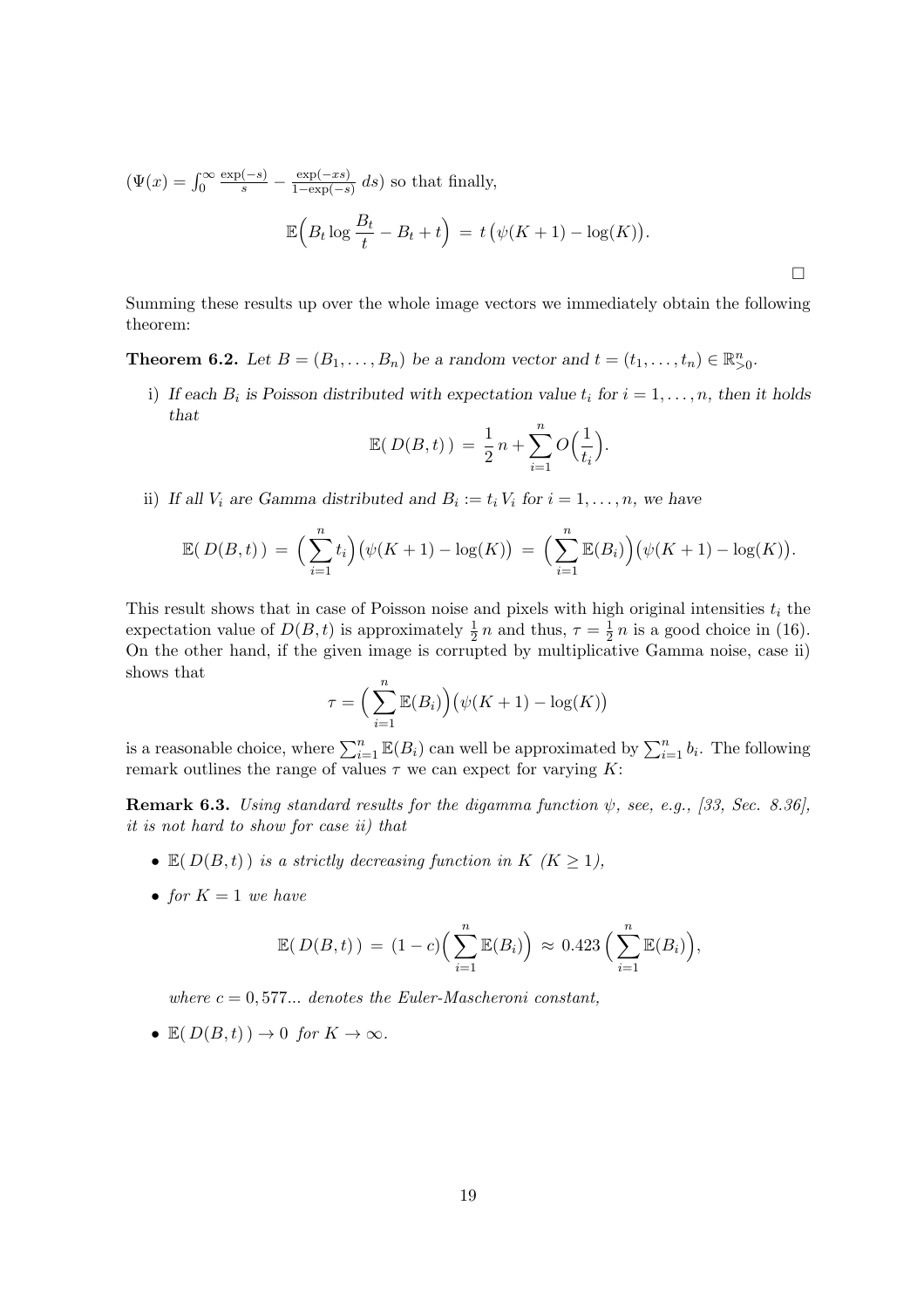## 7 Numerical Examples

Next, we want to illustrate the theoretical results of the former sections by numerical experiments with images corrupted by Poisson and multiplicative Gamma noise, respectively. For this purpose, we use for  $||Lx||$  the mixed  $l_1$ -norm  $|| \cdot ||_1$  and set L to be either a matrix modeling non-local similarities, see Remark 7.1, or the discrete gradient operator

$$
\nabla := \begin{pmatrix} I \otimes D \\ D \otimes I \end{pmatrix}, \quad D := \begin{pmatrix} -1 & 1 & & & \\ 0 & -1 & 1 & & \\ & \ddots & \ddots & & \\ & & -1 & 1 & \\ & & & 0 \end{pmatrix}
$$
 (30)

with ⊗ denoting the tensor product (Kronecker product) of matrices. In the latter case,  $||Lx||$ becomes the discrete total variation  $TV(x) := ||\nabla x||_1$  mentioned in the introduction. We apply the peak signal to noise ratios (PSNRs) defined by

$$
PSNR = 10 \log_{10} \frac{|\max x_0 - \min x_0|^2}{\frac{1}{N} ||x - x_0||_2^2}
$$

for a quantitative comparison of the images  $x$ , where  $x_0$  denotes the original image which we want to reconstruct.

For solving problem (16), all algorithms are implemented in MATLAB and executed on a computer with an Intel Core i7-870 Processor (8M Cache, 2.93 GHz) and 8 GB physical memory.

#### 7.1 Deblurring Facing Poisson Noise



Figure 1: Left: Original image with values scaled to [0, 3000] so that the brightest pixels correspond to 3000 detected photons. Middle: Corrupted image blurred by a Gaussian kernel (standard deviation 1.3) and contaminated by Poisson noise. Right: Restoration result by the I-divergence constrained model (16) with total variation seminorm.

Our first test image in Figure 1 shows a part of the 'cameraman' image, which has been corrupted by a Gaussian blur and contaminated by Poisson noise. The image gray values are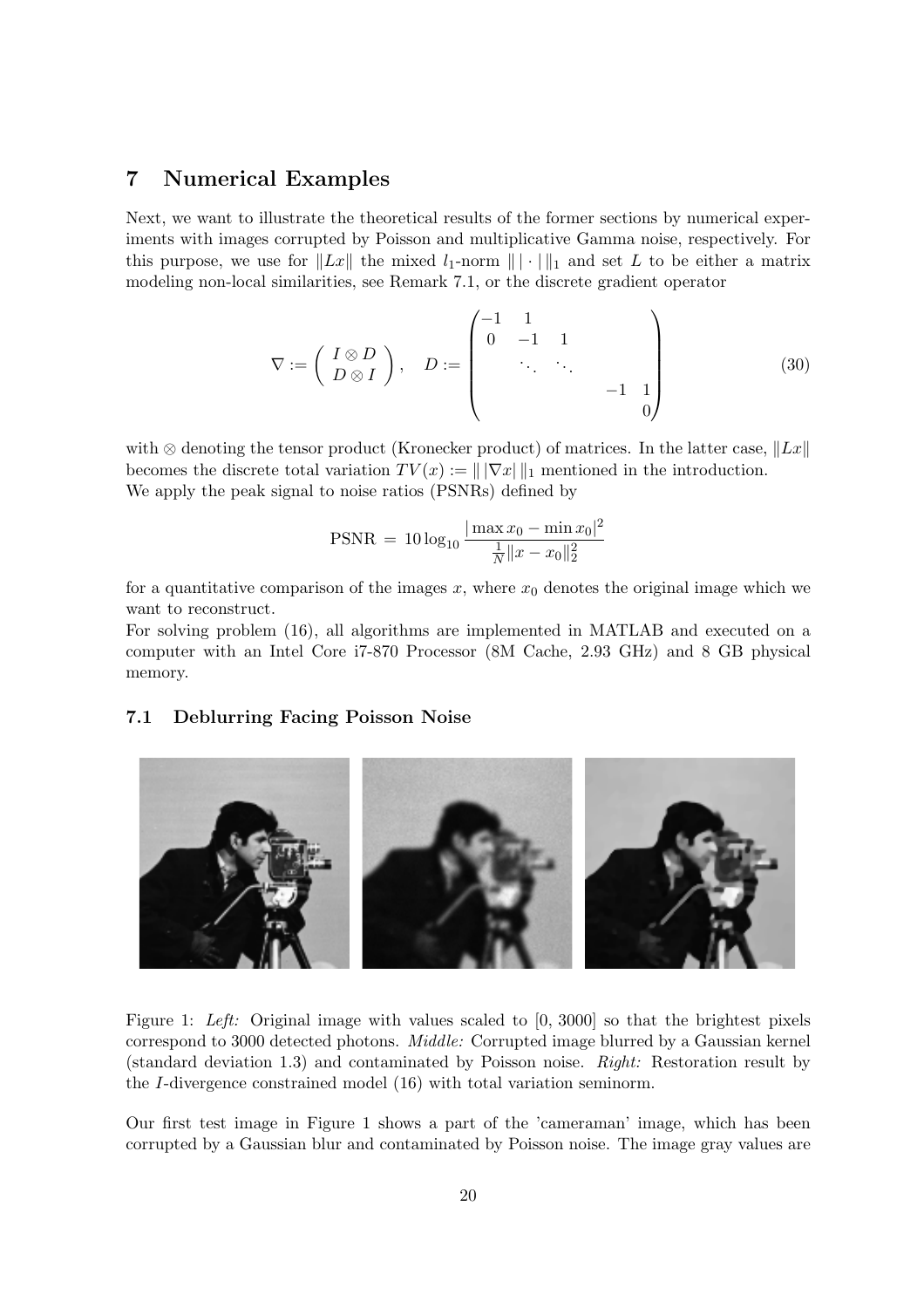here interpreted as photon counts in the range [0, 3000]. For synthetically adding Poisson noise to the noise-free image we applied the MATLAB routine imnoise(X,'poisson'). This procedure assumes for data given in double precision that the input image  $X$  consists of the number of detected photons divided by  $10^{12}$  - the maximal number of detectable photons. Therefore, we divided our given image by  $10^{12}$  before applying this procedure and afterwards we scaled back again.

Computing the usually unknown value  $D(b, Hx)$  for these test images yields a value of 0.5046 n, which is close to the estimate  $\tau = 0.5 n$  derived in Section 6. To restore the corrupted image we now solve the constrained minimization problem (16) with the total variation seminorm and  $\tau = 0.5 n$ , which yields the good reconstruction depicted in Figure 1 (right). The minimization is here performed by the ADMM Algorithm II. As a by-product of the algorithm we obtain by Theorem 5.2 that the penalized problem (17) yields the same solution for the regularization parameter of  $\lambda = 134.9$ . As illustrated in Figure 2 the convergence speed of the iterates  $x^{(k)}$  and  $\lambda^{(k)}$  depends as usual on the chosen parameter  $\gamma > 0$ . Compared to a simplified version of Algorithm II for the penalized problem with fixed  $\lambda$  we see on the right that for our constrained problem Algorithm II is only slightly slower for equal values of  $\gamma$ .



Figure 2: Convergence speed of  $x^{(k)}$  and  $\lambda^{(k)}$  in Algorithm II when computing the restored image in Figure 1 (right). Left: Iterates  $\lambda^{(k)}$  for different parameters  $\gamma$ . Right: Evolution of the mean square errors  $\frac{1}{N}||x^{(k)} - x^*||_2^2$  between the intermediate results  $x^{(k)}$  and a sufficiently converged reference result  $x^*$ .

#### 7.2 Denoising Facing Multiplicative Gamma Noise

**TV Regularization** Our second example in Figure 3 shows a  $512 \times 512$  aerial image corrupted by multiplicative Gamma noise. The obtained restoration result by solving the constrained problem (16) with  $H := I$ , total variation seminorm and  $\tau = \left(\sum_{i=1}^n b_i\right) \left(\psi(K +$  $(1) - \log(K)$ )  $\approx 2.64 n$  is depicted on the right. For computing this solution we used again Algorithm II with a CG method for solving the occurring linear system of equations. Since H is the identity matrix here, the non-negativity of  $x$  is guaranteed by the I-divergence constraint. Therefore, we can simplify the algorithm by omitting the constraint  $x \geq 0$  and thus the variables  $y_3$  and  $q_3$  in the algorithm. This is equally true for the PDHGMp Algorithm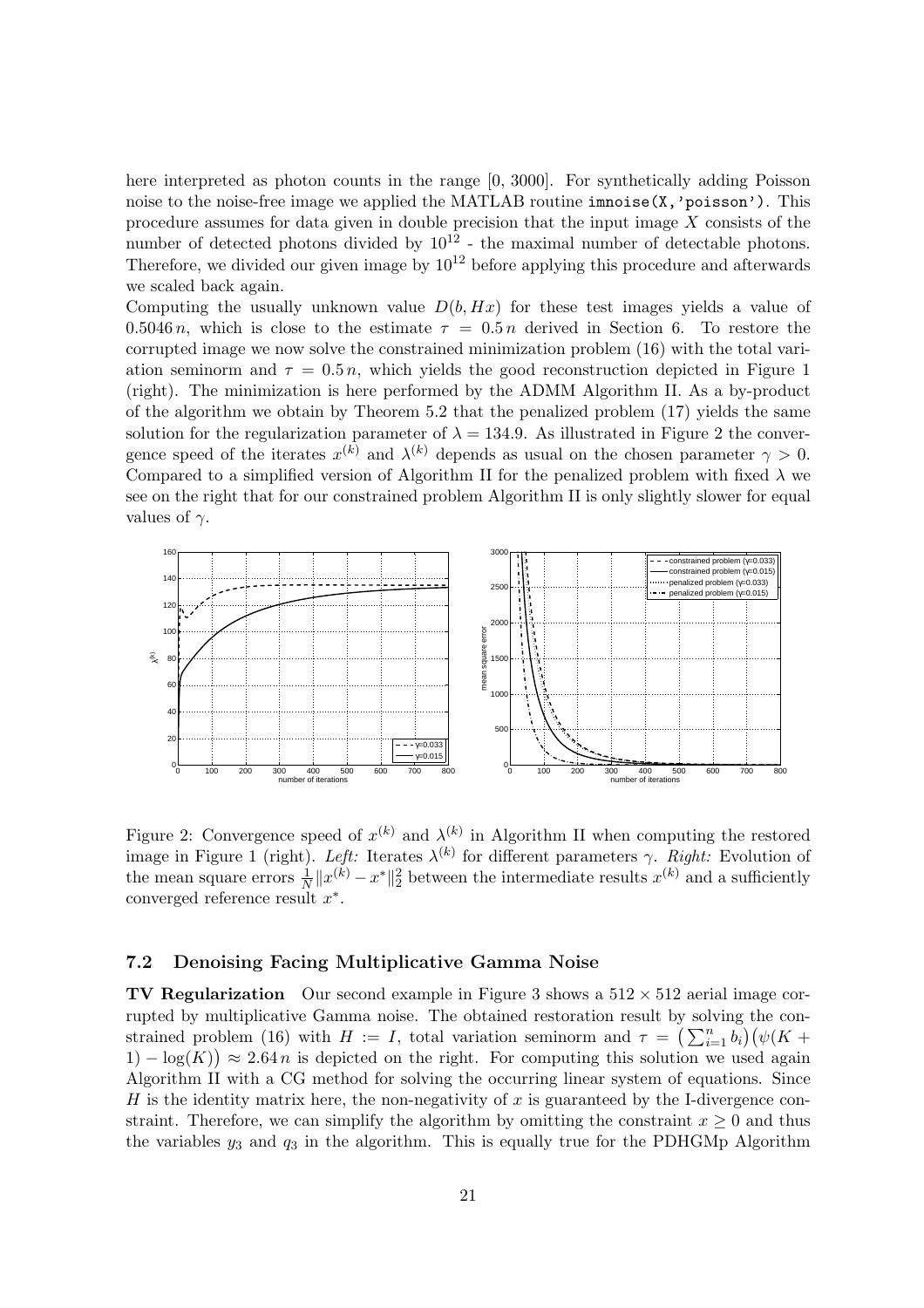

Figure 3: Left: Original image of the French city of Nîmes ( $512 \times 512$ ) with values in the range [1, 256], see also [25]. *Middle:* Image corrupted by multiplicative Gamma noise  $(K = 10)$ . Right: Restoration result by the I-divergence constrained model (16) with total variation seminorm ( $\gamma = 0.015$ ).

III, where  $st < 1/||L||_2^2$  is guaranteed for  $st < 1/8$ . Alternatively, we can also use the predictor-corrector ADM Algorithm IV, here. In Table 1 a speed comparison between these algorithms for 'trial and error' optimized parameters  $\gamma$ , s and t with respect to  $\|x^{(k)} - x^*\|_{\infty}$  is provided, where  $x^*$  is a reference result obtained after sufficiently converged Algorithm IV. As the comparison shows Algorithm III is fastest here followed by Algorithm IV if we optimize s and t disregarding the theoretical convergence constraints  $st < 1/\Vert L\Vert_2^2\ \ \text{and}\ \ st < 0.5/\Vert L\Vert_2^2\ ,$ respectively. For the non-optimized values  $s = 1/16$  and  $t = 1$  used in [61] Algorithm IV performs worse.

The ADMM Algorithm II is slightly slower than Algorithms III and IV with optimized values s and t, here. However, this algorithm has the benefit that we only need to optimize one instead of two parameters and that convergence is theoretically assured for any  $\gamma > 0$ . Strategies for an adaptive parameter selection of  $\gamma$  for ADMM have been studied in [11, 36] and it is future work to adapt these methods for our algorithms. To get additionally a feeling about the performances compared to solving the penalized problem (17) we also executed Algorithm II with fixed, already optimized  $\lambda$ . In this case the algorithm is faster, but not significantly compared to the case where  $\lambda$  has to found by inner Newton iterations.

Nonlocal Regularization As mentioned in the introduction alternatively to the total variation seminorm, nonlocal terms  $||Lx||_1$  can also be used in the restoration models. These methods often lead to better restoration results than TV-regularized approaches, but are computationally more demanding, since the matrix  $L$  is adapted to the image and is not as sparse as the discrete gradient matrix. For multiplicative Gamma noise appropriate nonlocal matrices  $L$  can be constructed as follows, compare [31, 55, 56]:

**Remark 7.1.** We start with a zero weight matrix  $w \in \mathbb{R}^{N,N}$ . For every image pixel i we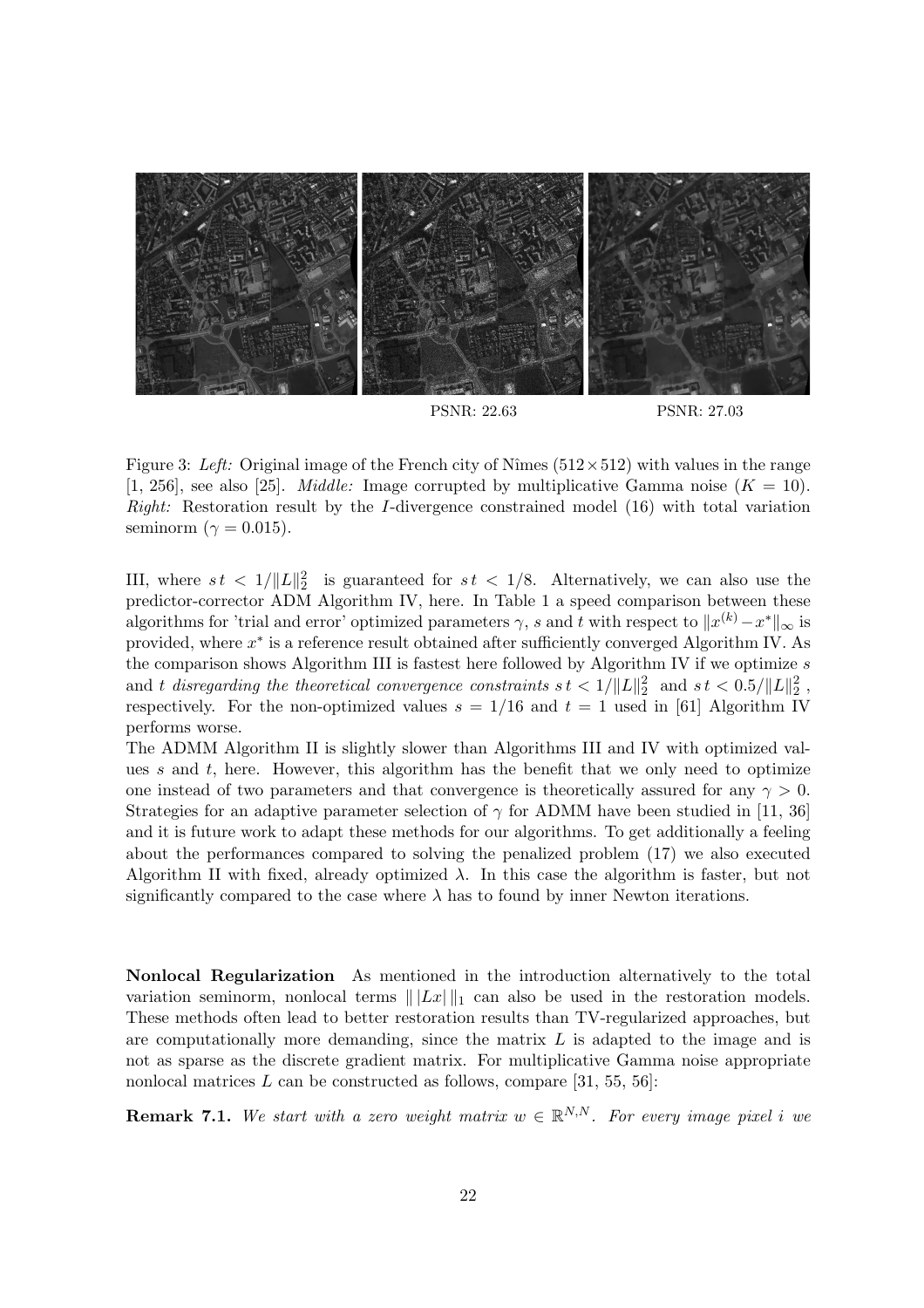| Algorithms                                       |                                                    | Parameters        |                             | Number of                                  | Computation         |
|--------------------------------------------------|----------------------------------------------------|-------------------|-----------------------------|--------------------------------------------|---------------------|
|                                                  | $\gamma$                                           | $\boldsymbol{s}$  | ŧ                           | iterations                                 | times               |
|                                                  |                                                    |                   |                             | $\sqrt{x^{(k)}}$<br>$-x^*$    $\infty$ < 3 |                     |
| Algorithm II: ADMM                               | 0.042                                              |                   |                             | 36                                         | $2.5 \text{ sec}$   |
| Algorithm II: ADMM with fixed $\lambda = 3.2286$ | 0.035                                              |                   |                             | 33                                         | $1.6 \text{ sec}$   |
| Algorithm III: PDHGMp                            |                                                    | 6.4               | 0.06                        | 32                                         | $1.0 \text{ sec}$   |
| Algorithm IV: ADM with predictor-corr. step      |                                                    | 3.18              | $\frac{1}{17}$              | 70                                         | $2.1 \text{ sec}$   |
| ,,                                               |                                                    | (1)               | $\left(\frac{1}{16}\right)$ | (222)                                      | $(6.2 \text{ sec})$ |
|                                                  | $\overline{\ x^{(k)}\ }$<br>$-x^*$    $\infty$ < 1 |                   |                             |                                            |                     |
| Algorithm II: ADMM                               | 0.055                                              |                   |                             | 66                                         | $4.9 \text{ sec}$   |
| Algorithm II: ADMM with fixed $\lambda = 3.2286$ | 0.058                                              |                   |                             | 67                                         | $3.9 \text{ sec}$   |
| Algorithm III: PDHGMp                            |                                                    | 5.4               | 0.08                        | 52                                         | $1.4 \text{ sec}$   |
| Algorithm IV: ADM with predictor-corr. step      |                                                    | 3.06              | $\frac{1}{17}$              | 95                                         | $2.8 \text{ sec}$   |
| ,,                                               |                                                    | $\left( 1\right)$ | $\left(\frac{1}{16}\right)$ | (284)                                      | $(7.9 \text{ sec})$ |

Table 1: Computation times required by the algorithms to compute  $x^{(k)}$  with specified maximal pixel differences to the sufficiently converged reference result  $x^*$  of size  $512 \times 512$  in Figure 3. The times are averaged here over 100 runs of the algorithms.

compute for all j within a search window of size  $\omega \times \omega$  around i the distances

$$
d_a(i,j) := \sum_{h_1 = -\lceil \frac{l-1}{2} \rceil}^{\lceil \frac{l-1}{2} \rceil} \sum_{h_2 = -\lceil \frac{l-1}{2} \rceil}^{\lceil \frac{l-1}{2} \rceil} g_a(h_1, h_2) \ s \Big( f(i + (h_1, h_2)), \ f(j + (h_1, h_2)) \Big),
$$

where  $s(f_i, f_j) := K \log \left( \frac{2 + f_i/f_j + f_j/f_i}{4} \right)$  and  $g_a$  represents a discrete normalized Gaussian of mean 0 and standard deviation a. The parameter l controls here the size of the image parts being compared. For a predefined bound  $\widetilde{m} = 5$  we select the  $k \leq \widetilde{m}$  'neighbors'  $j \neq i$  of i for which  $d_a(i, j)$  takes the smallest values and the number of nonzero elements in the row  $w(j, \cdot)$ is smaller than  $2\tilde{m}$ . Here, we set  $w(i, j) = w(j, i) = 1$ , which causes several weights  $w(j, \cdot)$ to be already non-zero before we actually reach pixel j. To avoid that the number of non-zero weights becomes too large, we set the number of chosen neighbors to  $k := \min\{\widetilde{m}, 2\widetilde{m} - r\}$  with r being the number of non-zero weights  $w(i, \cdot)$  before the selection. Finally, we construct the matrix  $L \in \mathbb{R}^{mN,N}$  with  $m = 2\tilde{m}$  so that L consists of m blocks of size  $N \times N$ , each having maybe some zero rows and rows with −1 as diagonal element plus one additional nonzero value 1 whose position is determined by the nonzero weights  $w(i, j)$ .

For these matrices the constrained problem (16) with the estimated bound  $\tau = 2.64 n$  leads to even better restoration results than the total variation seminorm, see Figure 4.

Table 2 shows a time comparison of the algorithms for solving problem (16) with these nonlocal matrices. The PDHGMp Algorithm III is here again slightly faster than the other algorithms. However, compared to approximately 7.2 seconds which we require for the construction of the matrix  $L$ , the time differences between the algorithms are almost negligible, here.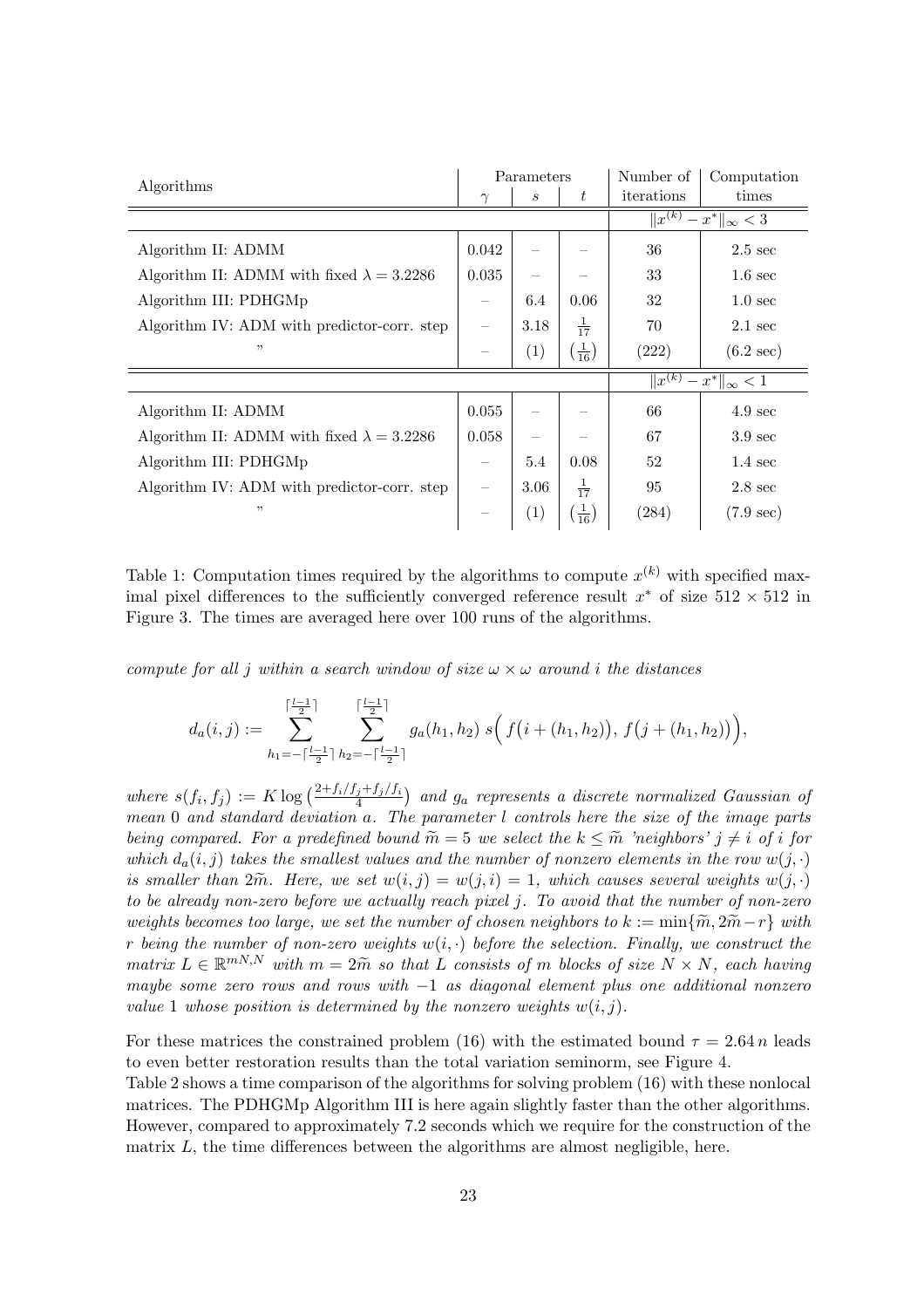

Figure 4: Top: Parts of the images depicted in Fig. 3 (left and middle). Bottom: Restored images by the I-divergence constrained model (16) with total variation seminorm (left) and a nonlocal term (right), respectively.

## 8 Conclusions

In this paper we have proposed primal-dual algorithms for solving I-divergence constrained minimization problems. The main advantage of these models over penalized ones is the fact that the constraining parameter  $\tau$  can be estimated by statistical methods if some knowledge on the (type of) noise is available. However, our minimization algorithms implicitly involve I-divergence penalized problems in the following sense:

- Our algorithm requires the solution of an *I*-divergence constrained least squares problem in each iteration step. To solve this problem we remember that the solution  $\hat{t}(\lambda)$  of a least squares problem with penalized I-divergence is given analytically and depends of course on the regularization parameter  $\lambda$ . Fortunately, there exists a unique parameter  $\lambda$  such that  $f(\lambda) := D(b, \hat{t}(\lambda)) = \tau$ . Given  $\tau$ , we first compute this  $\lambda$  by Newton's method and compute  $\hat{t}(\lambda)$  afterwards using its analytical expression.
- Despite a solution  $\hat{x}$  of the I-divergence constrained problem our algorithm produces a regularization parameter for the penalized problem such that this problem has the same solution, i.e., fulfills a discrepancy principle  $D(b, H\hat{x}) = \tau$ .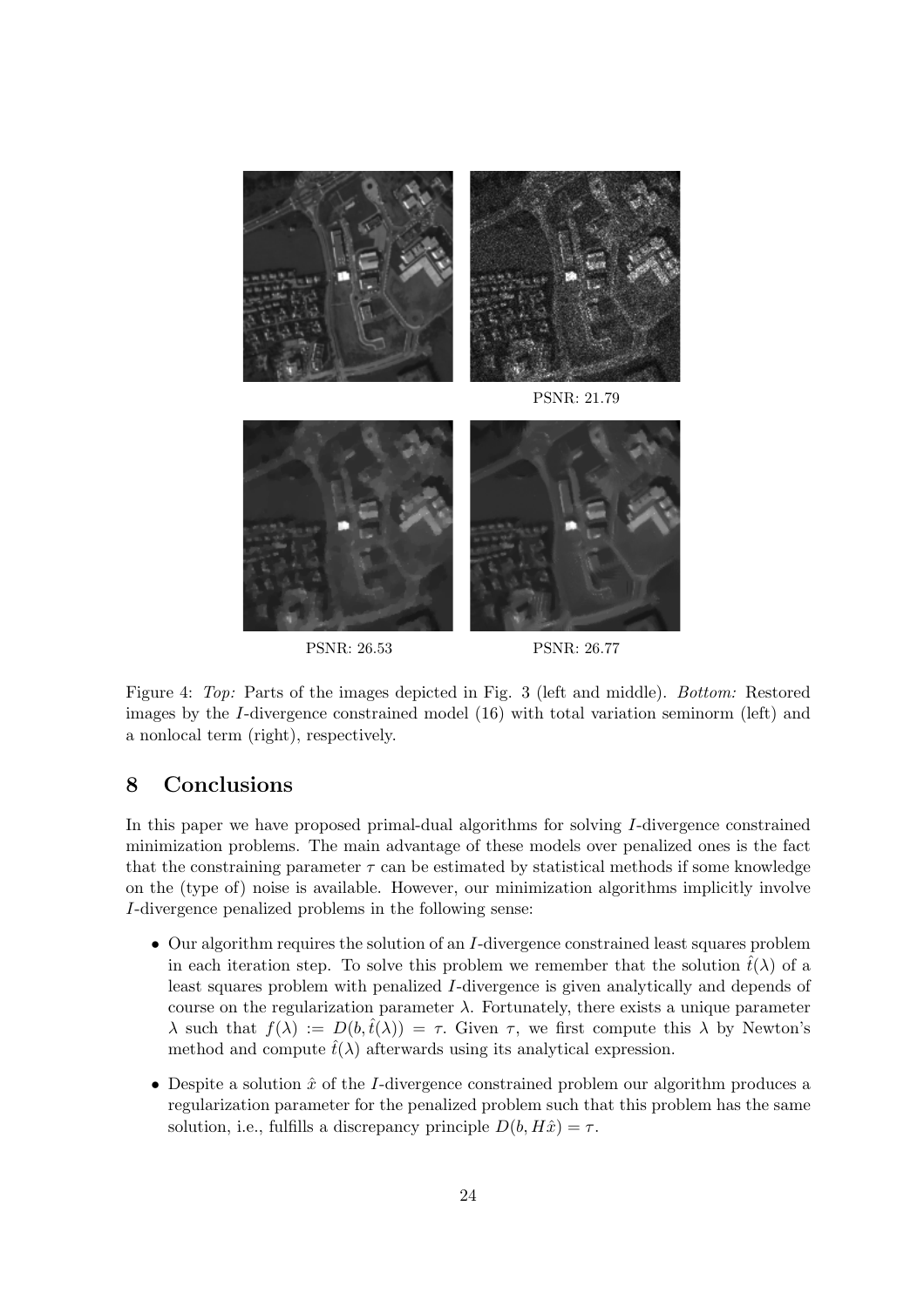| Algorithms                                       |          | Parameters     |                | Number of                                          | Computation        |  |
|--------------------------------------------------|----------|----------------|----------------|----------------------------------------------------|--------------------|--|
|                                                  | $\gamma$ | S              | t              | iterations                                         | times              |  |
|                                                  |          |                |                | $\overline{\ x^{(k)}\ }$<br>$-x^*$    $\infty$ < 3 |                    |  |
| Algorithm II: ADMM                               | 0.044    |                |                | 34                                                 | $1.27 \text{ sec}$ |  |
| Algorithm II: ADMM with fixed $\lambda = 6.4454$ | 0.029    |                |                | 23                                                 | $0.75 \text{ sec}$ |  |
| Algorithm III: PDHGMp                            |          | 2.1            | $\frac{1}{17}$ | 58                                                 | $0.94 \text{ sec}$ |  |
| Algorithm IV: ADM with predictor-corr. step      |          | $\overline{4}$ | $\frac{1}{80}$ | 30                                                 | $1.05 \text{ sec}$ |  |
|                                                  |          |                |                | $\overline{\ x^{(k)}\ }$<br>$-x^*$    $\infty$ < 1 |                    |  |
| Algorithm II: ADMM                               | 0.047    |                |                | 46                                                 | $1.50 \text{ sec}$ |  |
| Algorithm II: ADMM with fixed $\lambda = 6.4454$ | 0.035    |                |                | 44                                                 | $1.09 \text{ sec}$ |  |
| Algorithm III: PDHGMp                            |          | 1.5            | $\frac{1}{12}$ | 95                                                 | $1.46 \text{ sec}$ |  |
| Algorithm IV: ADM with predictor-corr. step      |          | 2.4            | $rac{1}{47}$   | 67                                                 | $2.28 \text{ sec}$ |  |

Table 2: Computation times required by the algorithms to compute  $x^{(k)}$  with specified maximal pixel differences to the sufficiently converged reference result  $x^*$  of size  $180 \times 180$  shown in Figure 4 (right). The times are averaged here over 100 runs of the algorithms.

Future directions of research may include the modification of our approach to spatially adapted regularization parameter selection, see [17, 23, 37], and the application of multiplicative iterative update rules for incorporating the non-negativity constraint, cf. [5, 22]. For the first task, further estimates of appropriate parameters  $\tau$  will be useful. Moreover, the determination of the parameters inherent in the algorithms, i.e.,  $\gamma$  and s, t is ongoing research.

## A Appendix

#### A.1 Auxiliary Lemmata

The first lemma ensures the existence of  $\tau_0$  in (15).

**Lemma A.1.** Let  $H \in \mathbb{R}^{n,n}$  with  $K \neq \emptyset$ . Then  $\operatorname{argmin}_{x \geq 0} D(b, Hx) \neq \emptyset$  holds true.

**Proof.** Let  $\tau_0 := \inf_{x \geq 0} D(b, Hx)$  and  $x^{(n)} \geq 0$  be a sequence with  $\lim_{n \to \infty} D(b, Hx^{(n)}) = \tau_0$ . We have the unique decomposition  $x^{(n)} = x_1^{(n)} + x_0^{(n)}$  with  $x_1^{(n)} \in \mathcal{R}(H^*)$  and  $x_0^{(n)} \in \mathcal{N}(H)$ . Since  $D(b, H)$  is lower level-bounded on  $\mathcal{R}(H^*)$  and  $\lim_{n\to\infty} D(b, Hx_1^{(n)}) = \tau_0$ , the sequence  $\{x_1^{(n)}\}$  $\binom{n}{1}$  is bounded. Thus, there exists a convergent subsequence  $\{x_1^{(n_j)}\}$  $\binom{n_j}{1}$  with  $\lim_{j\to\infty} x_1^{(n_j)} =$  $\hat{x}_1 \in \mathcal{R}(H^*)$  and since  $D(b, H^.)$  is continuous,

$$
\lim_{j \to \infty} D(b, H x_1^{(n_j)}) = D(b, H\hat{x}_1) = \tau_0.
$$
\n(31)

We still have that  $x^{(n_j)} = x_1^{(n_j)} + x_0^{(n_j)} \ge 0$  for some  $x_0^{(n_j)} \in \mathcal{N}(H)$ . By the following reasons there exists  $\hat{x}_0 \in \mathcal{N}(H)$  such that  $\hat{x} := \hat{x}_1 + \hat{x}_0 \geq 0$ : Assume that this is not the case. Then, the affine space  $\hat{x}_1 + \mathcal{N}(H)$  and the polyhedral cone  $\mathbb{R}^n_{\geq 0}$  have an empty intersection.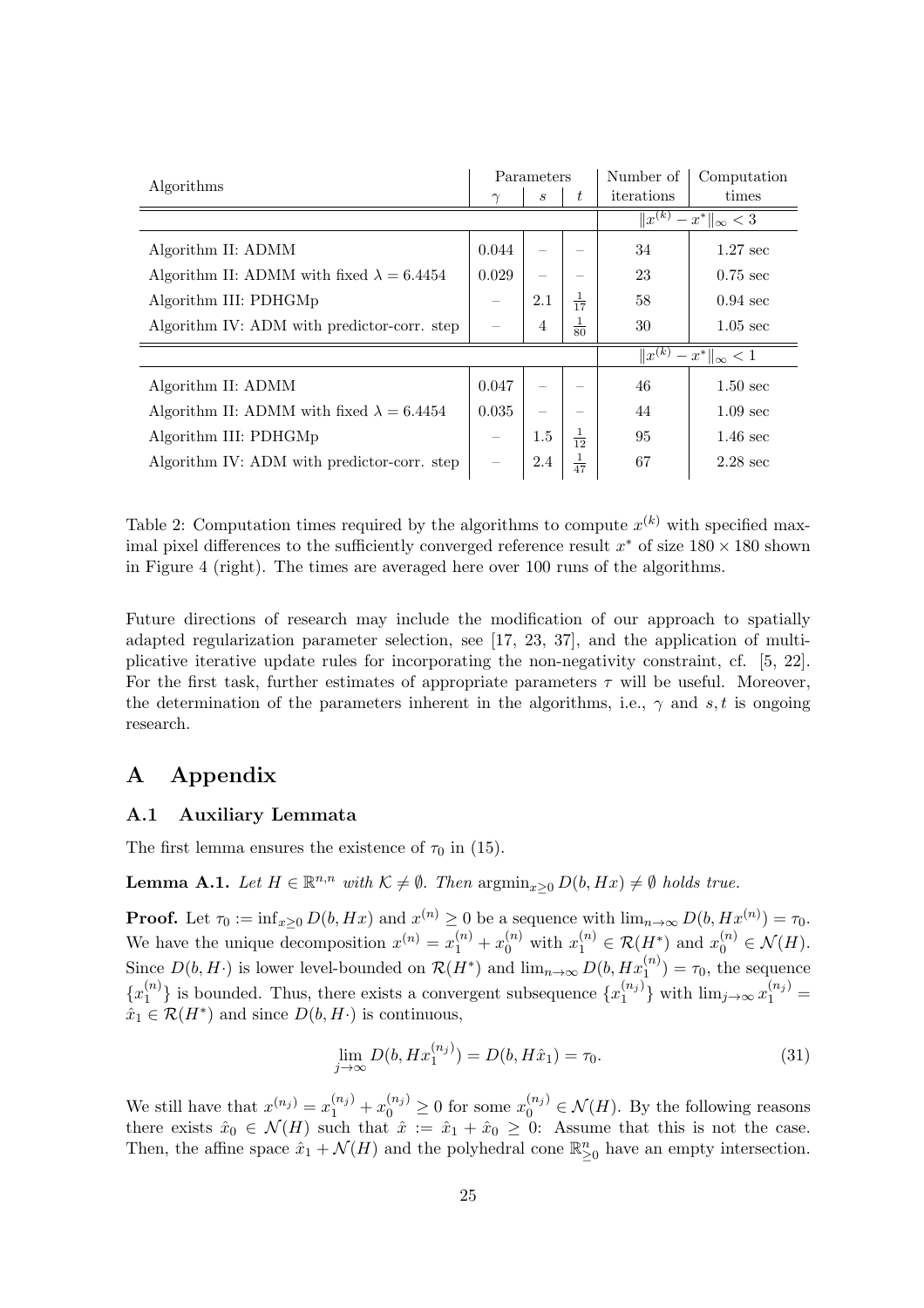By [48, p. 175, Corollary 19.3.3] both sets can be strongly separated by a hyperplane, i.e.,  $\|\hat{x}_1 + v - z\| \ge \delta > 0$  for all  $v \in \mathcal{N}(H)$  and all  $z \ge 0$ . Thus,

$$
\delta \leq \|\hat{x}_1 - x_1^{(n_j)} + x_1^{(n_j)} + v - z\| \leq \|\hat{x}_1 - x_1^{(n_j)}\| + \|x_1^{(n_j)} + v - z\| \quad \forall v \in \mathcal{N}(H), \forall z \geq 0.
$$

However, this is a contradiction, since the last summand becomes zero for  $v = x_0^{(n_j)} \in \mathcal{N}(H)$ and some  $z \geq 0$ , and  $\|\hat{x}_1 - x_1^{(n_j)}\|$  $\| \mathbf{a}^{(h_j)} \|$  becomes arbitrary small for j large enough. Finally, we conclude by (31) that there exists  $\hat{x} \in \operatorname{argmin}_{x>0} D(b, Hx)$ .

Next, we provide some useful lemmas which were applied in Section 4. The first lemma is a generalization of a lemma from [19].

**Lemma A.2.** Let  $\mathbb{R}^n$  be decomposed as orthogonal sums  $\mathbb{R}^n = U_1 \oplus U_2$  and  $\mathbb{R}^n = V_1 \oplus V_2$  of subspaces  $U_1, U_2$  and  $V_1, V_2$ , where  $U_2 \cap V_2 = \{0\}$ . Let  $F, G : \mathbb{R}^n \to \mathbb{R} \cup \{+\infty\}$  be proper, convex, lower semi-continuous functions with

$$
F(x) = F(x + u_2), \quad G(x) = G(x + v_2)
$$

for all  $x \in \mathbb{R}^n$ ,  $u_2 \in U_2$  and  $v_2 \in V_2$ . Set  $f := F|_{U_1}$  and  $g := G|_{V_1}$  and assume that the level sets  $\text{lev}_\alpha f$ ,  $\text{lev}_\beta g$  are nonempty and bounded for some  $\alpha, \beta \in \mathbb{R}$ . Moreover, let  $J : \mathbb{R}^n \to \mathbb{R} \cup \{+\infty\}$  be a proper, lower semi-continuous function which is bounded from below. If  $\text{dom } F \cap \text{dom } G \cap \text{dom } J \neq \emptyset$ , then  $F + G + J$  attains its finite minimum.

**Proof.** Since f, g are proper, convex and lower semi-continuous and lev<sub> $\alpha$ </sub>(f), lev<sub> $\beta$ </sub>(g) are nonempty and bounded for some  $\alpha, \beta \in \mathbb{R}$ , we know that f and g are level-bounded, i.e., all their level sets are bounded, cf. [48, Cor. 8.7.1]. Moreover, by the lower semi-continuity of f and g all these level sets are compact. With the properness and again the lower semicontinuity of f and q we can further conclude that f and q are bounded from below. Without loss of generality we may therefore assume  $f \geq 0$ ,  $g \geq 0$ ,  $J \geq 0$ , which yields also that  $F \geq 0$ and  $G \geq 0$ .

Now, we want to show that  $F+G+J$  is level-bounded. Since dom  $F\cap$ dom  $G\cap$ dom  $J\neq\emptyset$ , there exist  $\tilde{\alpha}, \beta, \tilde{\gamma} \in \mathbb{R}$  with  $lev_{\tilde{\alpha}}(F) \cap lev_{\tilde{\beta}}(G) \cap lev_{\tilde{\gamma}}(J) \neq \emptyset$ . Following the same arguments as in [19, Lemma 3.1 i)] we obtain by  $U_2 \cap V_2 = \{0\}$  and the boundedness of lev $\sigma_{\tilde{r}}(\tilde{f})$  and lev $\sigma_{\tilde{r}}(\tilde{g})$ that  $\text{lev}_{\tilde{\alpha}+\tilde{\beta}}(F) \cap \text{lev}_{\tilde{\alpha}+\tilde{\beta}}(G)$  is bounded. Since  $F, G \geq 0$ , the level set  $\text{lev}_{\tilde{\alpha}+\tilde{\beta}}(F+G) \subseteq$  $\text{lev}_{\tilde{\alpha}+\tilde{\beta}}(F)\cap \text{lev}_{\tilde{\alpha}+\tilde{\beta}}(G)$  is bounded as well and non-empty due to the fact that  $\text{lev}_{\tilde{\alpha}+\tilde{\beta}}(F+G) \supseteq$  $\operatorname{lev}_{\tilde{\alpha}}(F) \cap \operatorname{lev}_{\tilde{\beta}}(G) \neq \emptyset$ . Since  $F + G$  is proper, convex and lower semi-continuous, this implies by [48, Cor. 8.7.1] that  $F + G$  is level-bounded and with  $J \geq 0$  we obtain that  $F + G + J$ is level-bounded, too. Using now that dom  $F \cap$  dom  $G \cap$  dom  $J \neq \emptyset$  and that F, G and J are proper and lower semi-continuous, we know that  $F + G + J$  is also proper and lower semi-continuous. Thus, it finally follows by [49, Thm. 1.9] that  $F + G + J$  attains its finite  $\Box$ minimum.

The next lemma is taken from [19].

**Lemma A.3.** Let the Euclidean space  $\mathbb{R}^n$  be decomposed into the direct sum  $\mathbb{R}^n = U_1 \oplus U_2$  of two subspaces  $U_1, U_2$  and let  $F : \mathbb{R}^n \to \mathbb{R} \cup \{+\infty\}$  be a convex function which is strictly convex on  $U_1$  and which inheres the translation invariance  $F(x) = F(x+u_2)$  for all  $x \in \mathbb{R}^n$  and  $u_2 \in$ U<sub>2</sub>. Furthermore, let  $G : \mathbb{R}^n \to \mathbb{R} \cup \{+\infty\}$  be any convex function with dom  $F \cap \text{dom } G \neq \emptyset$ . Then all  $\hat{x}, \tilde{x} \in \operatorname{argmin}_{x \in \mathbb{R}^n} \{F(x) + G(x)\}$  fulfill  $\hat{x} - \tilde{x} \in U_2$  and  $F(\hat{x}) = F(\tilde{x}), G(\hat{x}) = G(\tilde{x}).$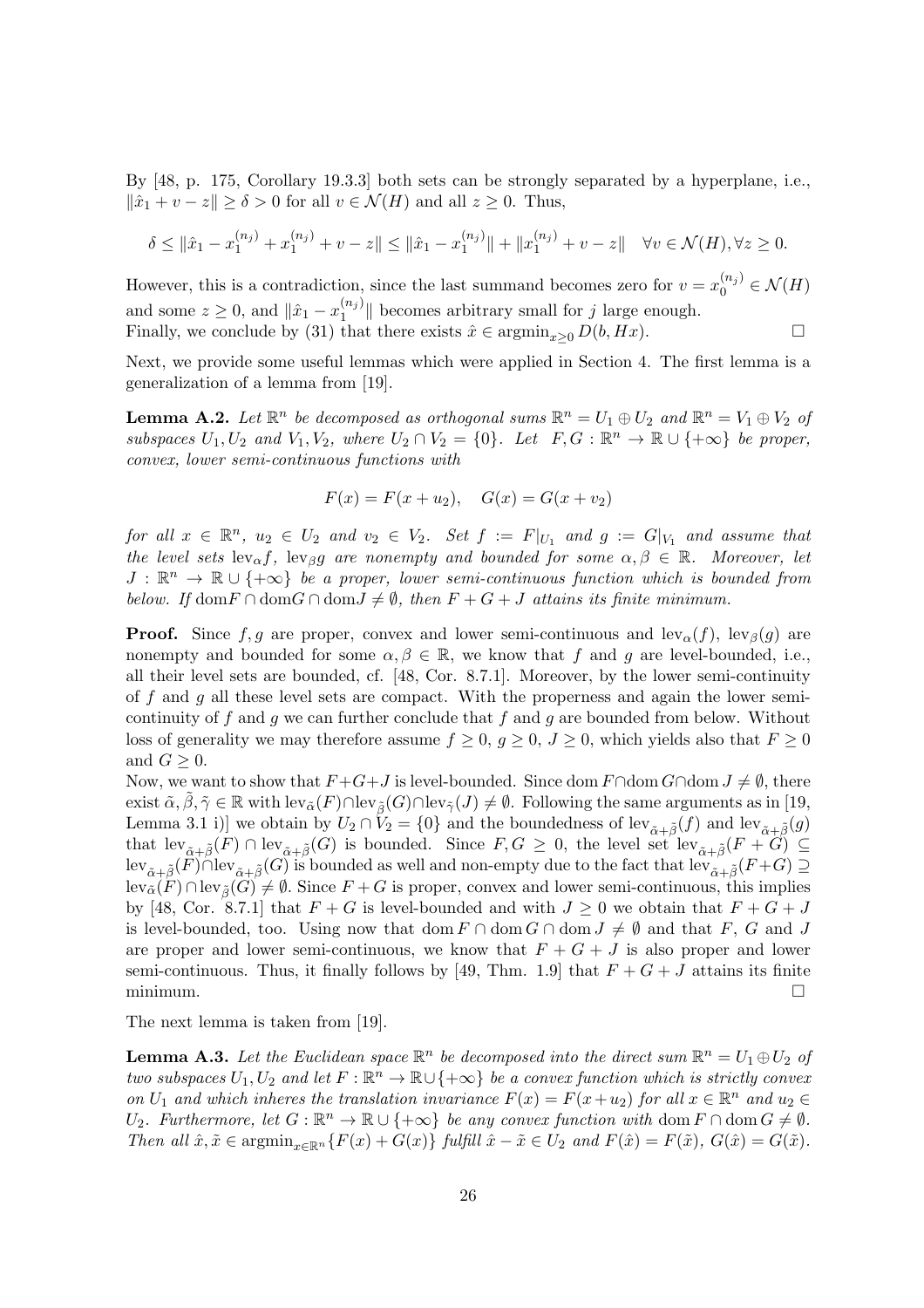#### A.2 Duality

Let  $f_1: \mathbb{R}^n \to \mathbb{R} \cup \{+\infty\}, f_2: \mathbb{R}^d \to \mathbb{R} \cup \{+\infty\}$  be proper, convex, lower semi-continuous functions and  $A \in \mathbb{R}^{d,n}$ . Then the primal problem

$$
(P) \quad \min_{x \in \mathbb{R}^n} \{ f_1(x) + f_2(Ax) \}
$$

can be rewritten as

$$
(P) \quad \min_{x \in \mathbb{R}^n, y \in \mathbb{R}^d} \{ f_1(x) + f_2(y) \quad \text{subject to} \quad Ax = y \}.
$$

Using the Lagrangian  $L(x, y, p) = f_1(x) + f_2(y) + \langle p, Ax - y \rangle$  the primal and dual problems read

$$
(P) \quad \min_{x \in \mathbb{R}^n, y \in \mathbb{R}^d} \max_{p \in \mathbb{R}^d} \{ f_1(x) + f_2(y) + \langle p, Ax - y \rangle \},
$$
  
\n
$$
(D) \quad \max_{p \in \mathbb{R}^d} \min_{x \in \mathbb{R}^n, y \in \mathbb{R}^d} \{ f_1(x) + f_2(y) + \langle p, Ax - y \rangle \}
$$

and applying the definition of the conjugate function this becomes

$$
(P) \quad \min_{x \in \mathbb{R}^n} \max_{p \in \mathbb{R}^d} \left\{ f_1(x) - f_2^*(p) + \langle p, Ax \rangle \right\},
$$
  
\n
$$
(D) \quad \max_{p \in \mathbb{R}^d} \min_{x \in \mathbb{R}^n} \left\{ f_1(x) - f_2^*(p) + \langle p, Ax \rangle \right\}.
$$

For the minimizers  $\hat{p}$  of the dual problem we have that

$$
\hat{p} \in \underset{p \in \mathbb{R}^d}{\text{argmin}} \left\{ f_2^*(p) - \underset{x \in \mathbb{R}^n}{\text{min}} \left\{ f_1(x) + \langle p, Ax \rangle \right\} \right\} \n= \underset{p \in \mathbb{R}^d}{\text{argmin}} \left\{ f_2^*(p) + \underset{x \in \mathbb{R}^n}{\text{max}} \left\{ \langle -A^*p, x \rangle - f_1(x) \right\} \right\} \n= \underset{p \in \mathbb{R}^d}{\text{argmin}} \left\{ f_2^*(p) + f_1^*(-A^*p) \right\}. \tag{32}
$$

## References

- [1] K. J. Arrow, L. Hurwicz, and H. Uzawa. Studies in linear and non-linear programming. In Stanford Mathematical Studies in the Social Sciences, volume II. Stanford University Press, Stanford, 1958.
- [2] S. Babacan, R. Molina, and A. Katsaggelos. Parameter estimation in TV image restoration using variational distribution approximation. IEEE Transactions on Image Process $ing, 17(3):326-339, 2008.$
- [3] J. M. Bardsley and A. Luttman. Total variation-penalized Poisson likelihood estimation for ill-posed problems. Advances in Computational Mathematics, 31(1–3):35–59, 2009.
- [4] H. H. Bauschke and P. L. Combettes. Convex Analysis and Monotone Operator Theory in Hilbert Spaces. Springer, New York, 2011.
- [5] A. Beck and M. Teboulle. Mirror descent and nonlinear projected subgradient methods for convex optimization. Operations Research Letters, 31(3):167–175, 2003.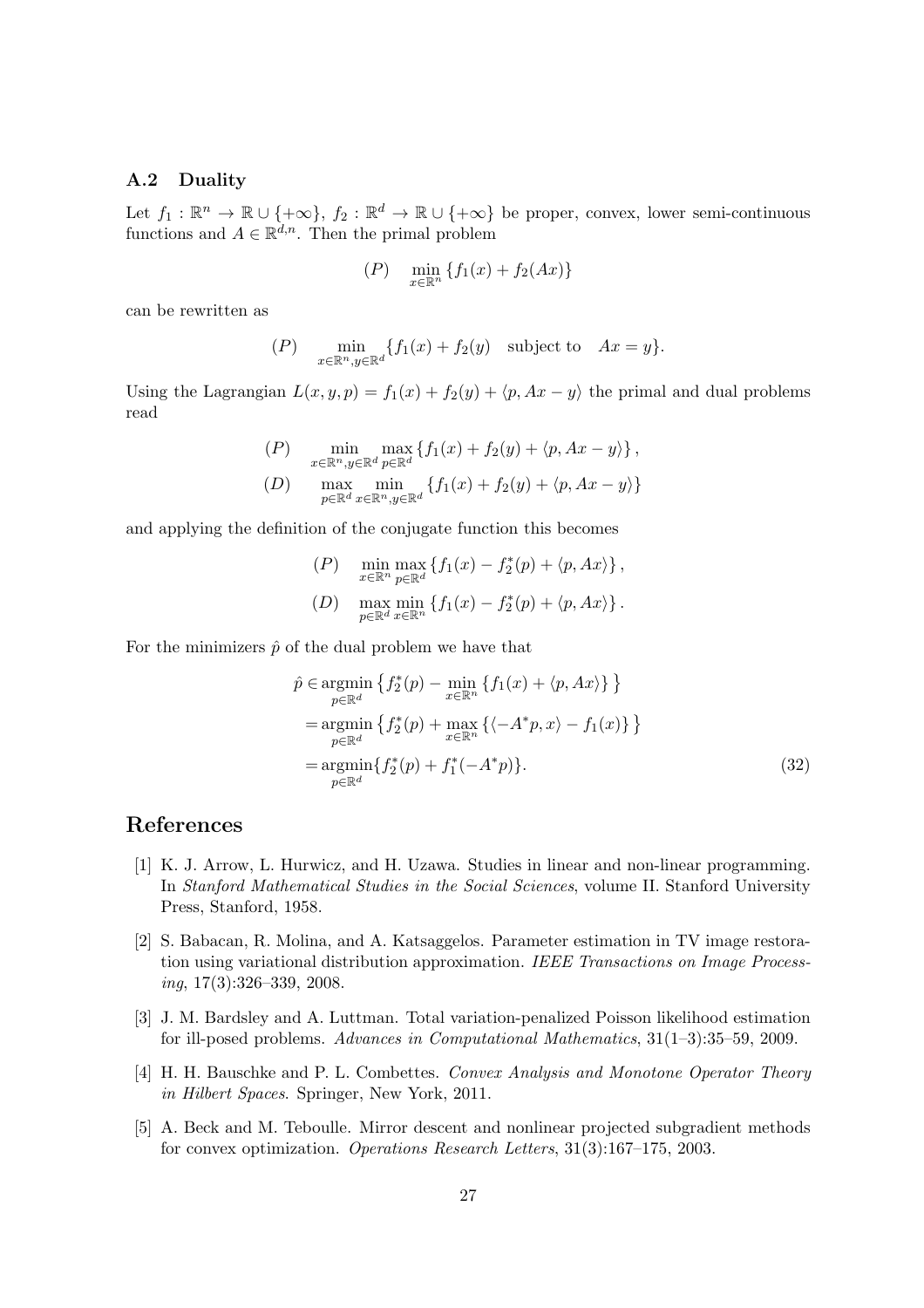- [6] M. Bertero and P. Boccacci. Introduction to Inverse Problems in Imaging. IOP Publishing, Bristol, 1998.
- [7] M. Bertero, P. Boccacci, G. Talenti, R. Zanella, and L. Zanni. A discrepancy principle for Poisson noise. Inverse Problems, 25(4):105004, 2010.
- [8] D. P. Bertsekas, A. Nedić, and A. E. Ozdaglar. Convex Analysis and Optimization. Athena Scientific, Belmont, Massachusetts, 2003.
- [9] J. M. Bioucas-Dias and M. A. T. Figueiredo. Multiplicative noise removal using variable splitting and constrained optimization. IEEE Transactions on Image Processing, 19(7):1720–1730, 2010.
- [10] J. F. Bonnans and A. Shapiro. Perturbation Analysis of Optimization Problems, volume 7 of Springer Series in Operations Research. Springer, Berlin, 2000.
- [11] S. Boyd, N. Parikh, E. Chu, B. Peleato, and J. Eckstein. Distributed optimization and statistical learning via the alternating direction method of multipliers. Foundations and Trends in Machine Learning, 3(1):1–122, 2011.
- [12] E. Bratsolis and M. Sigelle. A spatial regularization method preserving local photometry for Richardson-Lucy restoration. Astronomy and Astrophysics, 375(3):1120–1128, 2001.
- [13] C. Brune, A. Sawatzky, and M. Burger. Primal and dual Bregman methods with application to optical nanoscopy. International Journal of Computer Vision, 92(2):211–229, 2011.
- [14] C. B. Burckhardt. Speckle in ultrasound B-mode scans. IEEE Transactions on Sonics and Ultrasonics, 25(1):1–6, 1978.
- [15] D. Calvetti and L. Reichel. Tikhonov regularization of large linear problems. BIT Numerical Mathematics, 43(2):263–283, 2003.
- [16] A. Chambolle and T. Pock. A first-order primal-dual algorithm for convex problems with applications to imaging. Journal of Mathematical Imaging and Vision,  $40(1):120-145$ , 2011.
- [17] D.-Q. Chen and L.-Z. Cheng. Spatially adapted regularization parameter selection based on the local discrepancy function for Poissonian image deblurring. Inverse Problems, 28(1):015004, 2012.
- [18] G. Chen and M. Teboulle. A proximal-based decomposition method for convex minimization problems. Mathematical Programming, 64(1–3):81–101, 1994.
- [19] R. Ciak, B. Shafei, and G. Steidl. Homogeneous penalizers and constraints in convex image restoration. Preprint University of Kaiserslautern, 2012.
- [20] I. Csiszár. Why least squares and maximum entropy? An axiomatic approach to inference for linear inverse problems. The Annals of Statistics, 19(4):2032–2066, 1991.
- [21] I. Daubechies, M. Fornasier, and I. Loris. Accelerated projected gradient method for linear inverse problems with sparsity constraints. Journal of Fourier Analysis and Applications, 14(5-6):764–792, 2008.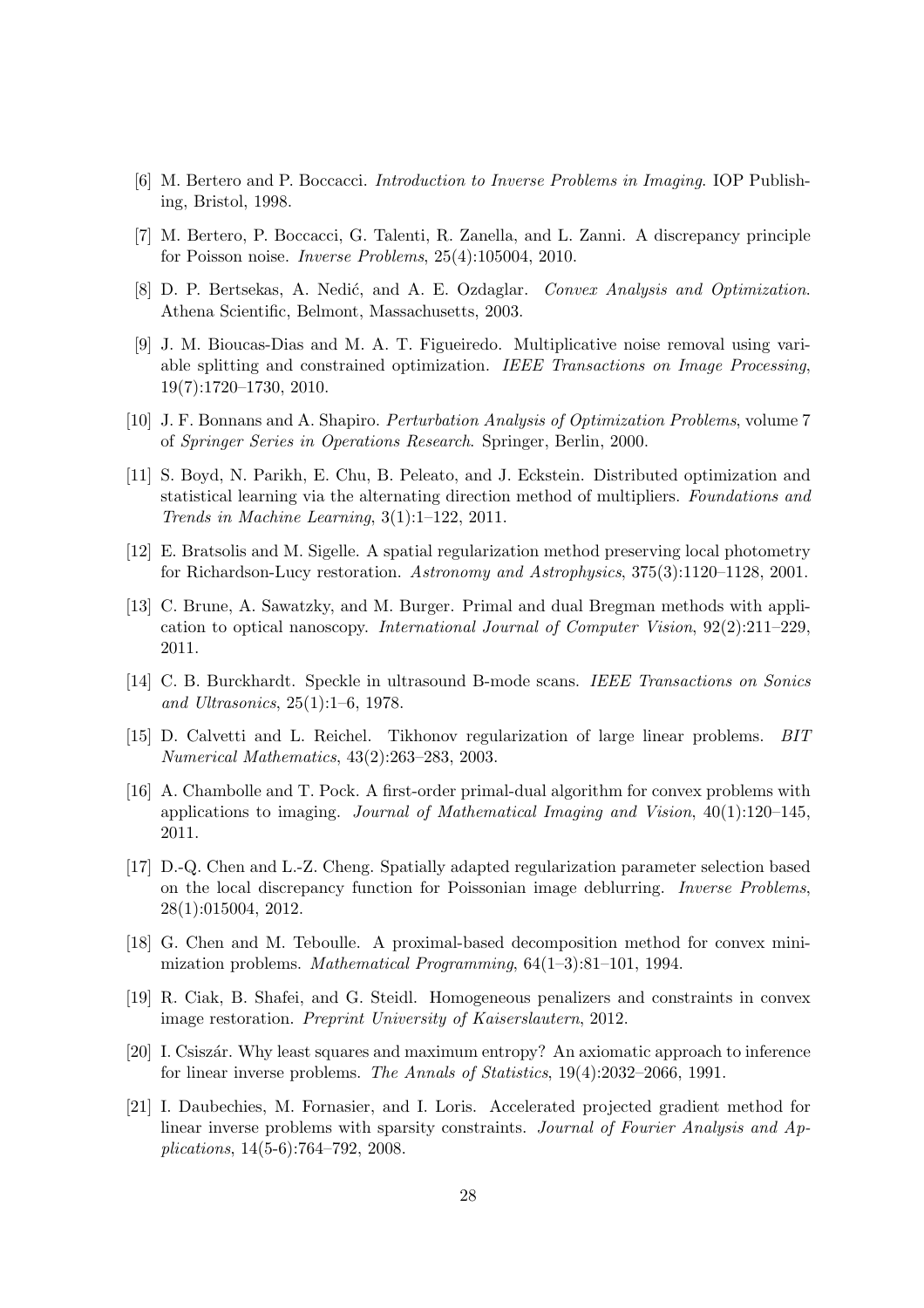- [22] A. R. De Pierro. Multiplicative iterative methods in computed tomography. In G. T. Herman, A. K. Louis, and F. Natterer, editors, Mathematical Methods in Tomography, volume 1497 of Lecture Notes in Mathematics, pages 167–186. Springer, 1991.
- [23] Y. Dong, M. Hintermüller, and M. M. Rincon-Camacho. Automated regularization parameter selection in multi-scale total variation models for image restoration. Journal of Mathematical Imaging and Vision, 40(1):82–104, 2011.
- [24] J. Duchi, S. Shalev-Shwartz, Y. Singer, and T. Chandra. Efficient projections onto the  $\ell_1$ -ball for learning in high dimensions. In *ICML '08 Proceedings of the 25th International* Conference on Machine Learning, ACM New York, 2008.
- [25] S. Durand, J. Fadili, and M. Nikolova. Multiplicative noise removal using L1 fidelity on frame coefficients. Journal of Mathematical Imaging and Vision, 36(3):201–226, 2010.
- [26] J. Eckstein and D. P. Bertsekas. On the Douglas-Rachford splitting method and the proximal point algorithm for maximal monotone operators. Mathematical Programming, 55(3):293–318, 1992.
- [27] J. Fadili and G. Peyré. Total variation projection with first order schemes. IEEE Transactions on Image Processing,  $20(3):657-669$ ,  $2011$ .
- [28] M. A. T. Figueiredo and J. M. Bioucas-Dias. Restoration of Poissonian images using alternating direction optimization. IEEE Transactions on Image Processing, 19(12):3133– 3145, 2010.
- [29] D. Gabay. Applications of the method of multipliers to variational inequalities. In M. Fortin and R. Glowinski, editors, Augmented Lagrangian Methods: Applications to the Numerical Solution of Boundary–Value Problems, volume 15 of Studies in Mathematics and its Applications, chapter 9, pages 299–331. Elsevier Science Publishers B.V., Amsterdam, 1983.
- [30] D. Gabay and B. Mercier. A dual algorithm for the solution of nonlinear variational problems via finite element approximation. Computational and Applied Mathematics, 2(1):17–40, 1976.
- [31] G. Gilboa and S. Osher. Nonlocal operators with applications to image processing. Multiscale Modeling  $\mathcal B$  Simulation, 7(3):1005-1028, 2008.
- [32] G. H. Golub and C. F. V. Loan. *Matrix Computations*. The Johns Hopkinsw University Press, Baltimore, London, 1996.
- [33] I. S. Gradshteyn and I. Ryzhik. Table of Integrals, Series, and Products. Elsevier, 2007.
- [34] M. Hanke and P. C. Hansen. Regularization methods for large-scale problems. Survey on Mathematics for Industry, 3:253–315, 1993.
- [35] P. C. Hansen, M. E. Kilmer, and R. H. Kjeldsen. Exploiting residual information in the parameter choice for discrete ill-posed problems. BIT Numerical Mathematics, 46(1):41– 59, 2006.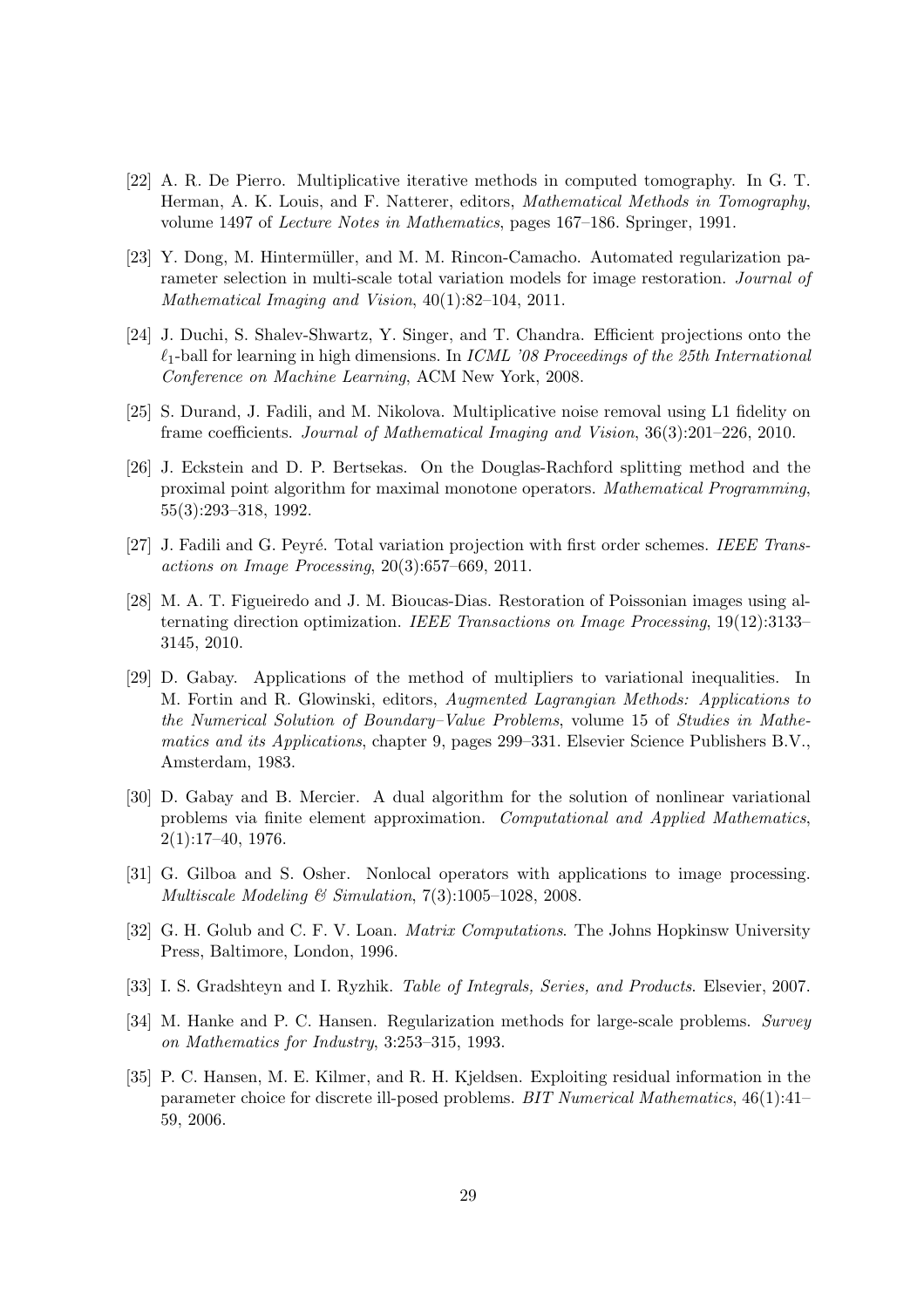- [36] B. S. He, H. Yang, and S. L. Wang. Alternating direction method with self-adaptive penalty parameters for monotone variational inequalities. Journal of Optimization Theory and Applications, 106(2):337–356, 2000.
- [37] M. Hintermüller and M. M. Rincon-Camacho. Expected absolute value estimators for a spatially adapted regularization parameter choice rule in  $L^1$ -TV-based image restoration. Inverse Problems, 26(8):085005, 2010.
- [38] J.-B. Hiriart-Urruty and C. Lemarechal. Convex Analysis and Minimization Algorithms, volume 1. Springer, Berlin, Heidelberg, 1993.
- [39] K. V. Ivanov, V. V. Vasin, and V. P. Tanana. Theory of Linear Ill-Posed Problems and its Applications. Brill Academic Publishers, Utrecht, Boston, Koeln, Tokyo, 2002.
- [40] E. Jonsson, S.-C. Huang, and T. Chan. Total variation regularization in positron emission tomography. CAM-Report 98-48, UCLA, Los Angeles, 1998.
- [41] C. L. Lawson and R. J. Hansen. Solving least squares problems. Prentice-Hall, Englewood Cliffs, 1974.
- [42] T. Le, R. Chartrand, and T. J. Asaki. A variational approach to reconstructing images corrupted by Poisson noise. Journal of Mathematical Imaging and Vision, 27(3):257–263, 2007.
- [43] H. Maître. Processing of Synthetic Aperture Radar Images. ISTE Ltd and John Wiley & Sons, 2008.
- [44] C. B. Morrey. Multiple Integrals in the Calculus of Variations. Springer, Berlin, 1966.
- [45] M. K. Ng, P. Weiss, and X. Yuan. Solving constrained total-variation image restoration and reconstruction problems via alternating direction methods. SIAM Journal on Scientific Computing, 32(5):2710–2736, 2010.
- [46] J. P. Oliveira, J. M. Bioucas-Dias, and M. A. T. Figueiredo. Adaptive total variation image deblurring: A majorization–minimization approach. Signal Processing, 89(9):1683– 1693, 2009.
- [47] T. Pock, A. Chambolle, D. Cremers, and H. Bischof. A convex relaxation approach for computing minimal partitions. IEEE Conference on Computer Vision and Pattern Recognition, pages 810–817, 2009.
- [48] R. T. Rockafellar. Convex Analysis. Princeton University Press, Princeton, 1970.
- [49] R. T. Rockafellar and R. J.-B. Wets. Variational Analysis, volume 317 of A Series of Comprehensive Studies in Mathematics. Springer, Berlin, 2 edition, 2004.
- [50] L. I. Rudin, S. Osher, and E. Fatemi. Nonlinear total variation based noise removal algorithms. Physica D, 60:259–268, 1992.
- [51] B. W. Rust and D. P. O'Leary. Residual periodograms for choosing regularization parameters for ill-posed problems. Inverse Problems, 24(3):034005, 2008.